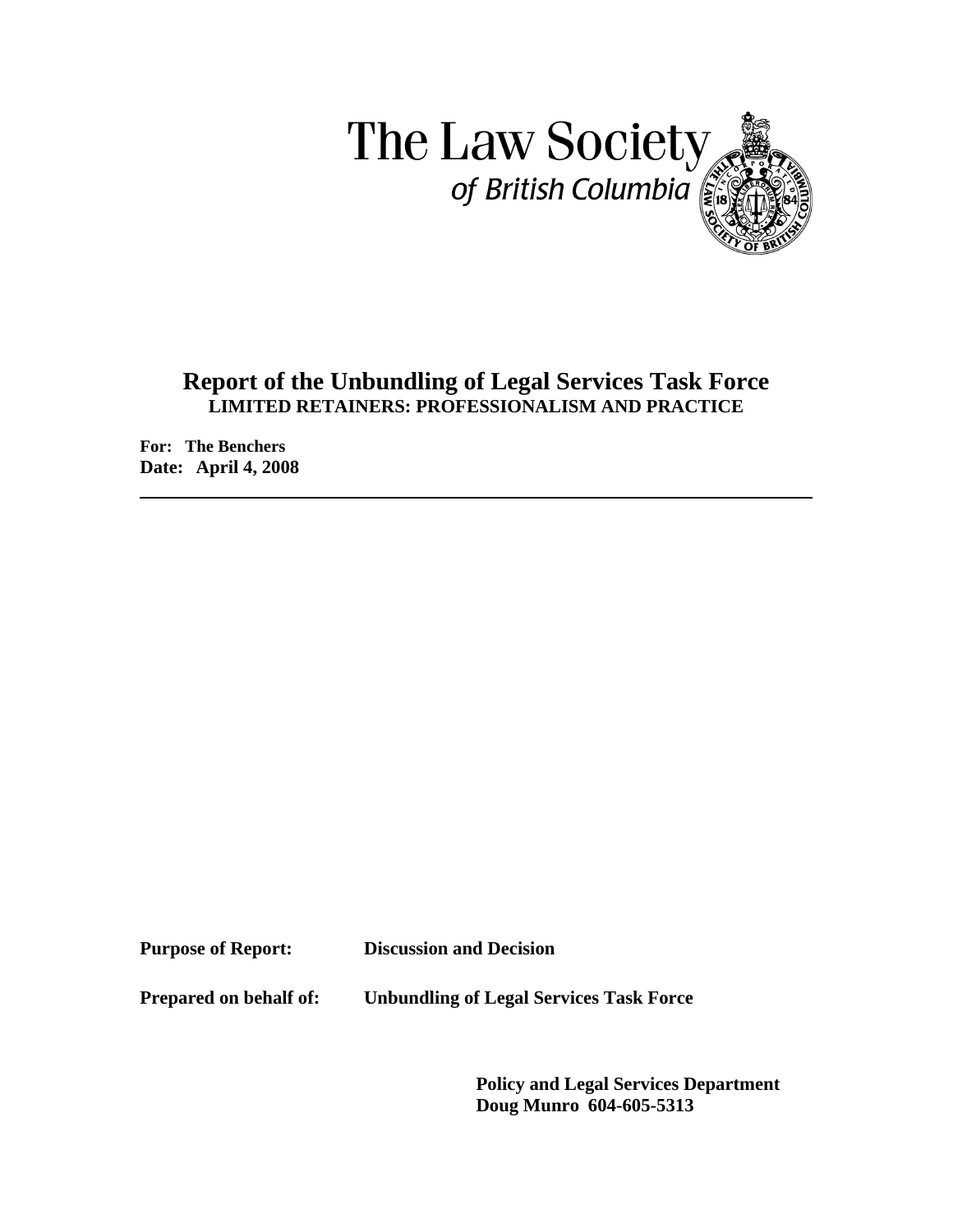# **TABLE OF CONTENTS**

# Appendices

| Appendix "B" – Confidential Drafting Assistance37 |  |
|---------------------------------------------------|--|
|                                                   |  |
|                                                   |  |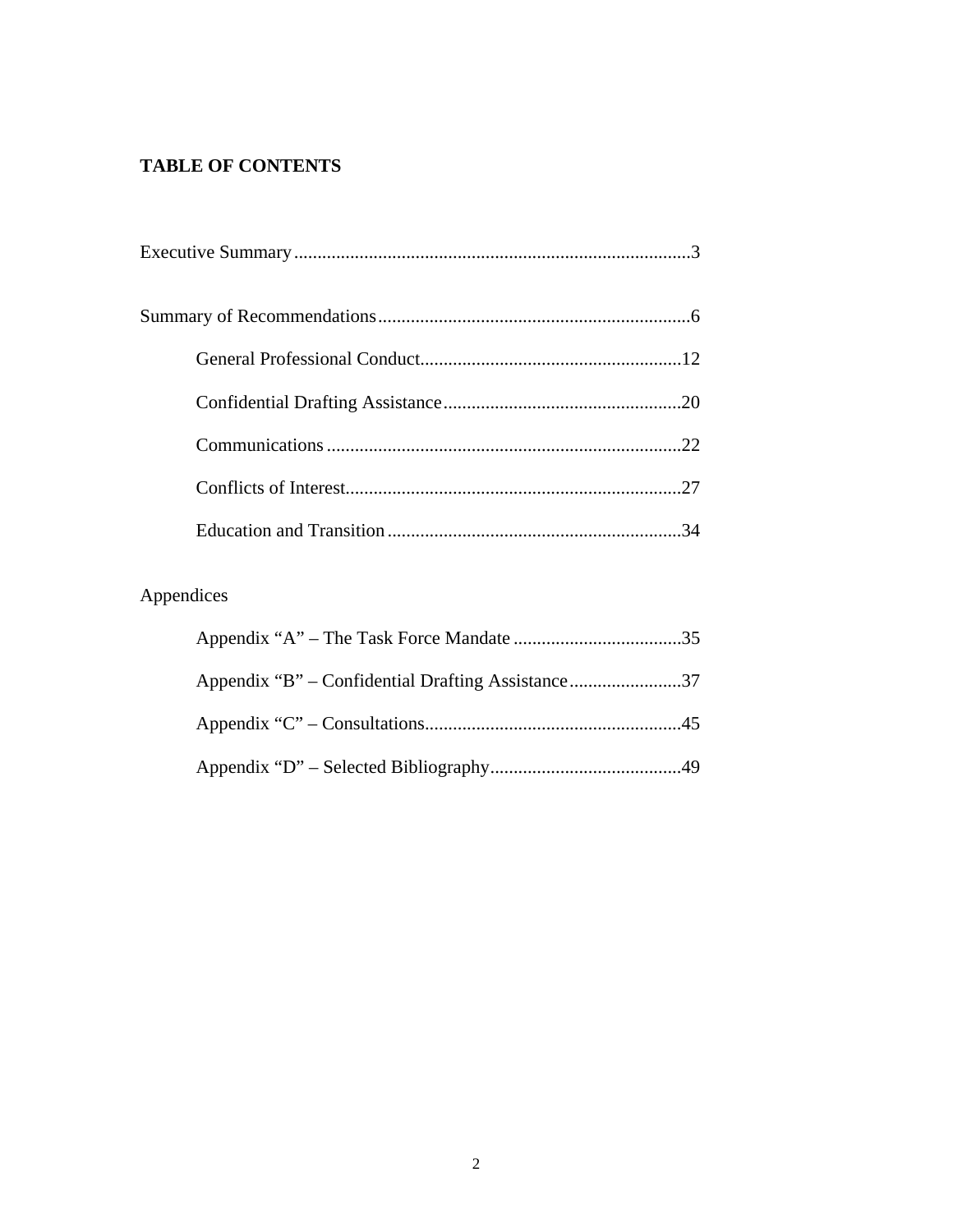### **EXECUTIVE SUMMARY**

The civil justice reform that is underway in British Columbia and other jurisdictions is spurred, in large part, by the high cost of civil litigation and the delay litigants face in obtaining access to justice. Cost, delay and complexity are often cited as endemic problems in the civil justice system. These problems fuel the rise in self-representation, and the result feeds back into the cause to create a situation Chief Justice McLachlin has described as an "epidemic of lack of representation."

In response to these concerns, on March 4, 2005 the Unbundling Legal Services Task Force ("Task Force") was struck. "Unbundling" refers to a situation where a lawyer provides limited scope services to a client, rather than providing full scope legal services. In this Report, we have defined "unbundling" as **"limited scope" legal or litigation services.** 

Limited scope litigation services can take many forms, including assisting with the drafting of a document or appearing in court to assist an otherwise self-represented litigant in arguing a particularly nuanced part of a case. From its consultations and research, the Task Force recognized that limited scope legal services are presently being provided in British Columbia. Limited scope legal services have increased over the years, but the rules that govern professional responsibility and the various rules of court have not kept pace with these changes. The challenge is that there are insufficient ethical or procedural guidelines for lawyers providing limited scope legal services, particularly in the litigation context. From both a regulatory and an educational perspective, it is important that guidelines be established to help ensure limited scope legal services are enhancing, and not hindering, access to justice.

Traditionally a client, particularly a litigant, would retain a lawyer for full service representation. This is no longer the case and, increasingly, many litigants are representing themselves before the courts. For some litigants self-representation is a conscious choice. For many, it is a necessity. There are a number of factors that contribute to the rise in the number of self-represented litigants, and the range of causes for the rise in self-representation suggest that there is not a simple solution to the phenomenon.

For those who choose to self-represent, they might be able to afford a lawyer for full service representation, or they might only be able to afford one at a cost that is beyond what they are willing to pay in pursuing or defending a claim. For these individuals, limited scope legal services present a mid-way option between full service representation and no representation. They have enough money to afford some legal assistance, and from a cost/benefit analysis many will see the value in receiving some legal services, whether in the form of drafting assistance, coaching, or a limited appearance.

We must also recognize that part of the rise in self-representation reflects a cultural shift that is taking place in the information age. The Internet and related technologies are transforming the way information is collected, disseminated, and used. Legal information is now easily available to those with access to the Internet. Soon the justice system will be faced with a generation of litigants, the vast majority of whom will be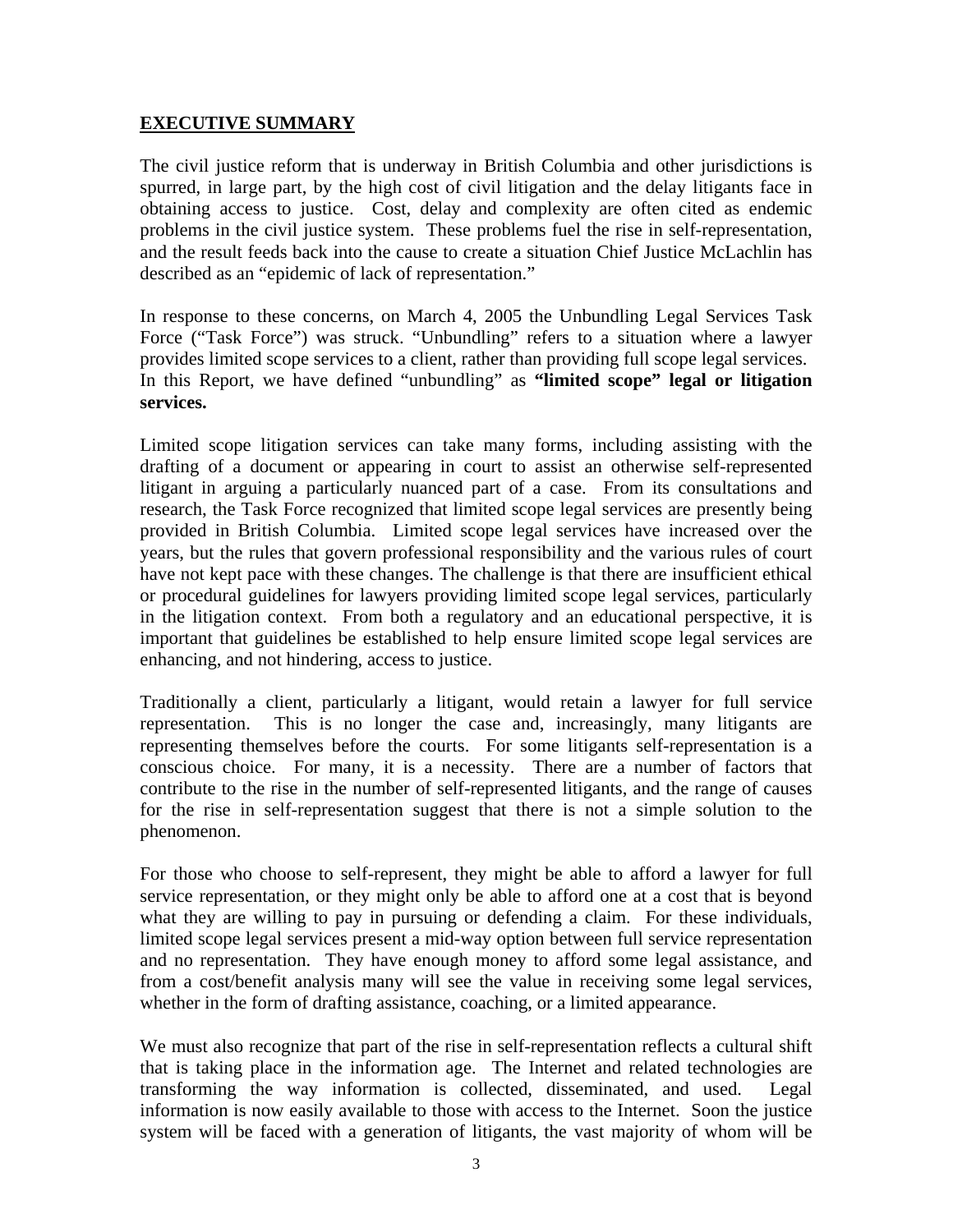computer literate and used to collecting and processing information without recourse to an intermediary. It will be a generation that understands information-based services in a very different way than previous generations and has different expectations regarding how those services are to be delivered. Many of these litigants will not see the value in hiring a lawyer to collect and process information they might easily collect themselves. Some will feel they need little or no help from a lawyer when it comes time to advance their case in court. Limited scope legal services provide an opportunity for lawyers to assist this growing demographic in synthesizing information and refining legal arguments. In short, the regulation of limited scope legal services demonstrates the adaptation of the legal profession to an evolving marketplace.

Early in its work the Task Force recognized that solicitors have, for many years, been providing limited scope services without uncertainty regarding how those services might be delivered. Although a limited scope retainer in litigation is different than a limited retainer for solicitors' work, the Task Force believes that solicitors provide an excellent example that limited scope services can be performed ethically and competently. While many of the recommendations in this Report are directed to litigators, the Task Force believes challenges can arise in all areas of practice and that the report has broader application than to barristers alone. The Recommendations are not intended to suggest that solicitors need to modify existing practices that meet the standard of competence and professionalism expected of solicitors and, more generally, of lawyers overall.

This Report describes the environment that has given rise to the need for limited scope legal services, identifies the gaps that exist in ethical and procedural rules, and describes various issues that can arise in the provision of limited scope legal services. The Task Force believes that limited scope legal services can be a valuable tool for enhancing access to justice by allowing people to retain lawyers for discrete services, and in accordance with their means. While limited scope legal services will not stem the rising tide of self-representation before the courts, the Task Force believes that if properly delivered, these services will lead to concrete benefits. First, such services will provide people who cannot afford full service representation with targeted legal assistance that improves their case. Increasing the availability of legal advice and services will enhance access to justice. Second, limited scope legal services can assist the court by better preparing self-represented, or partially represented litigants to advance their case. Third, by presenting only a "full service" or "no service" dichotomy, many lawyers are failing to access and serve a growing market. For some lawyers, the choice not to provide such services stems from uncertainty regarding how limited scope legal services are to be regulated, and whether the courts will respect the limited scope of the retainer, or expect the lawyer to provide services beyond the agreed scope of the retainer.

Where the word "court" has been used in this report, the Task Force intends, where applicable, for the recommendations to apply to matters involving tribunals as well. A lawyer may provide limited scope legal services to a client with regard to a matter before a tribunal, or that is within the jurisdiction of a tribunal to resolve.

The recommendations in this Report are intended to encourage reform that will provide guidelines for the delivery of limited scope legal services, and thereby enhance access to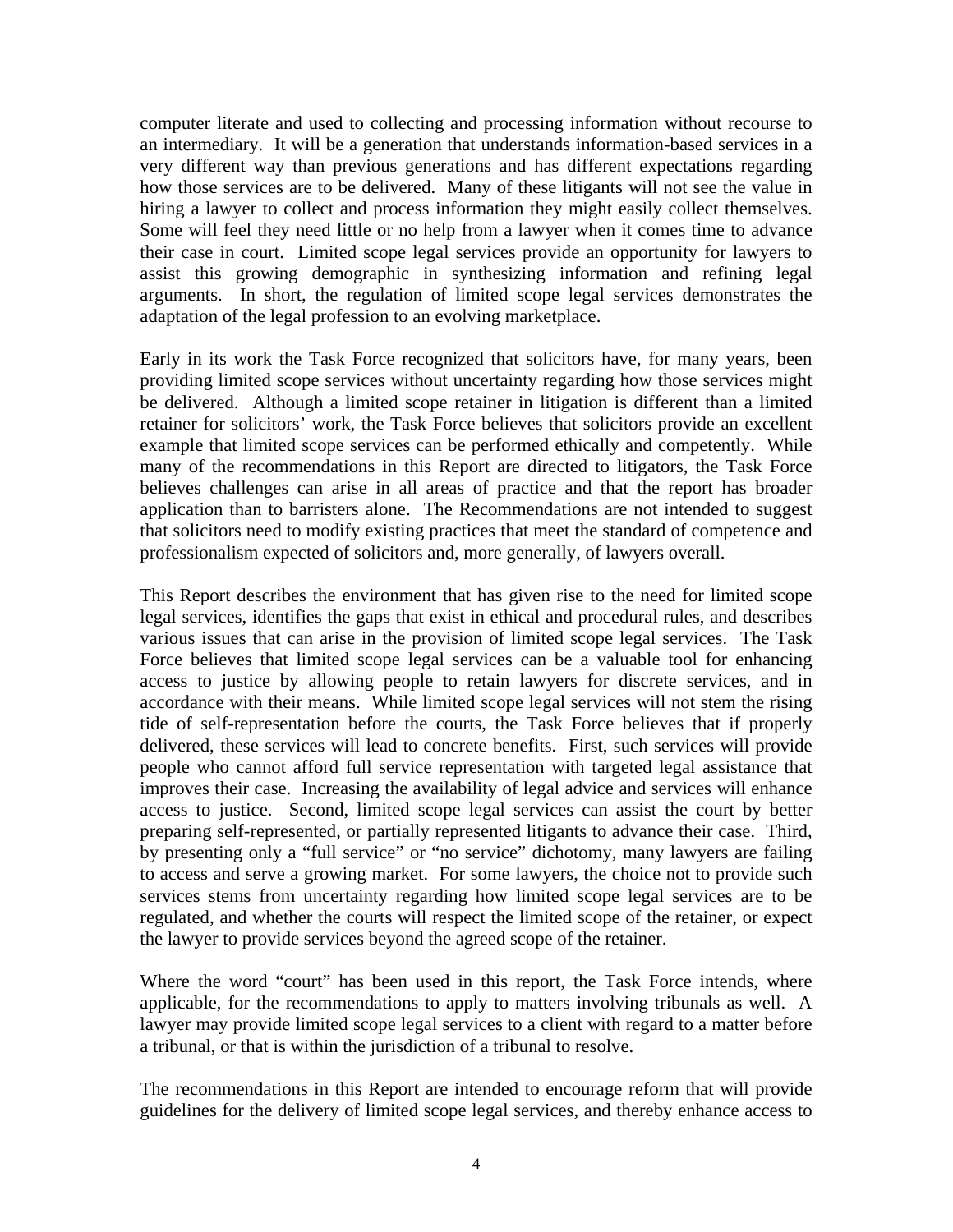justice by providing certainty and structure to their provision for clients, lawyers, the courts and the overall community.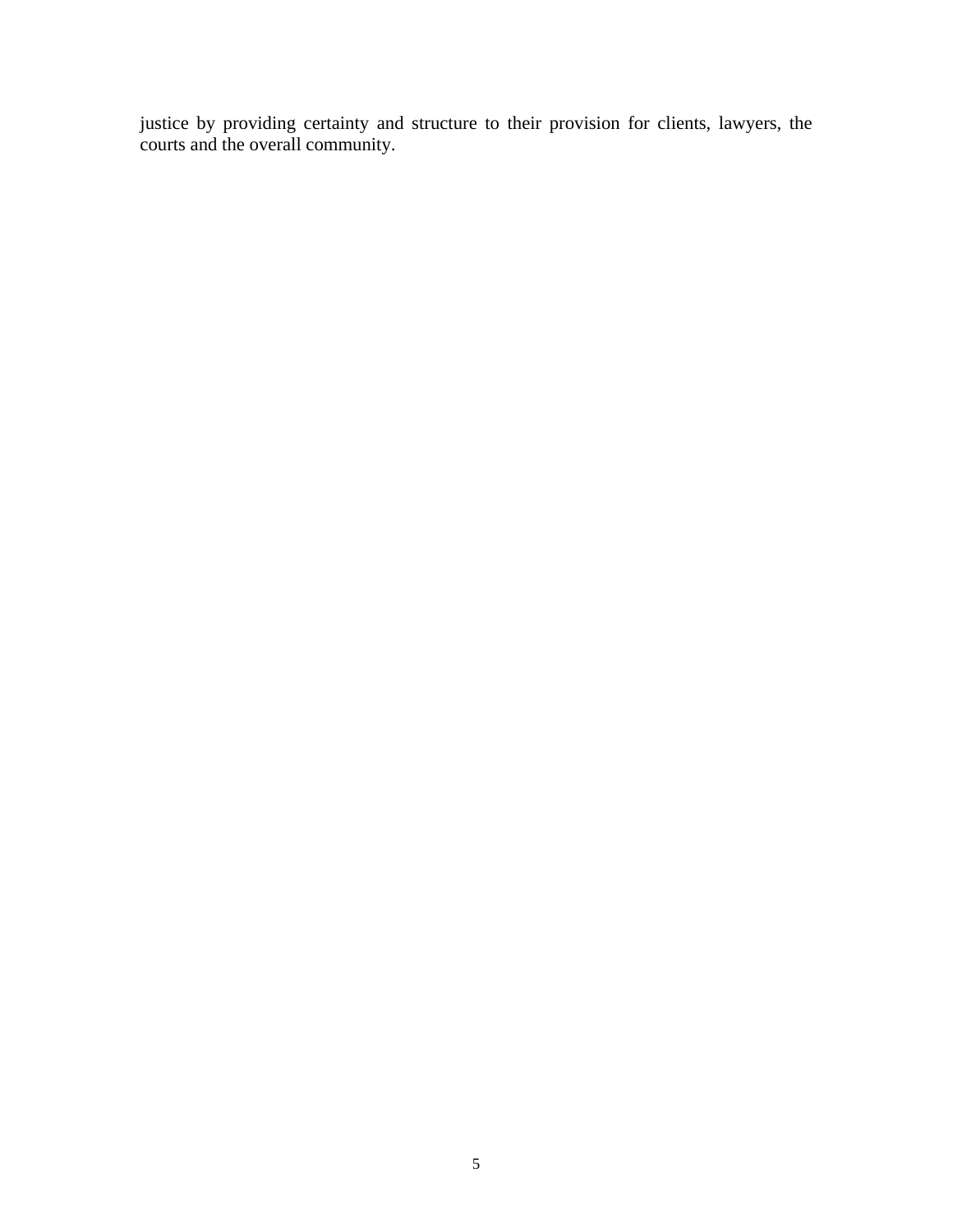### **SUMMARY OF RECOMMENDATIONS**

The recommendations in this report can be categorized as follows:

- **GENERAL PROFESSIONAL CONDUCT**
- CONFIDENTIAL DRAFTING ASSISTANCE
- **Q** COMMUNICATIONS
	- General
	- With Limited Scope Parties
	- With the Courts and Other Parties
	- With the Client
- **CONFLICTS OF INTEREST**
- **EDUCATION AND TRANSITION**

# **GENERAL PROFESSIONAL CONDUCT**

#### **Recommendation 1:**

Because limited scope legal services can enhance access to justice for people who will not retain a lawyer for full service representation, rules that govern professional conduct, and procedure before the courts, should be amended as required to facilitate the proper, ethical provision of limited scope legal services.

#### **Recommendation 2:**

Amendments to the *Professional Conduct Handbook* providing guidelines for limited scope legal services should, as a general rule, not create a lesser standard of professional responsibility than is otherwise expected of a lawyer. While the scope of services may be limited, the lawyer should provide those services to the level expected of a competent lawyer in a similar situation, taking into account the factors set out in the *Professional Conduct Handbook* for professionalism and ethics*.*

#### **Recommendation 3:**

If the lawyer does not feel the professional services contemplated by the limited retainer can be performed in a competent and ethical manner, the lawyer should decline the retainer.

## **CONFIDENTIAL DRAFTING ASSISTANCE**

#### **Recommendation 4:**

It is not improper for a lawyer to provide confidential drafting assistance to clients. Unless otherwise required by law or a court, the discretion to divulge the identity of the lawyer who provided drafting assistance should lie with the client.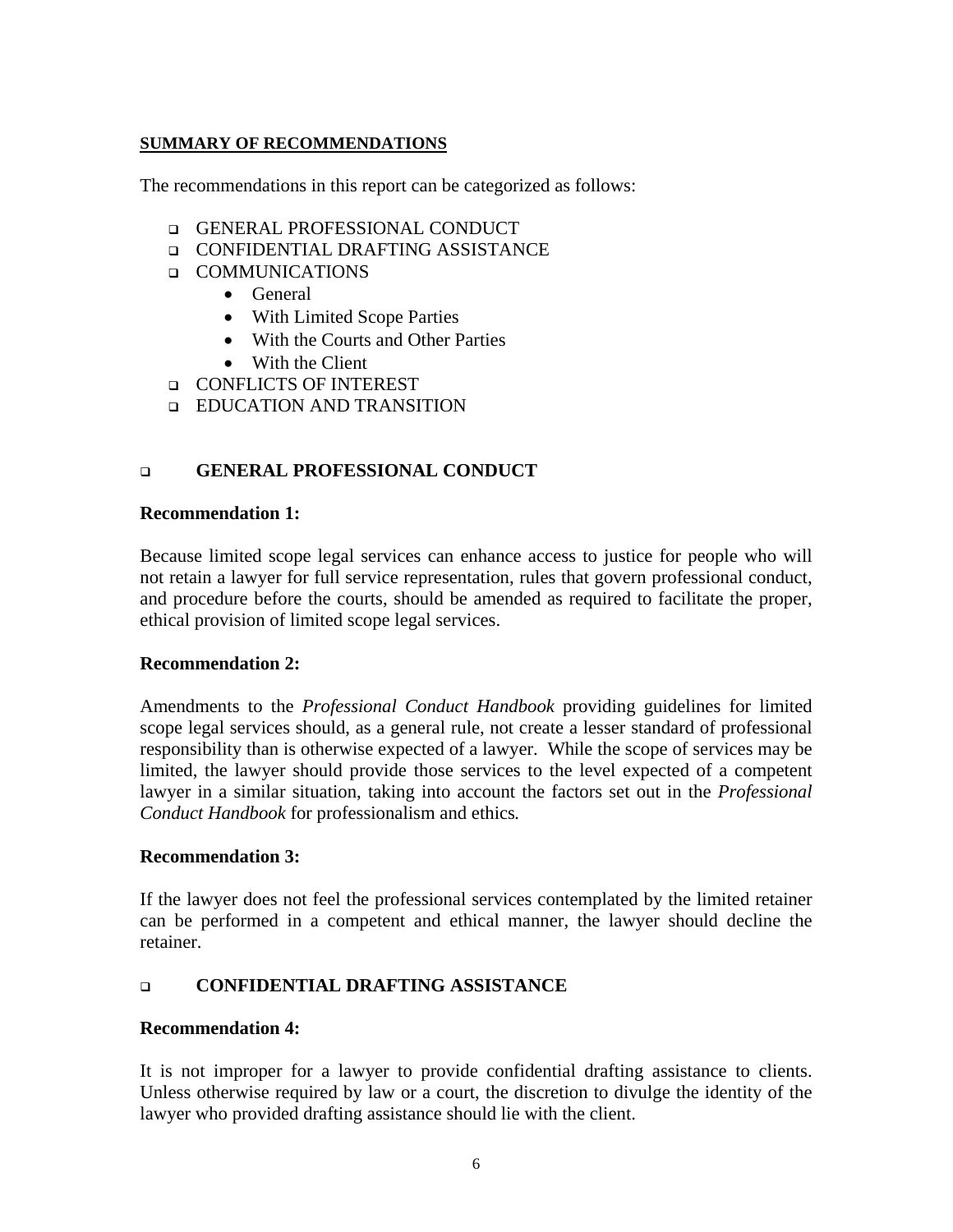#### **Recommendation 5:**

In order to best assist the client and the court, the lawyer who provides drafting assistance should draft the documents using clear, plain language, and ensure that the client understands the meaning and possible consequences of the documents. The lawyer should also ensure the client understands the limited scope of the retainer, and should confirm this understanding, where reasonably possible, in writing.

### **Recommendation 6:**

The *Rules of Court* should not require a lawyer to file an appearance simply because the lawyer drafted or assisted in drafting documents (ultimately) filed in court.

### **Recommendation 7:**

A lawyer who provides drafting assistance to an otherwise self-represented litigant should be allowed to rely on that litigant's representation of the facts, unless the lawyer has reason to believe the representations are false or materially insufficient.

## **COMMUNICATIONS**

*General*

#### **Recommendation 8:**

The Ethics Committee should consider making an annotation or footnote for *Professional Conduct Handbook,* Chapter 10, Rule 10, to make it clear that a lawyer providing anonymous drafting assistance is not inconsistent with the scope and purpose of that rule.

#### *With Limited Scope Parties*

#### **Recommendation 9:**

A lawyer may communicate directly with a client who has retained another lawyer to provide limited scope legal services, except if all three of the following factors exist:

- 1. The lawyer has been notified of the limited scope lawyer's involvement;
- 2. The communication concerns an issue within the scope of the limited scope lawyer's involvement; and
- 3. The limited scope lawyer or his or her client has asked the lawyer to communicate with the limited scope lawyer about the issue in question.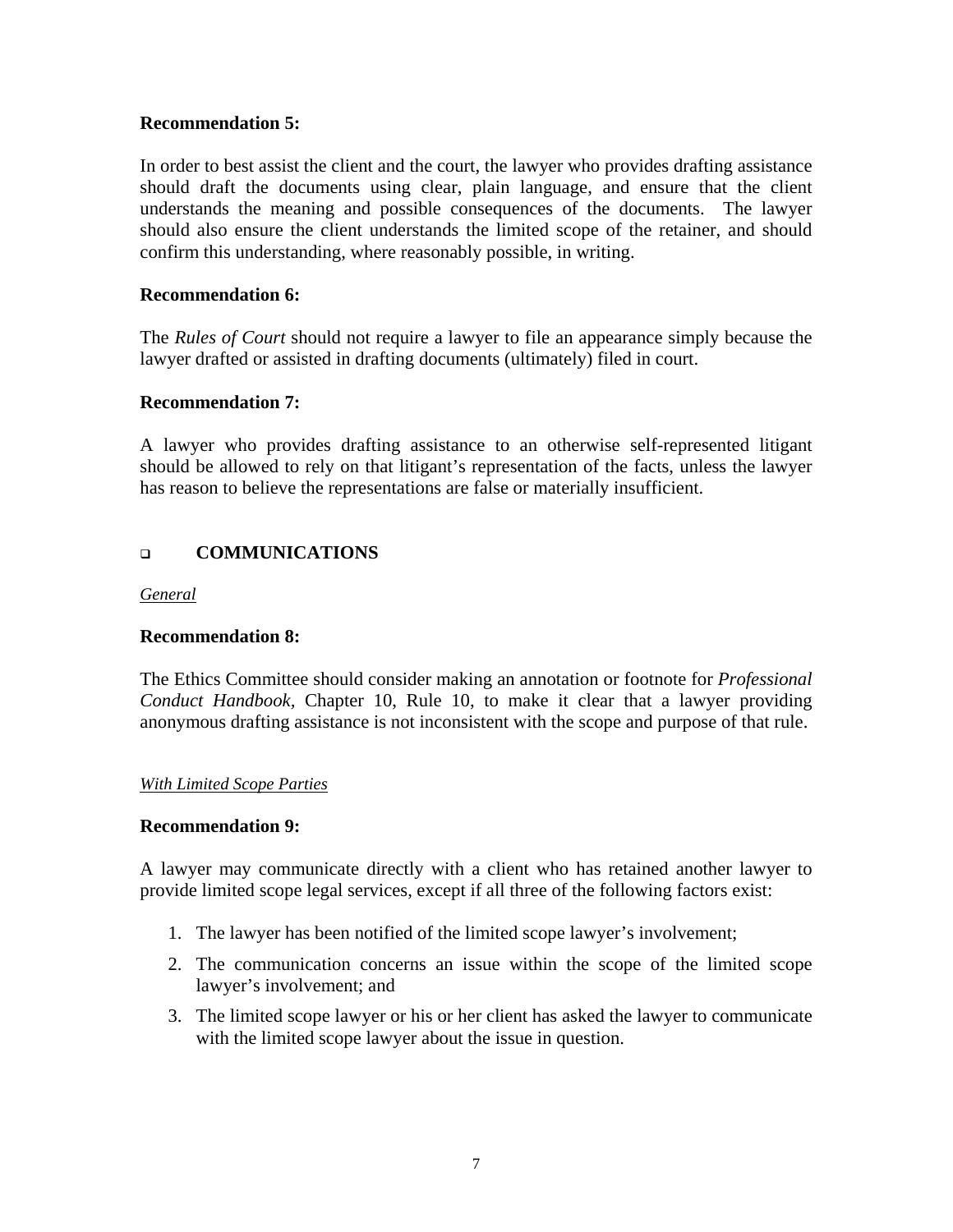#### *With the Courts or other Litigation Parties*

#### **Recommendation 10:**

For consistency and certainty the British Columbia Court of Appeal and British Columbia Supreme Court should be asked to draft orders of the court in circumstances the court deems appropriate.

#### **Recommendation 11:**

In order to facilitate the delivery of limited scope legal services, new court rules and court forms, drafted in plain and concise language, are required to allow a lawyer providing limited scope legal services to go on and off the record in an expedited manner, thereby communicating the scope of that lawyer's involvement to the court, the court registry and interested parties.

#### **Recommendation 12:**

The rules regarding service and delivery of documents should be amended to make it clear when service or delivery on a lawyer who is providing limited scope legal services is permissible.

#### *With the Client*

#### **Recommendation 13:**

A lawyer who provides limited scope legal services should inform the client about the scope of services and the limits and risks associated with the limited services provided.

### **CONFLICTS OF INTEREST**

#### **Recommendation 14:**

Save as described in Recommendation 15, the regular rules governing conflicts of interest and duty of loyalty should apply to limited scope legal service retainers.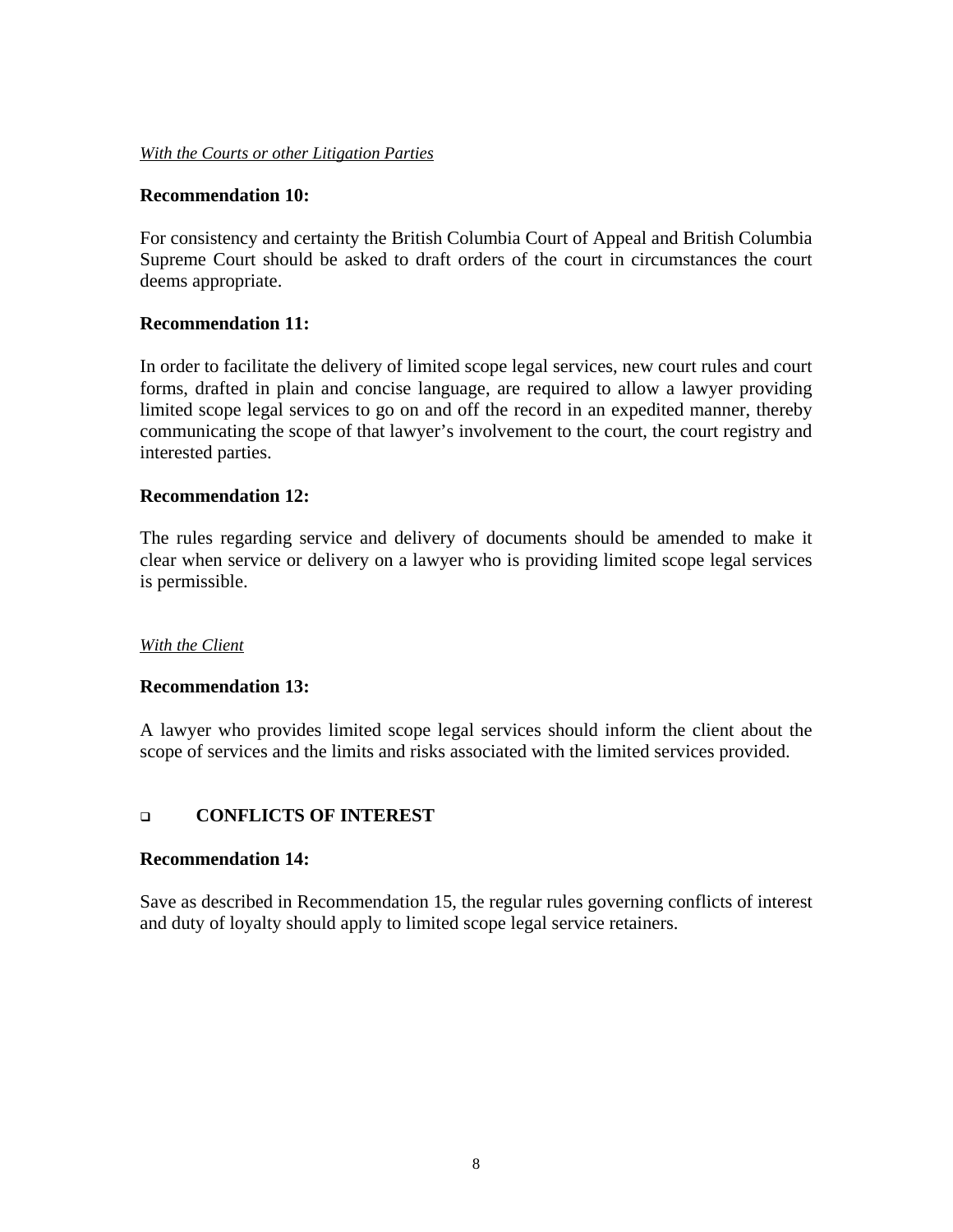#### **Recommendation 15:**

Because the current conflict of interest rules, and rules regarding duty of loyalty, can create impediments to lawyers providing legal services at court-annexed and non-profit legal clinics or programs, and because of the summary nature of those services and the importance of those service for enhancing access to justice, the *Professional Conduct Handbook* should be amended to encompass the following principles:

- 1. The recommendations for modifying the conflicts of interest rules apply only to circumstances where a lawyer, under the auspices of a program operated by a court or a nonprofit organization, provides short term limited legal services to a client in circumstances where neither the lawyer or client expect that the lawyer will provide continuing representation in the matter (the "Exempted Services").
- 2. In circumstances where it is practicable to do so, a lawyer should conduct a conflict of interest search prior to providing Exempted Services;
- 3. If the lawyer is providing legal services other than Exempted Services, the regular conflicts rules apply;
- 4. If a lawyer provides Exempted Services the following principles apply:
	- a. The scope of the Exempted Services retainer is limited to the summary services provided through the court-annexed or non-profit program. While the duty of confidentiality and loyalty endure, the lawyer-client relationship terminates at the end of the provision of the Exempted Services;
	- b. If a lawyer is aware of a conflict, the lawyer may not provide legal advice to the limited scope client ("LSC"), but may assess the LSC's suitability for services provided through the court-annexed or non-profit program and refer the LSC to another lawyer at the program or clinic;
	- c. If a lawyer is not aware of a conflict, the lawyer may provide Exempted Services. As the services are summary in nature and the risk associated with not performing the conflicts search is outweighed by the social benefit of the Exempted Services, the lawyer is not required to check for conflicts prior to, or following, providing the Exempted Services;
	- d. If, at any time during provision of the Exempted Services, a lawyer becomes aware of a conflict, the lawyer must immediately cease providing legal advice or services and refer the LSC and the notes taken to another lawyer at the clinic or program. If no lawyer is available, the LSC should be put in touch with a program staff person to coordinate the appointment of a new lawyer;
	- e. A lawyer who provides Exempted Services may not divulge the LSC's confidential or privileged information to anyone including other lawyers at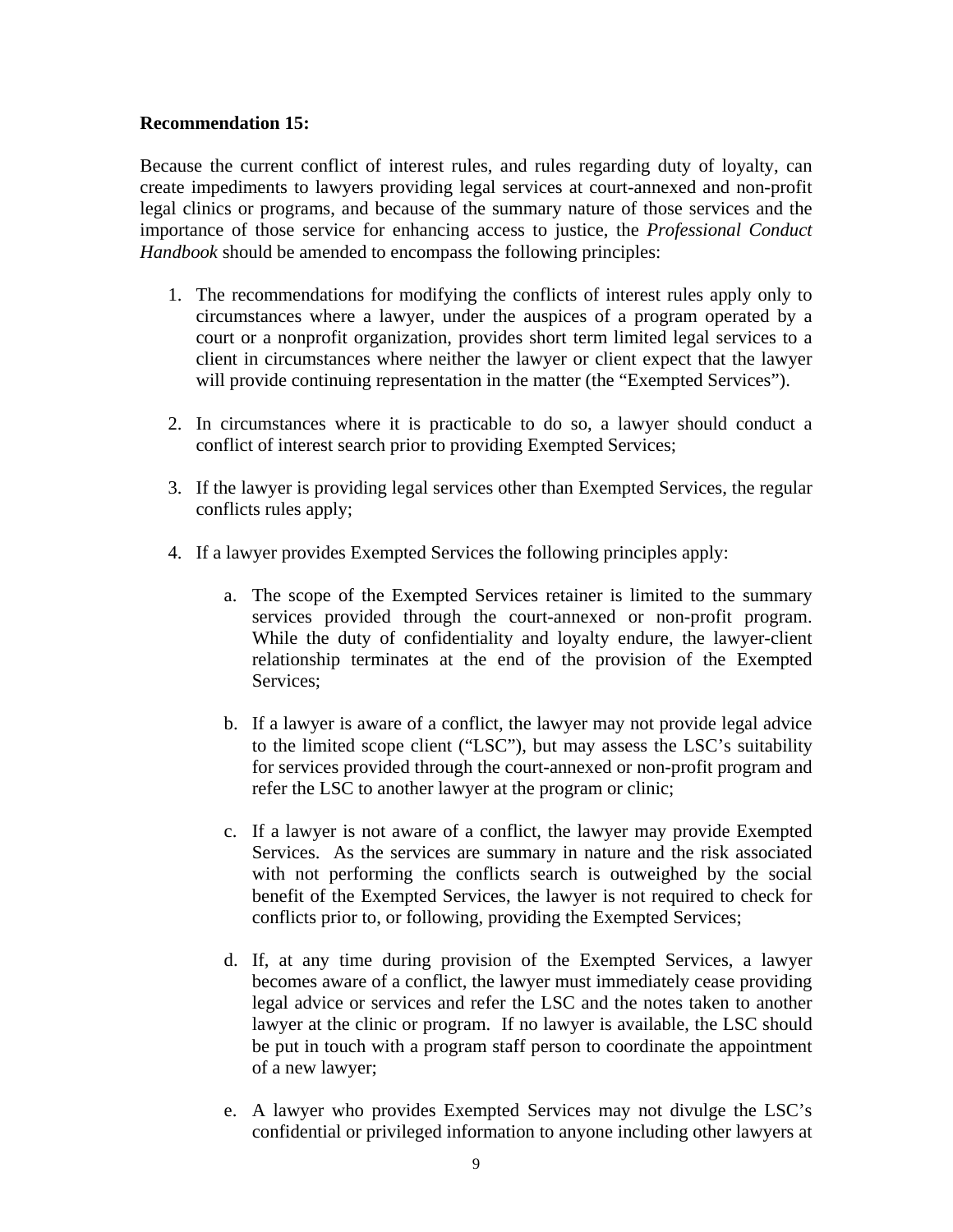the lawyer's firm, save as provided by law. Maintaining the LSC's confidences is an important safeguard in protecting the LSC's information and guarding against the inference that other people at the lawyer's firm possess the confidential information;

- f. A lawyer who provides Exempted Services should not personally retain notes of the advice given; rather, the court-annexed program or non-profit clinic should be responsible for record keeping.
- 5. Because the exemption from performing a conflicts search is predicated, in part, on the concept that the Exempted Services are summary in nature, the following rules apply to circumstances where a lawyer has contact with the LSC on subsequent occasions:
	- a. If the LSC contacts the lawyer, the lawyer must conduct a conflicts search prior to engaging the LSC in a new retainer;
	- b. If the lawyer has advance notice that the lawyer will be speaking with the LSC on a subsequent occasion, the lawyer must conduct the conflicts search prior to that meeting;
	- c. If the lawyer happens to be assigned the LSC a subsequent time while providing Exempted Services, and in circumstances not captured in 5(b), the lawyer may provide summary legal advice on that occasion but must conduct a conflicts search upon returning to the lawyer's firm.
- 6. If, following the provision of the Exempted Services, a lawyer becomes aware of a conflict between the LSC and a firm client:
	- a. The regular rules for determining whether the lawyer may act for or against the existing client, the LSC, or a future firm client, apply. The Exempted Services will be treated as an isolated event that do not require prior informed consent;
	- b. Despite the duty the lawyer owes to his or her clients, the lawyer must not divulge the confidential information received by the LSC during provision of Exempted Services, and the lawyer must not divulge the existing client's confidential information to the LSC.
- 7. No conflict of interest that arises as a result of a lawyer providing Exempted Services will be imputed to the lawyer's firm, and the firm may continue to act for its clients who are adverse in interest, or future clients who are adverse in interest, to the LSC.
- 8. In order to enhance access to justice, individuals who are adverse in interest should be able to obtain legal advice from the same court-annexed or non-profit program regarding their common dispute, provided the program has sufficient safeguards in place to ensure that lawyers who provide Exempted Services to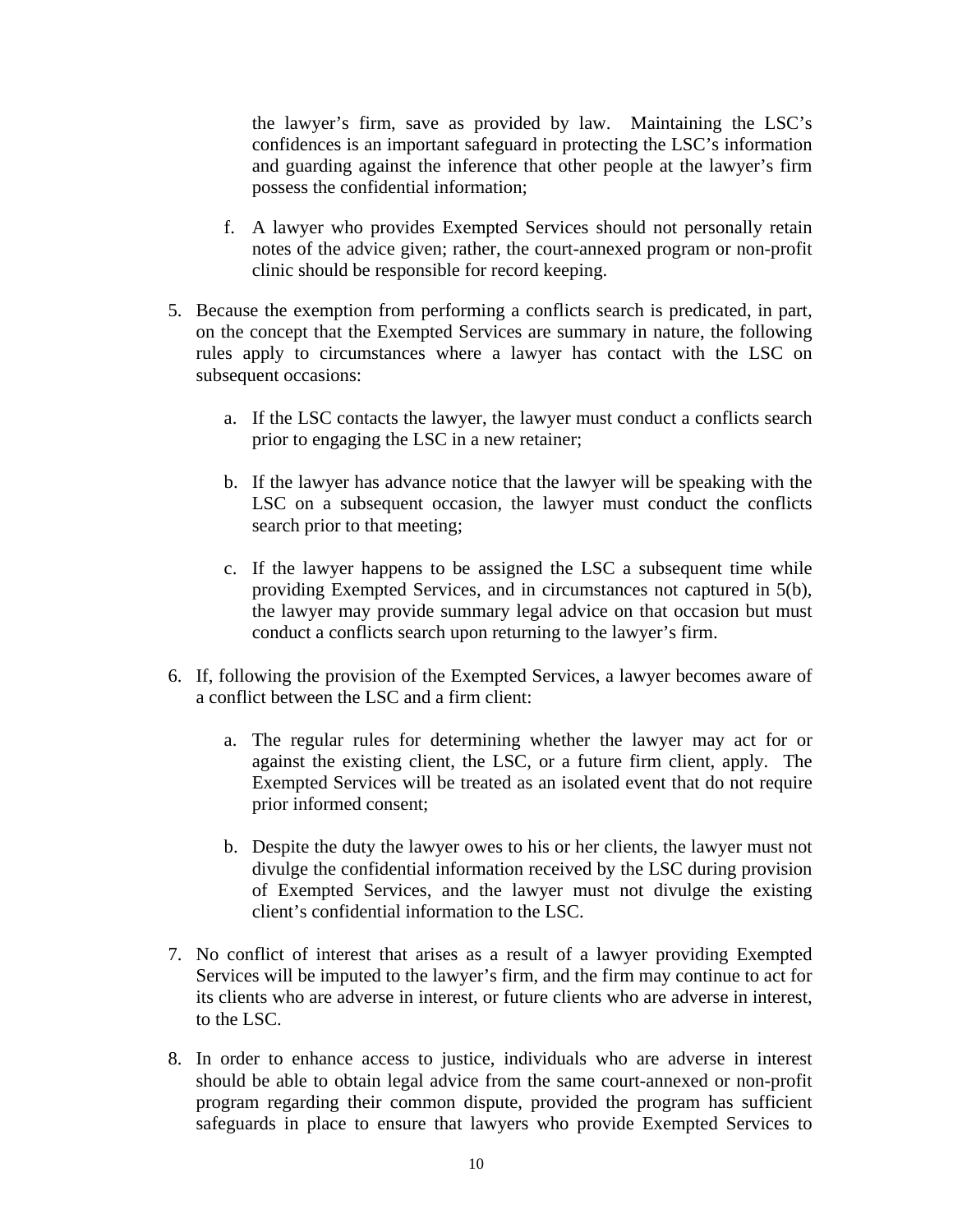clients opposed in interest do not obtain confidential information arising from the opposing client's consultation. If the lawyers become aware of a conflict within the court-annexed or non-profit program, the clients must be advised of the conflict and the steps that will be taken to protect the clients' confidential information.

# **EDUCATION AND TRANSITION**

### **Recommendation 16:**

In light of the rise in self-represented litigants before the court, court rules should be written in plain language and should strive for consistency between the various levels of court. The various rules of court should create definitions that make it clear which provisions apply to limited retainer lawyers, full service lawyers, and lawyers of record. Nomenclature should be consistent at all levels of court, and if distinctions are to be made between "lawyer", "solicitor", "counsel", and those "of record", these distinct usages should be defined.

## **Recommendation 17:**

In order to facilitate the delivery and use of limited scope legal services, plain language educational material regarding limited scope legal services, self-representation, and partial representation, should be made available to:

- (a) Members of the public;
- (b) Lawyers; and
- (c) Judges, masters and court staff.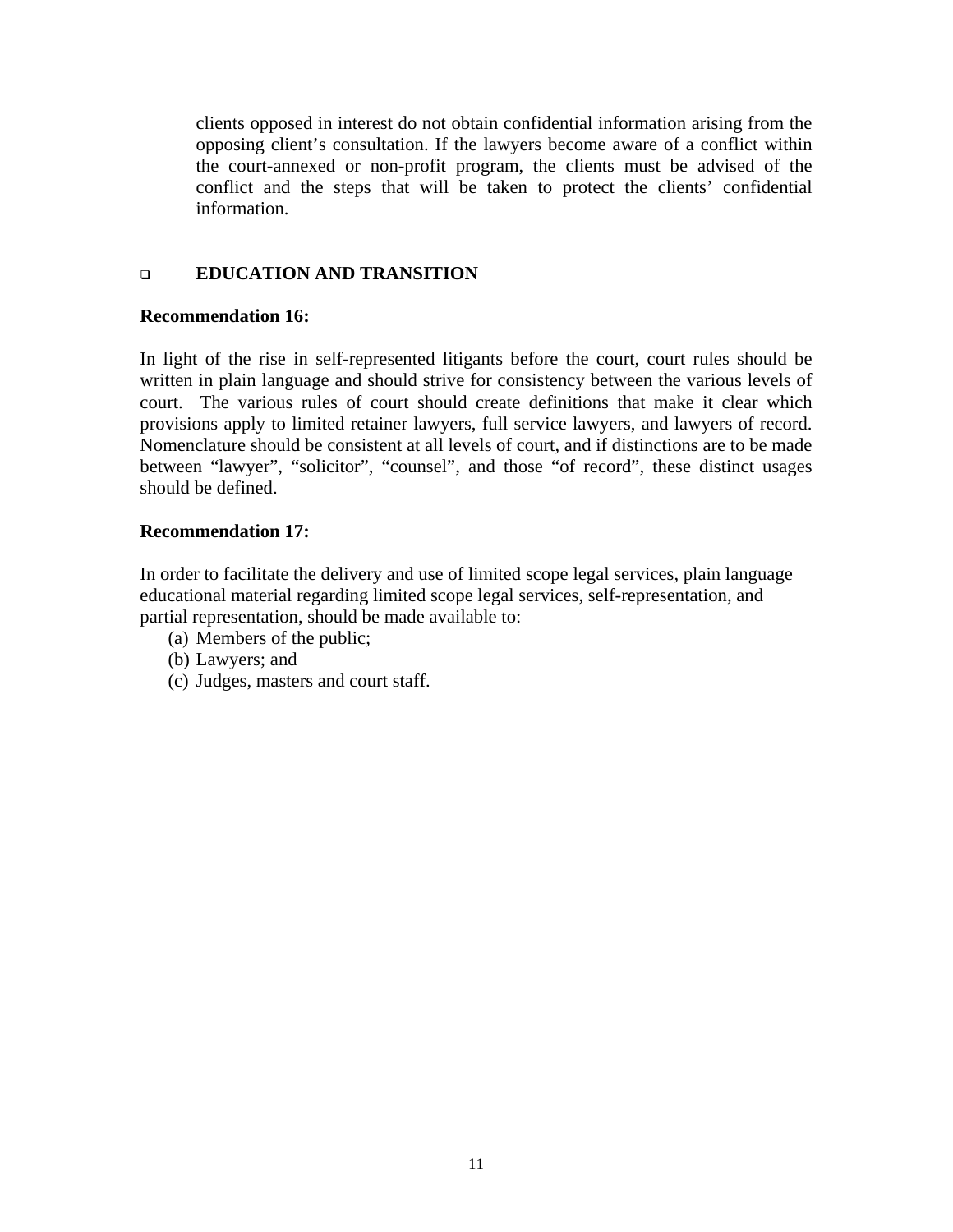#### **1. LIMITED SCOPE LEGAL SERVICES**

#### **GENERAL PROFESSIONAL CONDUCT**

#### **Recommendation 1:**

Because limited scope legal services can enhance access to justice for people who will not retain a lawyer for full service representation, rules that govern professional conduct, and procedure before the courts, should be amended as required to facilitate the proper, ethical provision of limited scope legal services.

#### **Recommendation 2:**

Amendments to the *Professional Conduct Handbook* providing guidelines for limited scope legal services should, as a general rule, not create a lesser standard of professional responsibility than is otherwise expected of a lawyer. While the scope of services may be limited, the lawyer should provide those services to the level expected of a competent lawyer in a similar situation, taking into account the factors set out in the *Professional Conduct Handbook* for professionalism and ethics*.*

#### **Recommendation 3:**

If the lawyer does not feel the professional services contemplated by the limited retainer can be performed in a competent and ethical manner, the lawyer should decline the retainer.

#### **1.1 What are limited scope legal services and why are they an issue?**

Limited scope legal services refers to a situation where a lawyer performs discrete tasks for a client, and the client handles other matters that, in a full service retainer, would form part of the services the lawyer would provide. Limited scope legal services are already being provided in British Columbia and other jurisdictions. In the United States, such services are often referred to as "unbundling", and the topic has received a great deal of attention: symposiums have been held, articles as well as ethics opinions from state Bars have been written, and several states have amended their rules of professional conduct to deal with issues that arise in the provision of unbundled legal services.

While it is possible for a lawyer to provide limited scope litigation services to a client, for the most part the rules that govern professional conduct are not drafted with this in mind, nor are the various rules of court. The typical model for litigation services is one of full representation or no representation.

Solicitors, on the other hand, have been providing limited scope services to clients for some time. A lawyer or firm providing legal services regarding a corporate acquisition might refer the tax aspects of the transaction to a specialist; a client might send its intellectual property work to one firm and its employment law work to another; a corporate client might refer some aspects of a transaction to outside counsel, while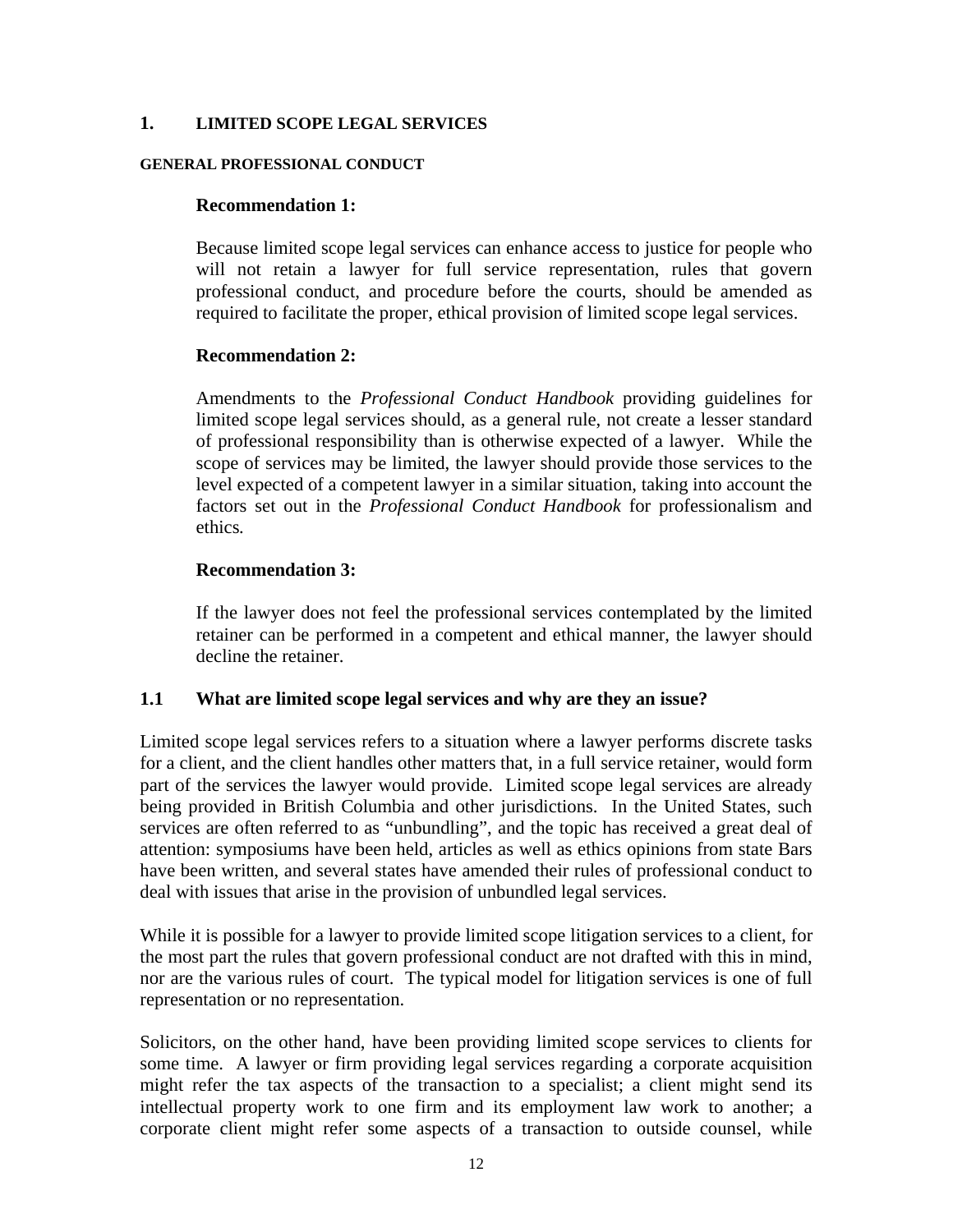handling other matters in-house. These situations reflect the freedom to contract for discrete services and are not, in the ordinary course of events, problematic.

Part of the reason limited scope retainers work well in solicitors' practice is because of the certainty that exists in the scope of most forms of solicitors' work: a lawyer who enters a retainer to draft a trademark licence will not suddenly find himself or herself conscripted into providing an opinion on the viability of geothermal energy, or appearing before the Workers Compensation Board. The success of solicitors providing limited scope legal services stands as a reminder that the concept is not antithetical to the practice of law, and that the challenges to providing limited scope litigation services are not insurmountable.

In contrast, limited scope services in litigation can create complications because the extent of a lawyer's obligations is not always clear. A lawyer who is retained to provide limited scope services in a litigation matter may find him or herself conscripted into a broader retainer than was originally contemplated. Other litigants, opposing counsel and the court, may be uncertain about the role the lawyer acting under a limited retainer is performing. Whereas solicitors' work often deals with prospective matters where parties are seeking to arrive at a mutually acceptable bargain, litigation usually starts from a situation where something has gone wrong and rights and obligations are being disputed. As such, litigation has the potential to drag people into the legal process unwillingly, and the adversarial model can polarize positions.

Litigation is a different legal environment than solicitor's work, with its own unique features and challenges. For solicitors to understand the challenges a litigator faces in delivering limited scope legal services it might be useful to consider what would happen if a client were to ask a solicitor to only advise on the portions of a contract that deal with one party's obligations, or only draft the portions that deal with a payment schedule. Thought of in this manner, solicitors can readily see that many questions about the scope of professional duty come to mind:

- Having read the portions of the contract drafted by the client, what obligation does the solicitor have to advise of problems?
- How do the clauses drafted by the solicitor interact with clauses drafted by the client?
- What liability issues arise from taking on the retainer?
- How much time and effort, beyond that contemplated in the limited retainer, will have to be expended to meet the expected standards of professional conduct?
- What if the client says he or she will draft the remainder of the contract based on the clauses the solicitor provides?
- Is the solicitor required to revise the work based on future negotiations?
- Is it even possible to deliver the requested services in a competent manner?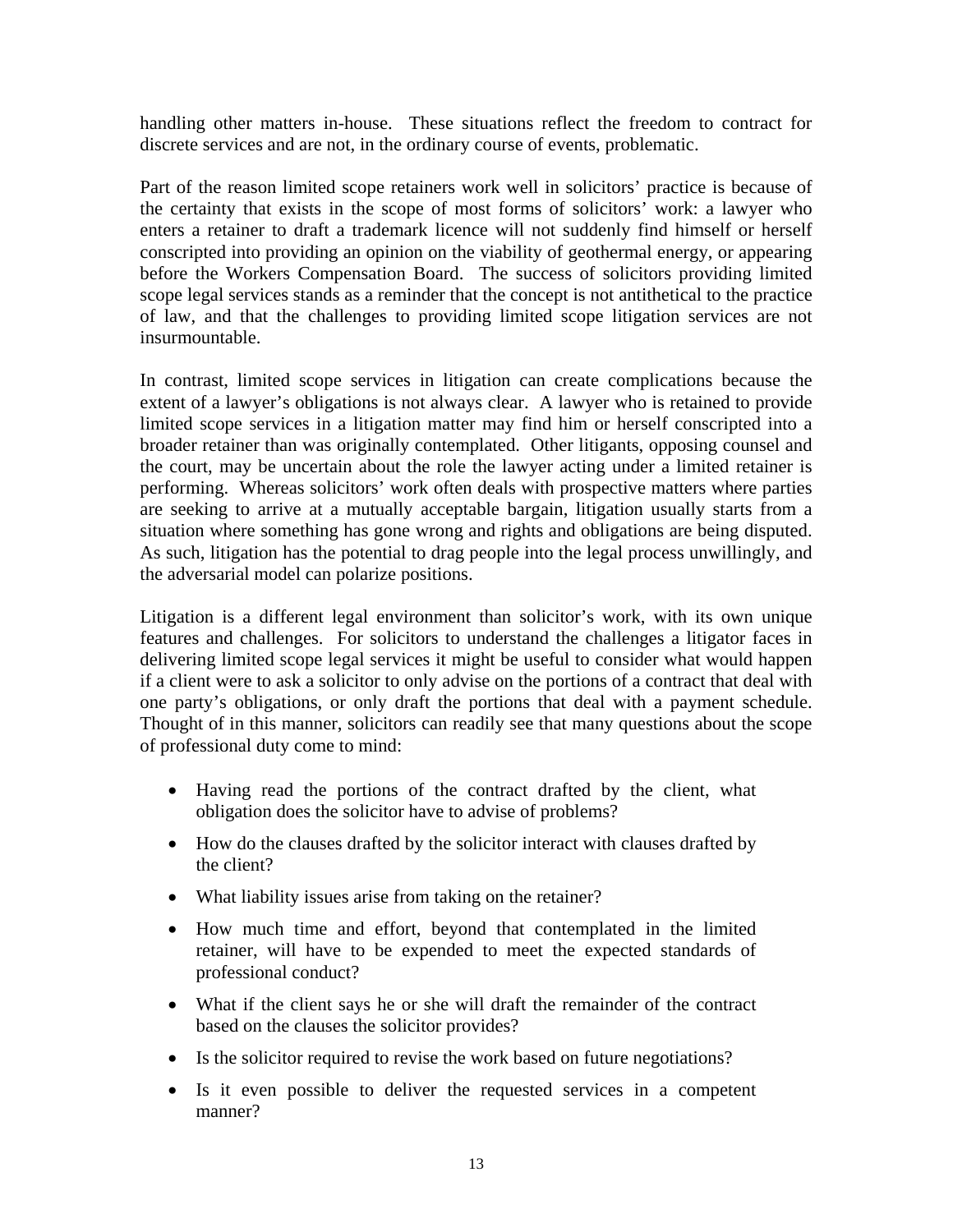These are just a few concerns. To better understand limited scope legal services, it is important to look at the forces that have fostered it.

# **1.2 Forces leading to the rise in limited scope legal services**

There are a number of forces that have given rise to the increase in limited scope legal services. Although the forces are not independent, they can be divided into two broad categories: economic forces, and cultural forces.

# *Economic forces*

 $\overline{a}$ 

In 1996, the Canadian Bar Association ("CBA"), Systems of Civil Justice Task Force tabled its report ("CBA Report") setting forth 53 recommendations for modernizing the Canadian civil justice system.<sup>[1](#page-13-0)</sup> The CBA Report found, at page 12, that the public, and those in the legal profession, identified the top three issues impacting access to justice as:

| Issue                                                             | Priority to Public | Priority to Lawyers |
|-------------------------------------------------------------------|--------------------|---------------------|
| The speed with which disputes are<br>resolved in the civil courts |                    |                     |
| Public understanding of the work in<br>the civil courts           | 2                  | 3                   |
| Affordability of dispute resolution<br>in the civil courts        | 3                  |                     |

These problems and concerns are as relevant today as they were a decade ago.

Many litigants cannot afford full service representation, and there is no guaranteed right to government-funded counsel in civil litigation. A litigant must qualify for legal aid, find funds through other channels, or receive *pro bono* assistance or the assistance of counsel operating on a contingent fee basis (where contingent fees are permitted), or a reduced fee retainer. Absent such options, the litigant must self-represent, or not engage the legal system (which is not an option for some). There is plenty of anecdotal evidence about the rise in self-represented litigants in Canadian courts, but comprehensive, empirical studies are not yet available.<sup>[2](#page-13-1)</sup> The cost of litigation seems to be an important driver in the phenomenon of self-representation, but it is difficult to assess the weight to be given to any particular factor in the cost of litigation, and the quality of justice received by self-represented litigants is difficult to measure.

It is worth noting that there is a disparity in the economic resources of the typical client who requires litigation services and the typical client who requires discrete task

<span id="page-13-0"></span><sup>&</sup>lt;sup>1</sup> Canadian Bar Association, *Report of the Task Force on Systems of Civil Justice*. Ottawa, ON: Author, 1996.

<span id="page-13-1"></span><sup>2</sup> See, Alberta Law Reform Institute, *Alberta Rules of Court Project: Self-Represented Litigants,* Consultation Memorandum No. 12.18, March 2005, Chapter 1, Part D.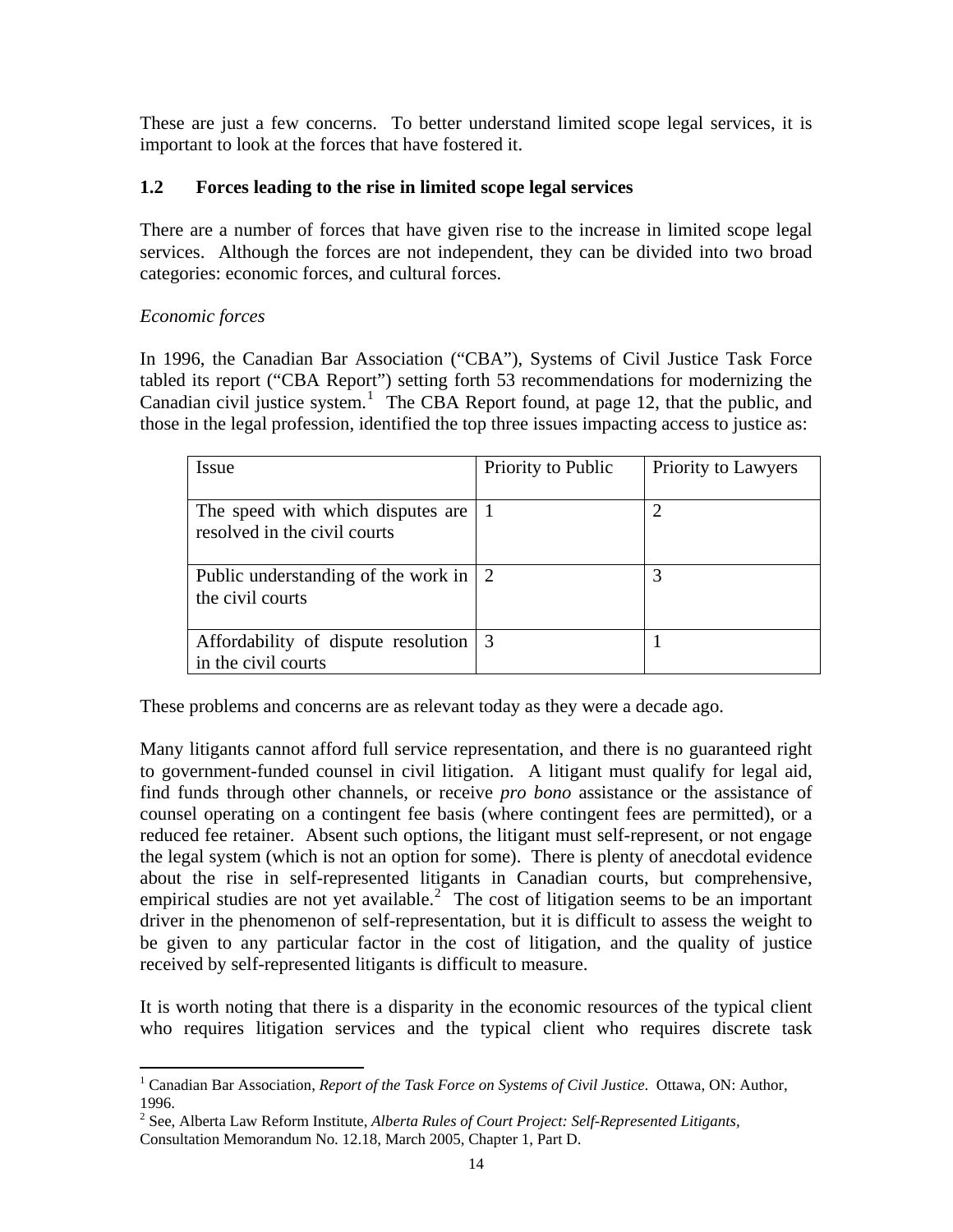solicitors' services. The former contains a much larger pool of people of modest means, and the costs of engaging an adversarial litigation system is prohibitive. In contrast, the solicitors' services required by individuals of modest means, often have, for a variety of reasons, a correspondingly modest cost. In making its recommendations, the Task Force has tried to be mindful of the growing economic necessity of limited scope litigation services.

One study in the criminal law context found that unrepresented accused take less time moving through the system than represented accused.<sup>[3](#page-14-0)</sup> While this militates against the argument that unrepresented accused place a greater burden on the justice system than represented accused, it raises the question of the quality of access to justice unrepresented defendants are receiving. It is possible a similar pattern exists in civil litigation, but it is also possible that some of the factors that lead to shorter trials in a criminal context are less prevalent in the civil context. For example, a repeat criminal offender might plead guilty to get matters over with, whereas a civil litigant might assiduously pursue a claim or defense. In addition, Crown lawyers conduct criminal prosecutions, whereas a civil matter may have one or both parties acting without counsel. That having been said, in a superior court the presence of counsel may drag out the litigation process through use of discoveries, expert witnesses, and interlocutory applications. More research is required to transform speculation into principled thought, but if the reforms proposed by the BC Justice Review Task Force, Civil Justice Reform Working Group, *Effective and Affordable Civil Justice,* (November 2006), have the desired effect, the latter concern will likely be addressed. The authors of that report note unbundled legal services, as well as changes to the conflict of interest rules to facilitate lawyer participation in *pro bono* legal work through a clinic, are important elements of successful civil justice reform.

## *Cultural forces*

Our present civil justice system and model for delivery of legal services was refined in the Industrial Age. The architecture for delivery of legal services and the administration of the justice system is being strained by the emergence of new technologies in the Information Age. The Internet and related computer technology have changed the way law is being practiced, but it is also changing the way people obtain information. A lawyer is no longer the gatekeeper or intermediary between the layman and legal information. Modern technology allows people to find legal information without the assistance of a lawyer, and the self-help culture that pervades society is influencing how people view the information services a lawyer provides. Many businesses that are set on delivering services on an antiquated model are struggling to deal with modern technology and the expectations of today's customers. The legal profession must learn how to adapt in order to keep pace with the public's demands and expectations for how informationbased services are delivered.

The economic and cultural forces that have given rise to an increase in limited scope legal services, have also given rise to the increase in self-representation before the courts.

<span id="page-14-0"></span> $\overline{a}$ <sup>3</sup> Ab Currie, "A Burden on the Court? Self-Representing Accused in Canadian Criminal Courts", *JustResearch* No. 11 (2004), online:

[http://www.justice.gc.ca/en/ps/rs/rep/justresearch/jr11/jr11\\_005a.html](http://www.justice.gc.ca/en/ps/rs/rep/justresearch/jr11/jr11_005a.html).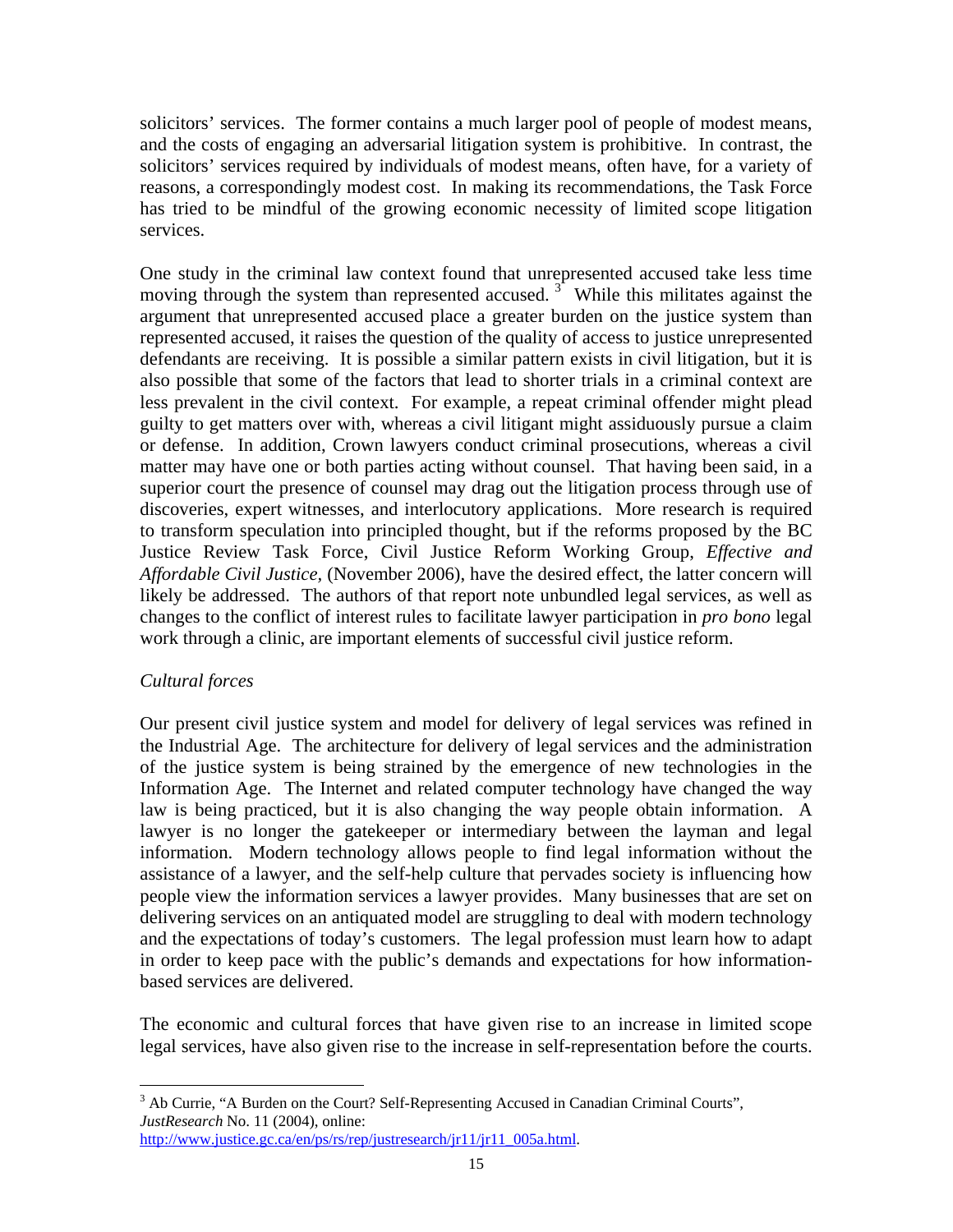The phenomenon of self-represented litigants is important to understand in order to see how limited scope legal services might enhance access to justice.

# **1.3 The rise of self-representation before the courts**

There are a number of reasons why a litigant might proceed without representation. Two core distinctions are between those litigants who want representation, but for various reasons do not secure it, and those litigants who do not want to be represented. A number of commentators label the former as "unrepresented litigants" and the latter as "selfrepresented litigants". In this Report, the term self-represented litigant is intended to encompass any individual who acts without the assistance of counsel.

Any of the following might apply to the self-represented litigant, including a combination of characteristics:<sup>[4](#page-15-0)</sup>

- The litigant might not be able to afford a lawyer;
- The litigant might not qualify for legal aid;

 $\overline{a}$ 

- The litigant might not take advantage of legal resources due to a lack of understanding of what resources are available, and/or because of an inability to access those resources;
- The litigant might believe it is not worth the money to hire a lawyer;
- The litigant might not believe a lawyer will improve his or her case;
- The litigant might believe he or she has sufficient knowledge and/or skill to conduct the litigation without representation.

There are many types of self-represented litigants, and trying to assign a singular motivation or set of needs to self-represented litigants is not desirable.

During an August 2006 speech to the CBA, Chief Justice McLachlin called the number of self-represented litigants in Canadian courts an "epidemic of lack of representation." The Chief Justice asked: "Can more creative ways be found to bill clients proportionate to the complexity and the value of the proceedings?" The media reported the Chief Justice's observations in different ways: a CBC News article appeared under the title "Self-representation creating chaos in courts: chief justice",<sup>[5](#page-15-1)</sup> whereas The National Post proclaimed: "SCOC judge want's [sic] lawyer's [sic] fees lowered".<sup>[6](#page-15-2)</sup> The issue that can easily be lost in headlines is the relationship between the self-represented litigant and

<span id="page-15-0"></span><sup>&</sup>lt;sup>4</sup> The reasons for self-representation are canvassed in many sources, and other reasons exists. See, for example: Canadian Bar Association, *The Future of the Legal Profession: The Challenge of Change* (August 2000; American Bar Association, Report of the Modest Means Task Force, *Handbook on Limited Scope Legal Assistance* (2003); National Center for State Courts, *The Future of Self-represented Litigation: Report from the March 2005 Summit.*

 $^5$  CBCnews Canada, at URL:  $\frac{http://www.cbc.ca/canada/story/2006/08/12/court-representation.html}{http://www.cop.coac/canada/story/2006/08/12/court-representation.html}.$ 

<span id="page-15-2"></span><span id="page-15-1"></span><sup>&</sup>lt;sup>6</sup> National Post, at URL: [http://www.canada.com/nationalpost/news/story.html?id=1bc6c33f-90d6-45a0-](http://www.canada.com/nationalpost/news/story.html?id=1bc6c33f-90d6-45a0-9b7d-398110ca22e8&k=38659) [9b7d-398110ca22e8&k=38659](http://www.canada.com/nationalpost/news/story.html?id=1bc6c33f-90d6-45a0-9b7d-398110ca22e8&k=38659).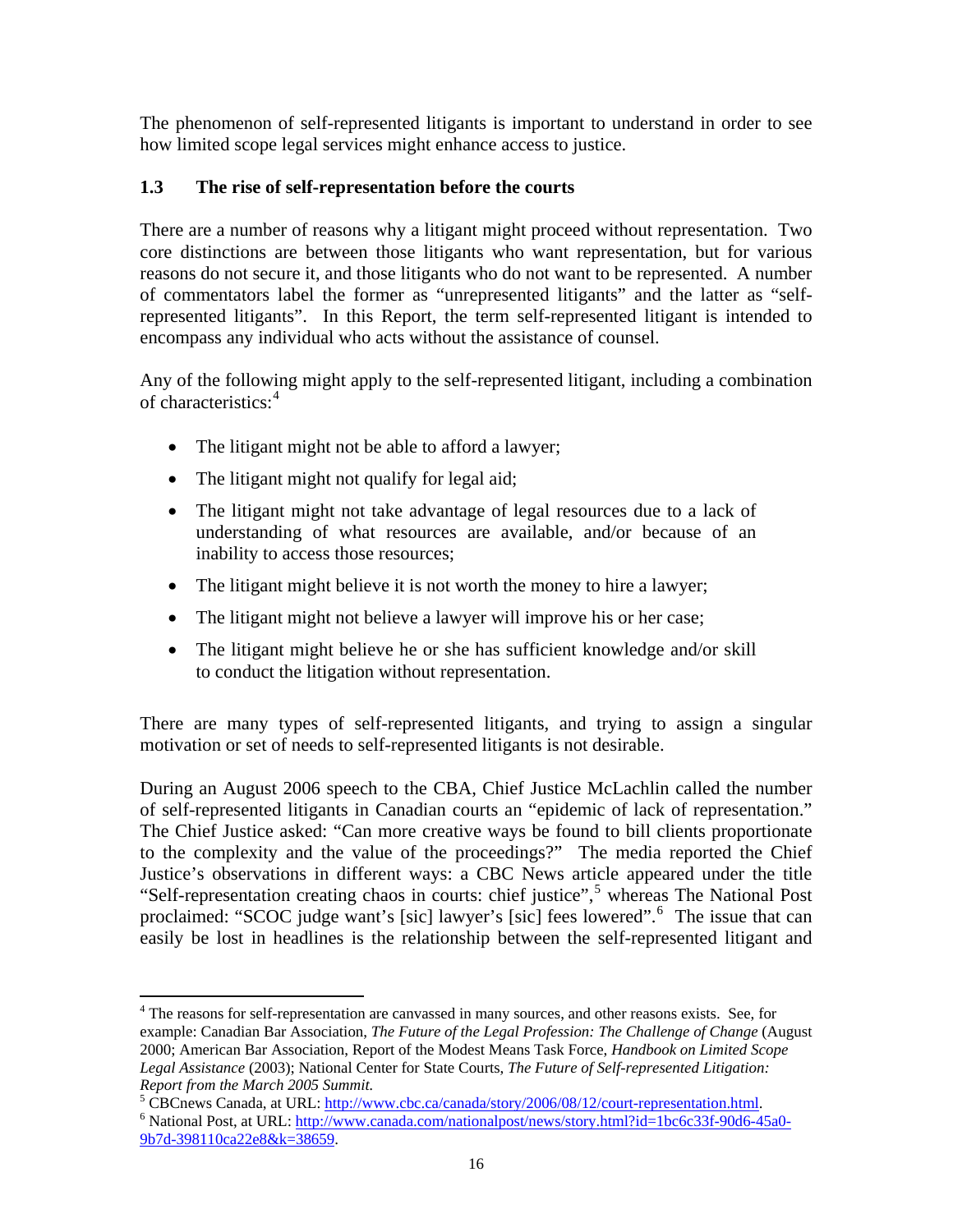access to justice. This is a problem that lends itself to sound bites, but not simple solutions.

This report is not about legal fees, but it is worth noting that the relationship between lawyers' fees and the client's capacity to pay requires more thought than merely looking at fees alone. At a minimum, it requires an analysis of the various factors in why a growing number of litigants might not be able to afford the fee. The market may have set lawyers fees high, but to the extent that Canadians shoulder more debt and save less income today than they did 20 years ago, $<sup>7</sup>$  $<sup>7</sup>$  $<sup>7</sup>$  and to the extent that court processes consume</sup> more time and resources than they did 20 years ago, we can see that there is an interrelation of agencies at play in the rising trend of self-represented litigation. Litigation is complex, time consuming, costly, and litigants have less money than they did in the past to risk engaging the legal system, or when they do engage it, to retain counsel for full service representation. The Chief Justice raises the important concept of proportionality. Proportionality in process is a critical element of the proposed reforms of the Civil Justice Reform Working Group. The Task Force believes that limited scope legal services may provide representation that is proportionate to the value of the proceedings, and the nature of the proceedings, taking into account the means and values of the client when he or she engages in the legal system.

Limited scope legal services can also provide self-represented litigants with an adequate knowledge base upon which to understand the litigation process. The Canadian Judicial Council suggests:

Equal access to justice depends on awareness of procedural and substantive law: thus, representation by qualified counsel is virtually indispensable. The fact that more and more litigants are choosing to represent themselves in court means that judges and courts face new challenges in the fair, timely and efficient delivery of justice. Even the simplest of court procedures can be overwhelming for the non-specialist. Self-represented litigants are often unaware of their rights and the consequences of legal decisions.<sup>[8](#page-16-1)</sup>

In tackling its work, the Task Force started from the premise that creating clear rules for limited scope legal services is an access to justice issue, and that any recommendations arising from the Task Force's work should enhance, and not hinder, meaningful access to justice. In order to better understand the issues that arise when lawyers provide limited scope services to litigants, it was important to obtain an understanding of the sort of the reasons a litigant might be self-represented.

What is needed is a flexible approach that enhances access to justice, provides guidelines for lawyers, clients and the judiciary, and doesn't compromise important values, such as the rule of law or the public confidence in the administration of justice. It must be borne in mind, however, that "access to justice" is a complex concept that shifts and evolves

<span id="page-16-0"></span> $\overline{a}$  $7$  Various reports documenting these trends are available through Statistics Canada's website, URL: [http://www.statcan.ca/menu-en.htm.](http://www.statcan.ca/menu-en.htm) [8](http://www.statcan.ca/menu-en.htm)

<span id="page-16-1"></span>Canadian Judicial Council, *2004-2005 Annual Report*, page 20.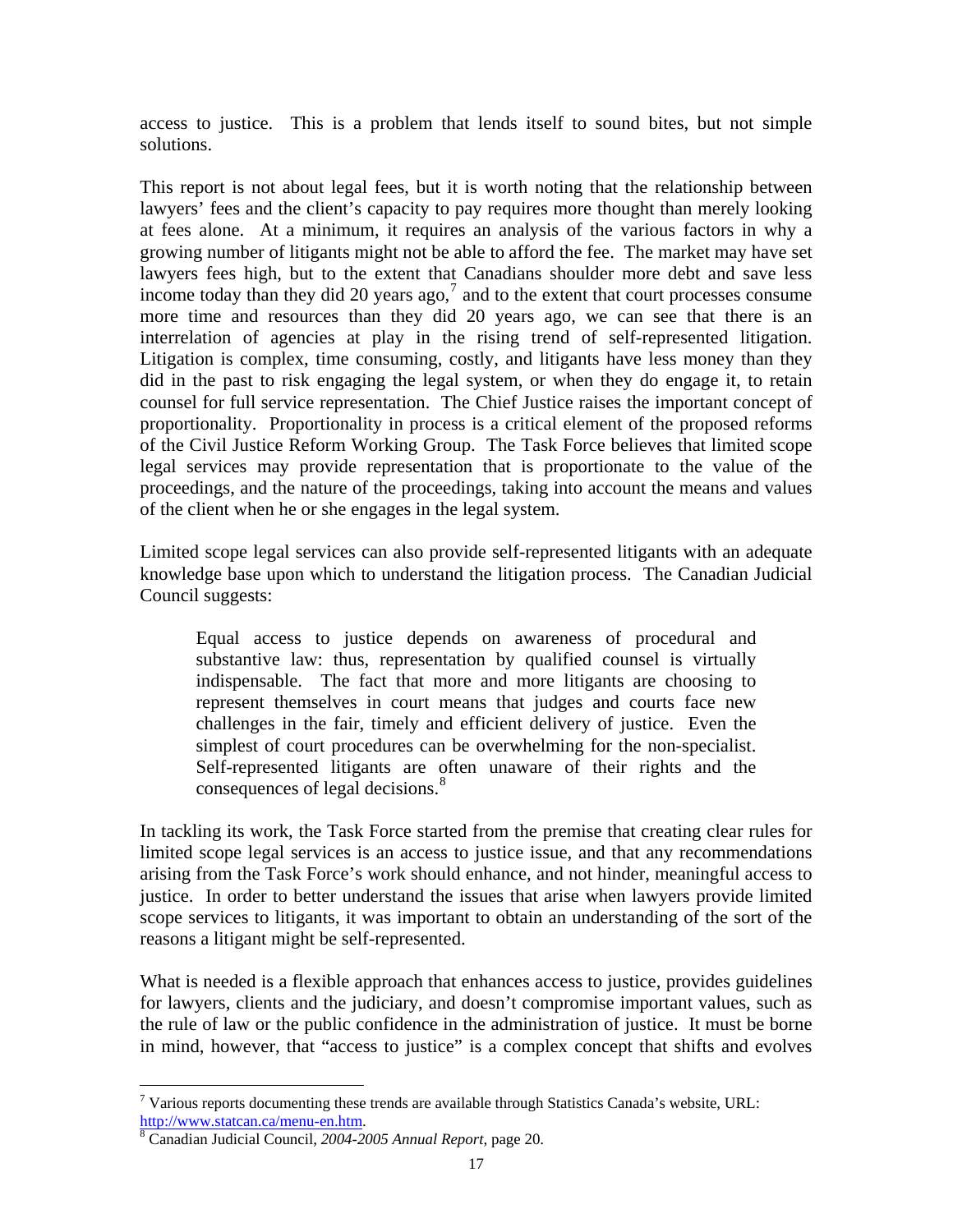with society. Therefore, the use of "access to justice" in this report should not be read as referring to a fixed concept. For unbundling to provide meaningful access to justice, the rules governing the provision of unbundled services must be flexible and responsive to our evolving understanding of what access to justice means.

## **1.4 Increasing access to justice: the practical necessity of limited scope legal services**

A litigant is entitled to expect access to justice – the expectation is of an ideal, and practical barriers can frustrate the realization of the ideal. Because access to justice involves both an articulation of our societal aspirations and ideals for how the justice system should operate, and our knowledge of the limitations placed on the realization of the ideal, it is difficult to speak of access to justice in absolute terms. We live in a world of ideals, but not an ideal world, and the pragmatic truth is that the administration of justice costs money.

The infrastructure that supports the justice system comes at a cost, and the professional services necessary for the effective operation of the justice system require an expenditure of time and the application of skill and knowledge. The real costs in the system must be supported by funds, and in some instances by cash substitutes (e.g. *pro bono* services, volunteer services). The government must pay the civil servants involved in the justice system. Taxes pay for this aspect of access to justice. Taxes, charitable donations, and permissible investment and revenue streams pay for funding of available legal aid services. Lawyers contribute to the economic aspect of access to justice in numerous ways, including providing services for flat rate fees, discounting their time, providing services on a contingent fee basis, providing *pro bono* assistance, etc.

As the Canadian Judicial Council notes, access to justice is about more than access to the machinery of the justice system: it requires that the litigant (or his or her counsel) has an understanding of both procedural and substantive law. By virtue of this, represented litigants often fare better than self-represented litigants. In exploring the issue of limited scope legal services, the Task Force considered both procedural and substantive legal issues, as well as issues relating to geography, culture, language, and economics.

The Task Force recognizes that, just as the reasons why a litigant may be self-represented are diverse, the possible ways of reducing strain on the judicial system and providing litigants meaningful access to justice are diverse. Providing limited scope legal services is one of many possible ways of helping litigants receive improved access to justice. There may not be a miracle cure for the "epidemic" of self-represented litigants, and the Task Force does not suggest limited scope legal services are the *solution* to a complex phenomenon. The Task Force does believe, however, that limited scope legal services can be part of a broader solution, and an important tool in enhancing meaningful access to justice.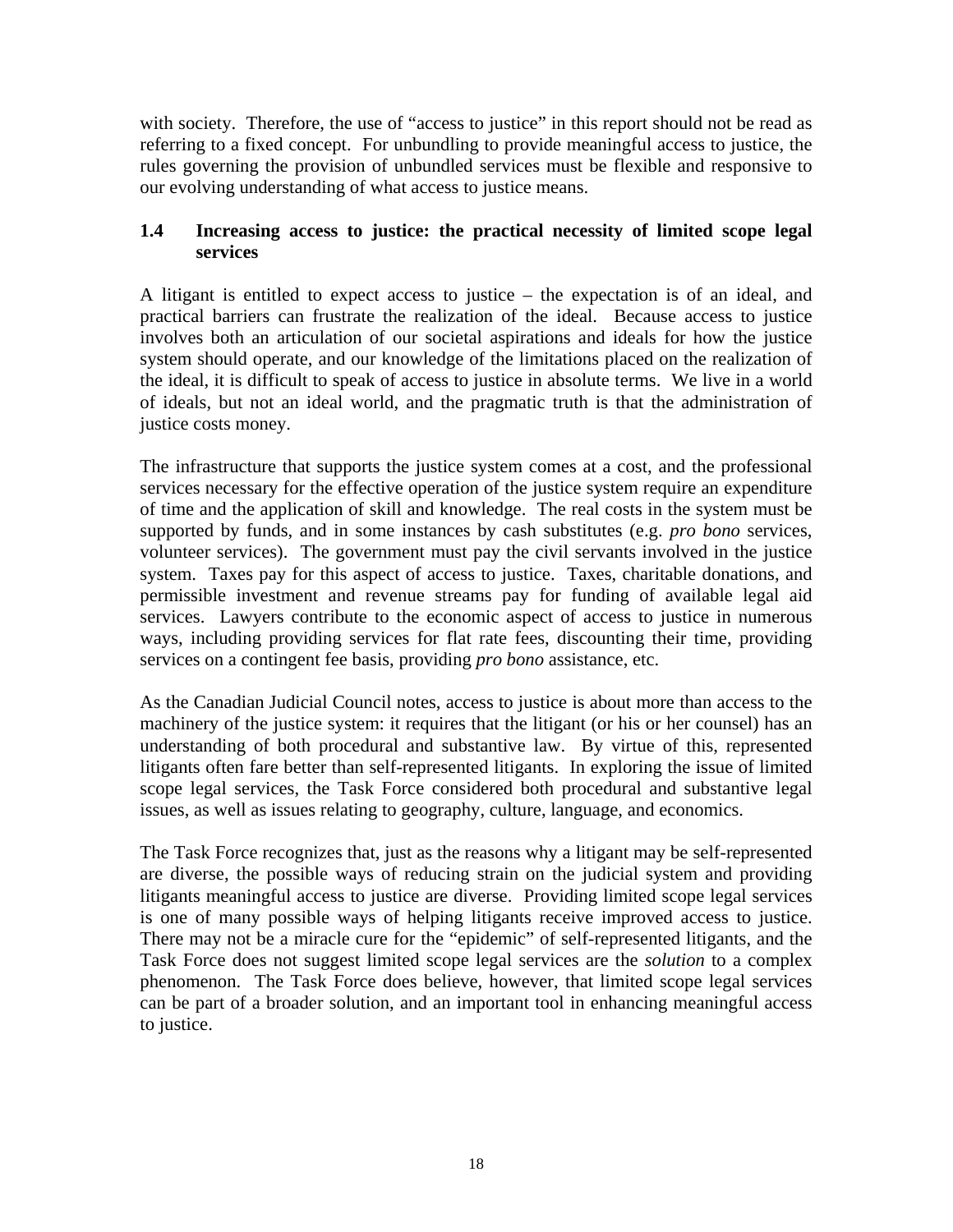## **2. KEY ISSUES IN PROVIDING LIMITED SCOPE LEGAL SERVICES**

The Task Force considered the issues that arise in provision of limited scope legal services in relation to four main topics:

- 1. Lawyers providing confidential drafting assistance;
- 2. Lawyers making limited appearances in court as part of the limited scope retainer;
- 3. Lawyers providing legal information and advice under a limited scope retainer; and
- 4. Lawyer providing legal services at a court-annexed program, or at a non-profit legal service program.

In considering these thematic topics, the Task Force explored issues relating to: communications between lawyers, clients, and the court; conflicts of interest and the duty of loyalty; whether the limited retainer rule in *Professional Conduct Handbook,* Chapter 10 requires revision; the ethical and professional standards issues that arise in the provision of limited scope legal services; whether limited scope legal services expose lawyers to greater liability and the insurance issues involved in providing limited scope services; and the role education can play in ensuring unbundled legal services enhance access to justice.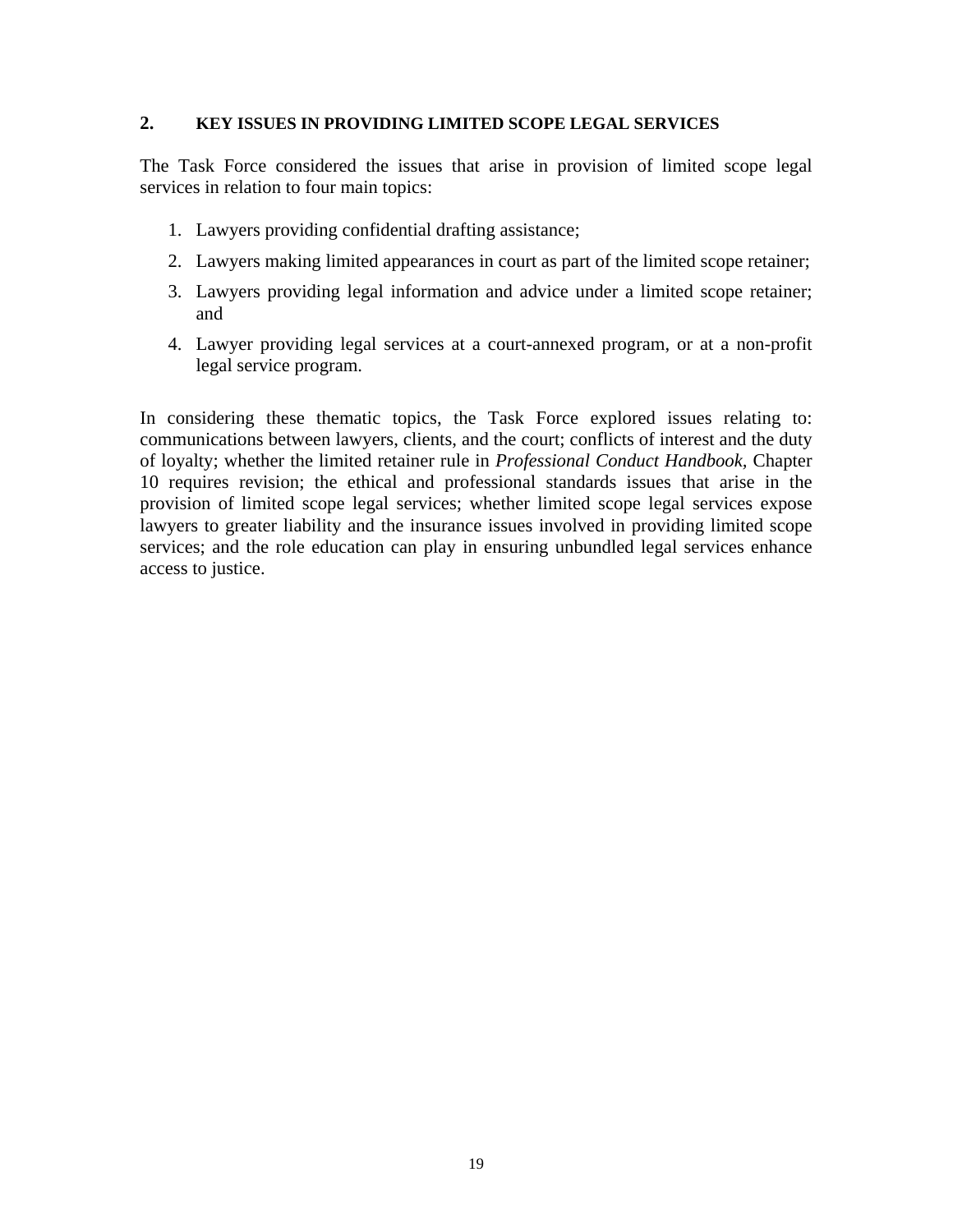#### **2.1 CONFIDENTIAL DRAFTING ASSISTANCE**

#### **Recommendation 4:**

It is not improper for a lawyer to provide confidential drafting assistance to clients. Unless otherwise required by law or a court, the discretion to divulge the identity of the lawyer who provided drafting assistance should lie with the client.

### **Recommendation 5:**

In order to best assist the client and the court, the lawyer who provides drafting assistance should draft the documents using clear, plain language, and ensure that the client understands the meaning and possible consequences of the documents as well as the limited scope of the retainer and confirm this understanding, where reasonably possible, in writing.

### **Recommendation 6:**

The *Rules of Court* should not require a lawyer to file an appearance simply because the lawyer drafted or assisted in drafting documents (ultimately) filed in court.

### **Recommendation 7:**

A lawyer who provides drafting assistance to an otherwise self-represented litigant should be allowed to rely on that litigant's representation of the facts, unless the lawyer has reason to believe the representations are false or materially insufficient.

#### **2.1.1 Principles that should govern the provision of confidential drafting assistance**

Based on its research and consultation, the Task Force is of the view that the topic of confidential drafting assistance is relatively non-controversial in the British Columbia context. As such, the detailed overview of the topic is contained in Appendix B.

During its consultations the Task Force discovered that confidential drafting assistance is a common service being offered in British Columbia, although there is a modest degree of uncertainty regarding how it fits within the rules of professional conduct. Much of the debate on this topic in the US stems from a variety of views as to whether it is ethical to provide anonymous drafting assistance to a litigant. The prevailing, though not unanimous, view of the Masters the Task Force spoke with was that anonymous drafting assistance was not a problem. From the perspective of practitioners, the prevailing view was that a lawyer should be able to provide anonymous drafting assistance, and even if the lawyer's identity was disclosed to the court or a third party, such disclosure should not operate to increase the scope of the retainer.

The Task Force believes that confidential drafting assistance can be of value to both litigants and the court by improving the quality of documents placed before the court.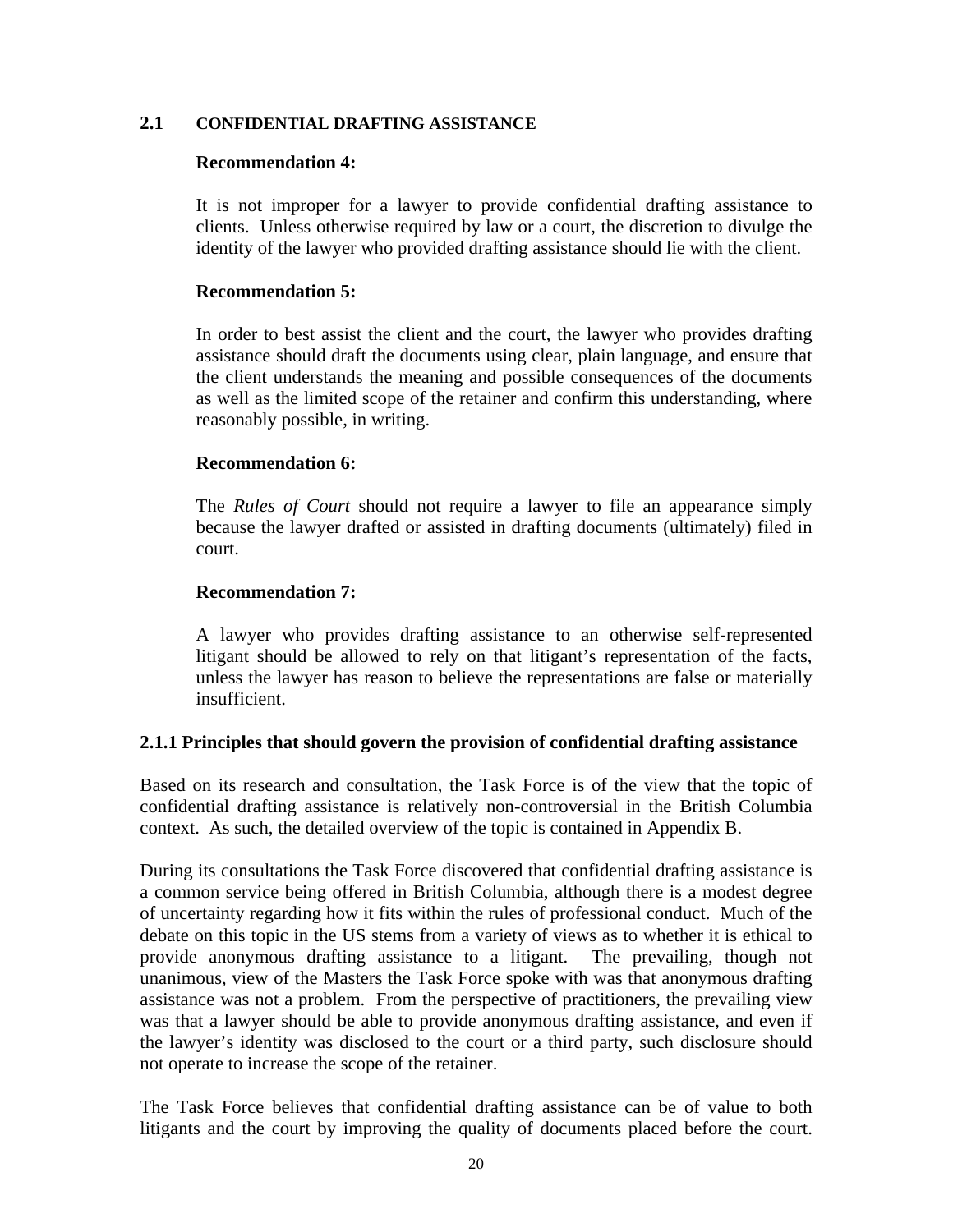For this benefit to be realized, the Task Force believes the documents must be written in clear, plain language. In addition, the client needs to understand what the documents mean, because the client may be required to speak to the document before the court. If the self-represented litigant is asked what a document means, and answers "I don't know, my lawyer wrote it", it is natural for the court to ask why the lawyer is not present. Therefore, it is incumbent on the lawyer to explain the scope of the services to the client and to ensure the client understands the document and its relevance to the context of the client's case, as well as the possible consequences<sup>[9](#page-20-0)</sup> of the document.

In keeping with Recommendation 2, a lawyer who provides confidential drafting assistance services must understand that in some circumstances it is not sufficient to rely on the client's representation of the facts. A lawyer is not permitted to take a relaxed approach to professional or ethical standards merely because he or she is providing behind-the-scenes assistance. A lawyer providing confidential drafting services must be alert to fraud, and remain mindful of his or her obligation to the courts. When the client's version of the facts does not ring true, a lawyer is expected to perform additional reasonable inquiries before providing the client with drafting assistance, or decline the retainer.

 $\overline{a}$ 

<span id="page-20-0"></span> $9^9$  For example: if the client wishes the lawyer to assist in drafting a Statement of Claim alleging fraud, advising of the possible consequences might include alerting the client to the potential ramifications of failing to make the case for fraud.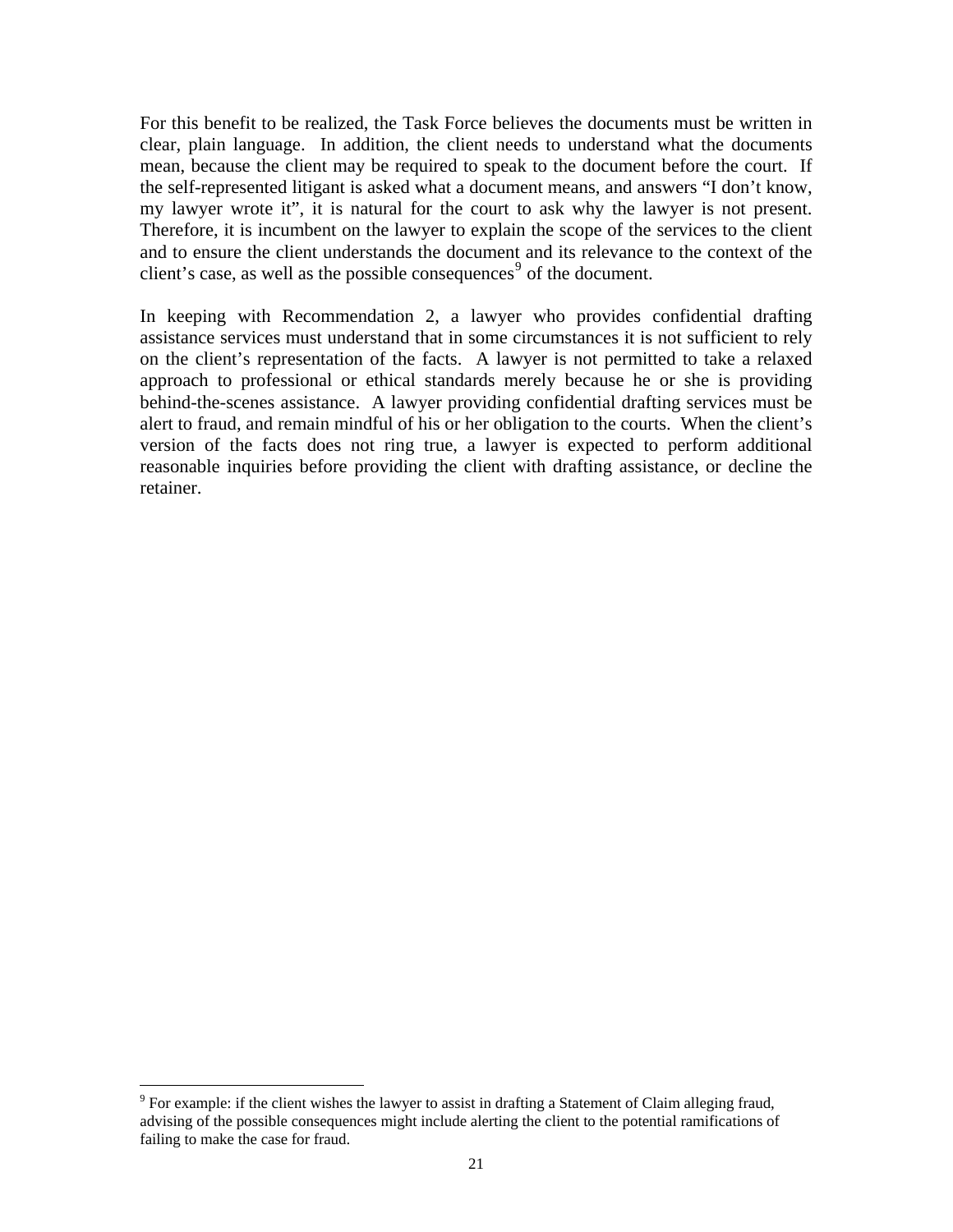#### **2.2 COMMUNICATIONS BETWEEN LAWYERS, PARTIES AND THE COURTS**

#### **Recommendation 8:**

For purposes of greater clarity, the Ethics Committee should consider making an annotation or footnote for *Professional Conduct Handbook,* Chapter 10, Rule 10, to make it clear that a lawyer providing anonymous drafting assistance is not inconsistent with the scope and purpose of that rule.

#### **Recommendation 9:**

A lawyer may communicate directly with a client who has retained another lawyer to provide limited scope legal services, except if all three of the following factors exist:

- 1. The lawyer has been notified of the limited scope lawyer's involvement;
- 2. The communication concerns an issue within the scope of the limited scope lawyer's involvement; and
- 3. The limited scope lawyer or his or her client has asked the lawyer to communicate with the limited scope lawyer about the issue in question.

#### **Recommendation 10:**

For consistency and certainty the British Columbia Court of Appeal and British Columbia Supreme Court should be asked to draft orders of the court in circumstances the court deems appropriate.

#### **Recommendation 11:**

In order to facilitate the delivery of limited scope legal services, new court rules and court forms, drafted in plain and concise language, are required to allow a lawyer providing limited scope legal services to go on and off the record in an expedited manner, thereby communicating the scope of that lawyer's involvement to the court, the court registry and interested parties.

#### **Recommendation 12:**

The rules regarding service and delivery of documents should be amended to make it clear when service or delivery on a lawyer who is providing limited scope legal services is permissible.

#### **Recommendation 13:**

A lawyer who provides limited scope legal services should inform the client about the scope of services and the limits and risks associated with the limited services provided.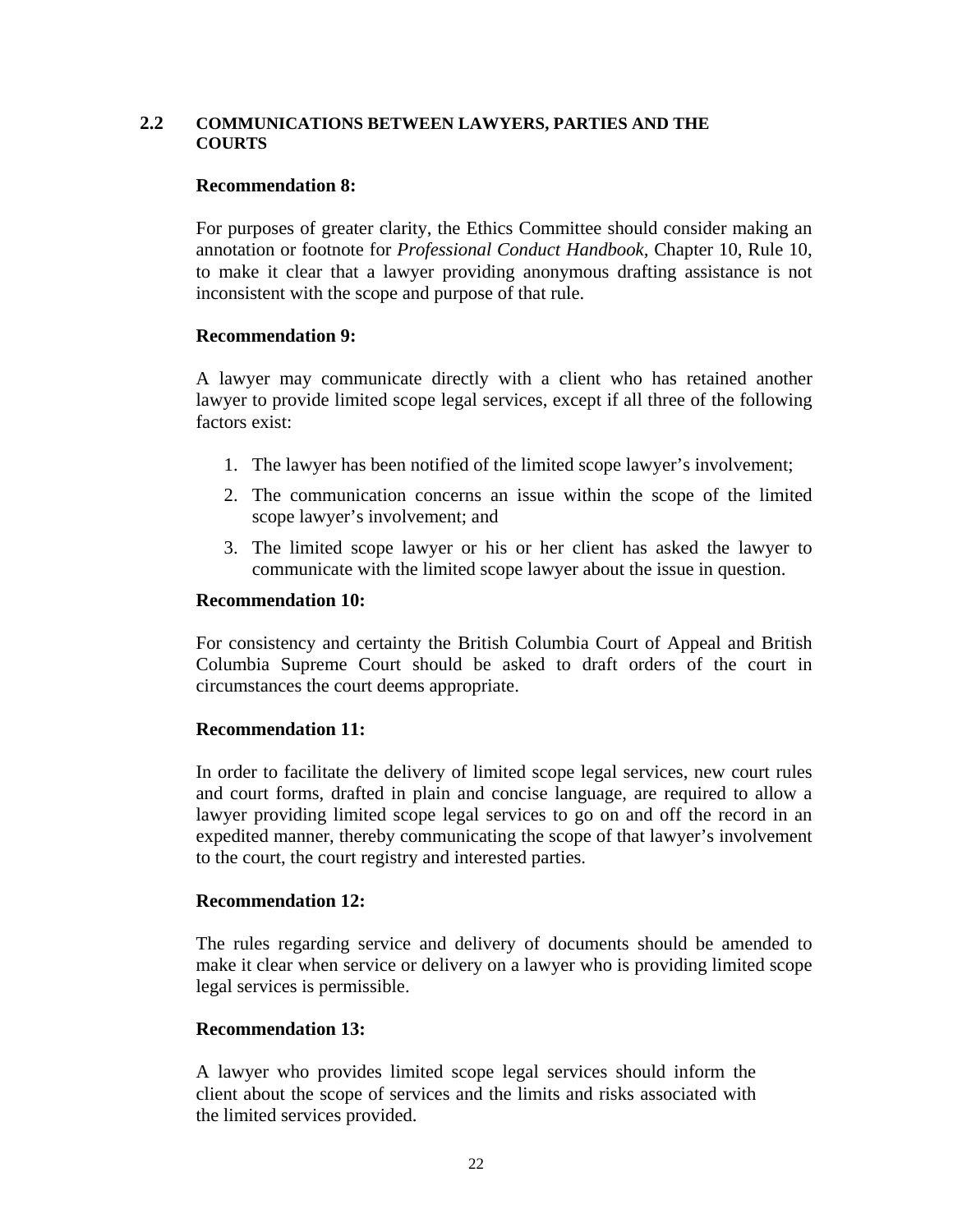### **2.2.1 Overview of communication issues in the provision of limited scope legal services**

The general rule regarding communications is that lawyers communicate with each other, and not directly with a represented individual. Service and delivery rules generally allow for, or require, service or delivery on the party or the party's lawyer. When a lawyer is involved in a matter for a limited purpose, problems can arise around the rules for communication with other lawyers, litigants, and the court.

# **2.2.2 Limited appearances by a lawyer in court**

The *Professional Conduct Handbook*, Chapter 10, Rule 10, reads:

A lawyer who acts for a client only in a limited capacity must promptly disclose the limited retainer to the court and to any other interested person in the proceeding, if failure to disclose would mislead the court or that other person.

This provision makes it clear that a limited litigation retainer is permissible. Some of the problems that arise, however, are that the rule can be inconsistent with providing confidential drafting assistance, it is unclear what is meant by "any other interested person in the proceeding", there is no indication if misleading is linked to any sort of severity test, and the rule clearly provides no guidelines for solicitors engaged in limited scope retainers.

It should be noted that limited appearances already occur in British Columbia courts: the availability of duty counsel is but one instance of this. The Task Force discussed limited appearances at a meeting with Masters of the British Columbia Supreme Court. The Masters indicated that lawyers are already making limited appearances before the court, informing the court that the scope of their retainer is limited. However, on occasion the court is not aware that the retainer is limited until later in the proceeding. The general perspective was that it is preferable to have a lawyer involved, even for limited purposes. The preferred approach is that it be made clear that the retainer is limited. Some of the complexities raised by the Masters included:

- the difficulty of assessing a Bill of Costs;
- the lawyer may not be able to explain to the court the history of the matter; and
- in what circumstances should the lawyer be required to draft and/or sign the order.

Commentators note that there are advantages and disadvantages to limited appearances by a lawyer. Some advantages of establishing clear rules for limited appearances include:

- Partial representation by counsel may be affordable to a client who cannot afford full representation;
- Lawyers need certainty that the court will respect the scope of the retainer the lawyer and client have agreed upon;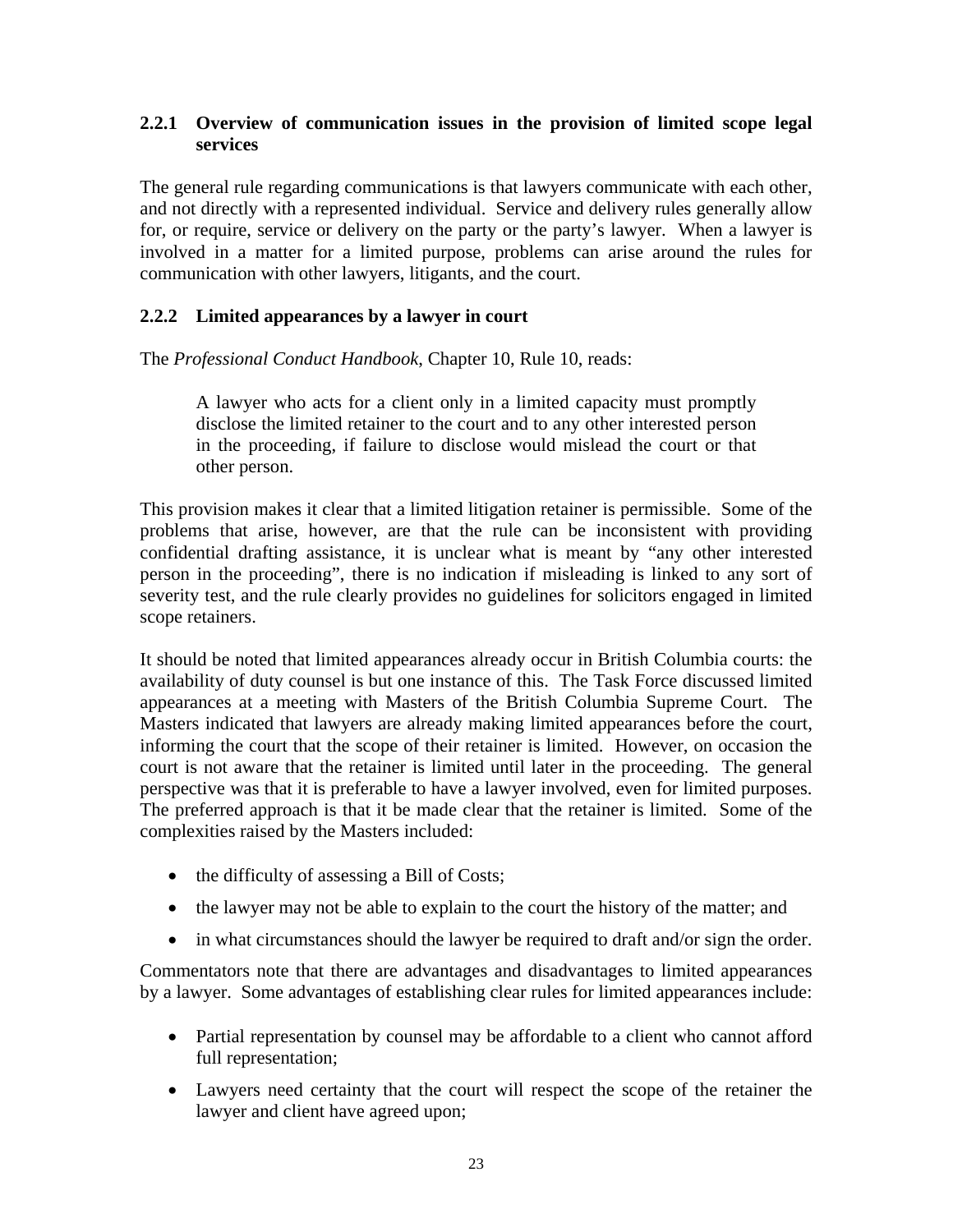- Absent clear guidelines, a limited retainer lawyer may have ongoing obligations that transform the retainer into a full service retainer;
- It enhances and improves the quality of access to justice.

Arguments against limited retainers include:

- It might prevent the lawyer from providing competent representation;
- Limited retainers can create uncertainty for the parties involved if they do not know the scope of the retainer;
- Limited retainers could create a chain of unbundled lawyers acting in a matter.

The Task Force believes the Ethics Committee should consider making an annotation or footnote to Chapter 10, Rule 10 to indicate it is not inconsistent with the provision of anonymous drafting assistance.

# **2.2.3 Lawyer communications with partially represented litigants?**

The *Professional Conduct Handbook,* Chapter 4, Rules 1 & 1.1, Chapter 5, and Chapter 8 are relevant to the topic of communication in limited scope litigation scenarios. When a lawyer is providing limited scope legal services, the traditional communication rules can become blurred. The Task Force is of the opinion that clear communication between the limited scope lawyer and the client is essential, and that the nature and scope of the retainer must be established and agreed upon in order for proper communication to occur. Having a clear framework for the relationship simplifies the task of informing interested parties of the involvement of the lawyer. To eliminate confusion, it is important to determine the scope of the lawyer's authority.

The Task Force believes that the onus should lie with the lawyer who is providing limited scope legal services to notify opposing counsel of the existence and scope of the limited retainer, as well as setting out the communication guidelines. The current wording of the *Professional Conduct Handbook,* Chapter 4, Rule 1.1 does not require such efforts. The current rules do not distinguish between full representation and limited scope services.

## **2.2.4 Who should be responsible for drafting and entering a court order?**

One of the areas of concern raised by Masters of the BC Supreme Court related to orders. The Masters indicated that potential for confusion exists regarding who is responsible for preparing the order in circumstances where limited scope legal services are provided. The Task Force considered the various court rules to determine whether a lawyer providing limited scope legal assistance is required to enter the order, might be required to enter the order, or can choose to enter the order.

Part of the problem is one of interpretation. The various court rules acts refer to lawyer, lawyer of record, solicitor, solicitor of record, or qualify the term lawyer by indicating the lawyer is acting for or representing a party. Court rules in general are internally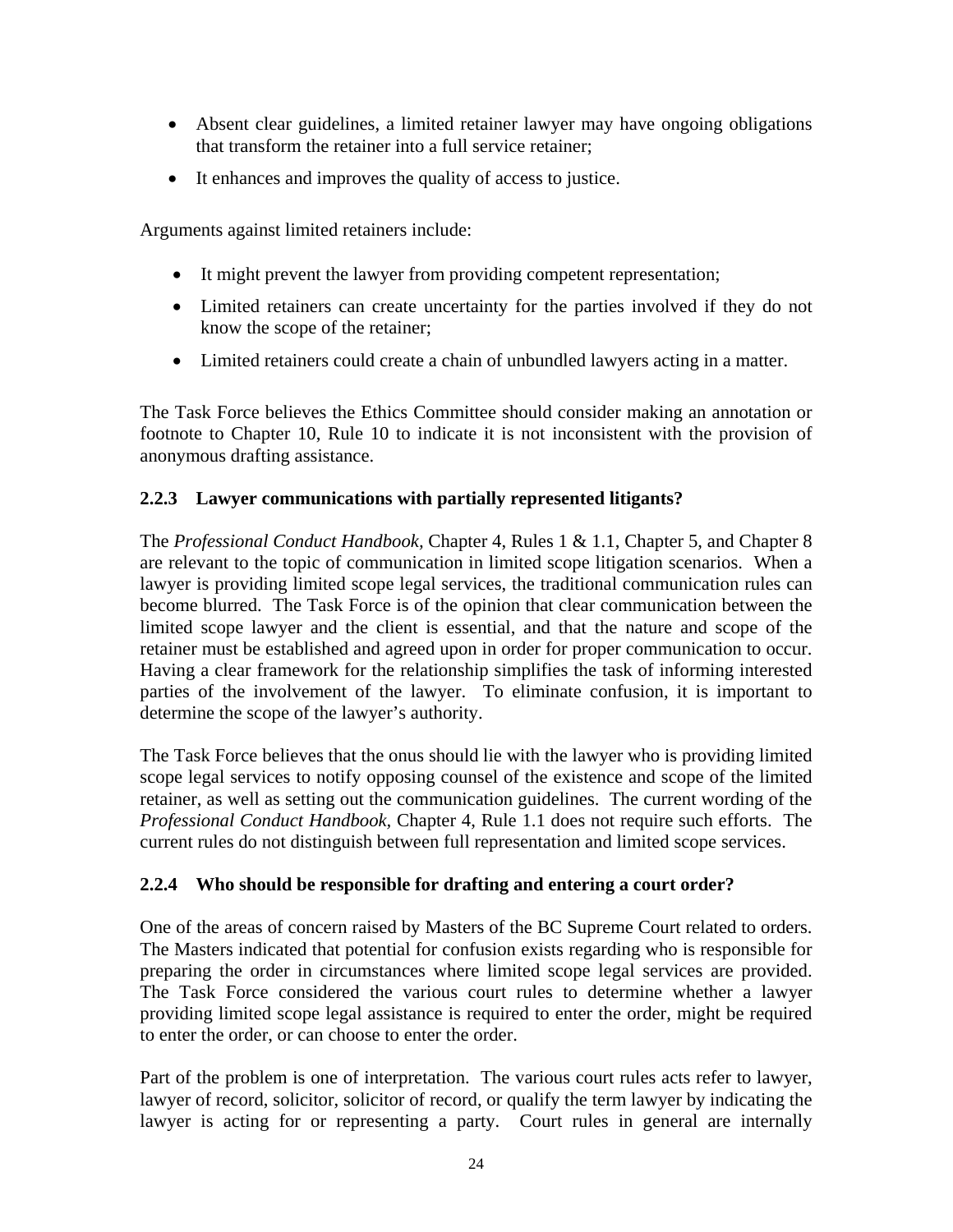inconsistent in the use of "lawyer of record" and "lawyer". Without clear definitions, a lawyer who is providing limited scope legal services may be a lawyer for the purposes of court rules without the lawyer or the client ever intending that to be the case.

The status of lawyers appearing before the court in a limited capacity, and their obligations regarding orders requires clear, comprehensible rules. Case law exists for the proposition that a lawyer making a limited appearance before the court does not attract the obligations of a solicitor of record,<sup>[10](#page-24-0)</sup> but clear rules and procedures would go a long way to establishing certainty.

One possible solution, at any level of court, is having forms that would allow the lawyer to communicate to the court the limited scope of the retainer, and whether or not the retainer contemplated the lawyer being responsible for entering the order. The BC Supreme Court Self-Help Information Centre ("SHC"), *Final Evaluation Report,* August 2006, indicates that, "the Centre's work has served to highlight the need for plain language precedents and documents, based on more accessible rules" (p. 49). The Task Force believes that clear language court rules that allow for limited scope legal services and provide a framework for those services is important. If the recommendation of the Civil Justice Reform Working Group that the Supreme Court Rules be rewritten is adopted, clear definitions and rules regarding lawyers providing limited scope legal service should form part of the new rules.

For consistency and certainty the British Columbia Court of Appeal and British Columbia Supreme Court should be asked to draft orders of the court in circumstances the court deems appropriate. Further, the Task Force understands that in the Supreme Court there is not a consistent protocol regarding parties obtaining access to the Clerk's notes. The Task Force believes that at a minimum the Supreme Court should establish a protocol whereby parties can have access to the Clerk's notes to assist with drafting orders. Having a uniform approach through all registries will improve public understanding and perception of the justice system.

# **2.2.5 Getting on and off the record**.

 $\overline{a}$ 

During its consultations, the Task Force became aware that lawyers were concerned about the difficulty of getting off the record at the end of a limited appearance. Lawyers said that having simple procedures to allow for this would be helpful. The courts, on the other hand, are justified in being concerned about having lawyers speak to matters without going on the record. The Task Force believes that lawyers who make limited appearances should go on the record, but that there needs to be simplified rules and procedures for getting on and off the record. The Task Force believes having a court form that both the lawyer and client sign, that sets out the scope of the lawyer's appearance before the court would eliminate confusion. It is important that this not add a layer of cost and complexity to the proceedings. The Task Force does not believe duty counsel should be subject to this requirement given the nature of their work.

<span id="page-24-0"></span><sup>10</sup> *Logan* v. *Logan* (1993), 15 O.R. (3d) 411 at para. 8(1) (Gen. Div.)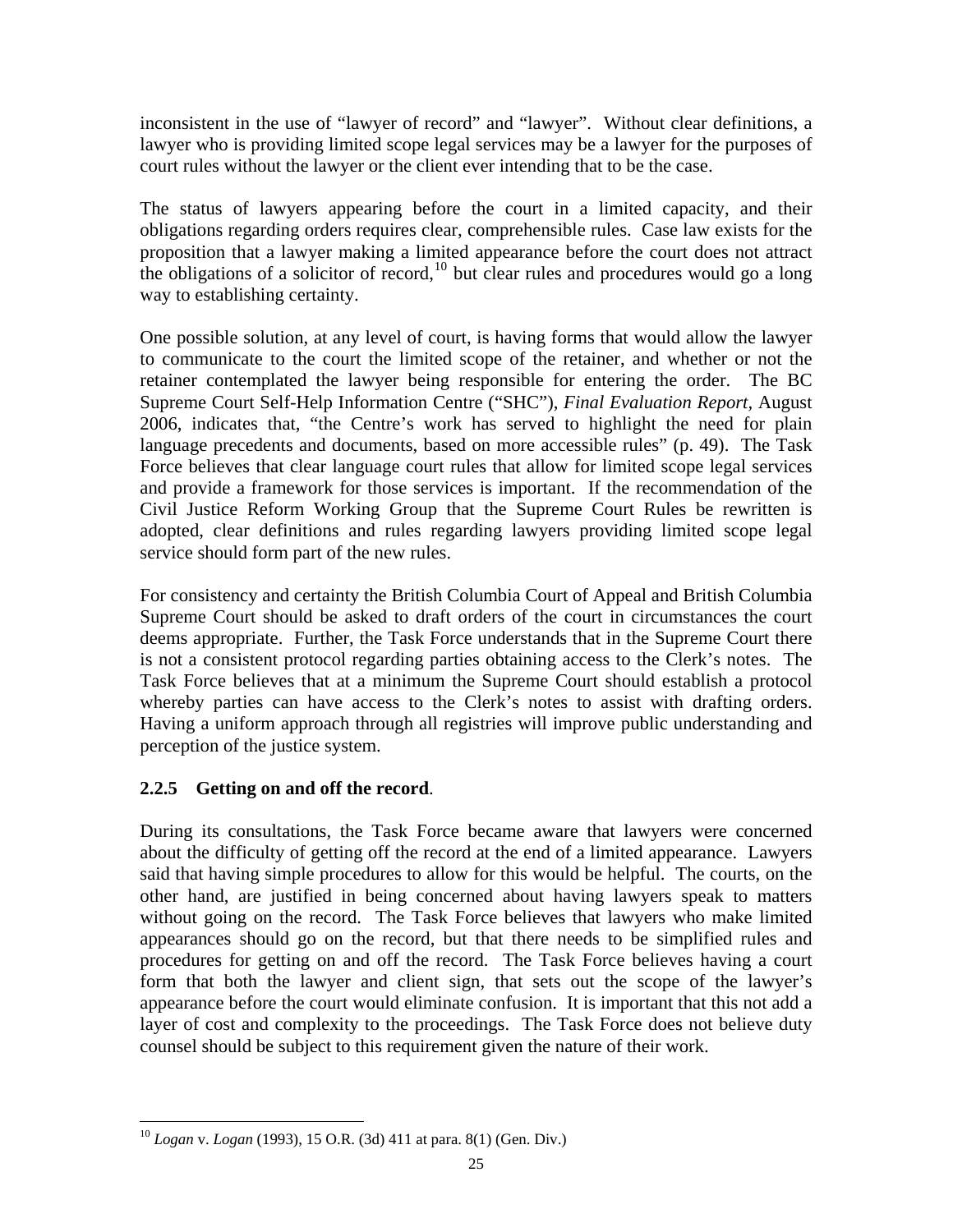#### **2.2.6 What are the service issues in an unbundled litigation scenario?**

In considering what service issues exist in a limited scope litigation retainer, the Task Force was confronted with similar interpretation problems as arose in the context of confidential drafting assistance. The question of whether an unbundling lawyer is acting for the client or representing the client is difficult because the lawyer will be doing this for part of the litigation, but not all of the litigation. As such, the various court rules contemplate service on the lawyer who is providing limited scope legal services, but it is unclear whether that service would still be permissible following the limited appearance, at which time the client would have resumed conduct of the litigation. Following the completion of a limited appearance can a lawyer still be said to be acting for or representing the client?

It would be helpful to have a better definition of what "lawyer" means and how that definition applies to limited scope legal services in order to help reduce confusion.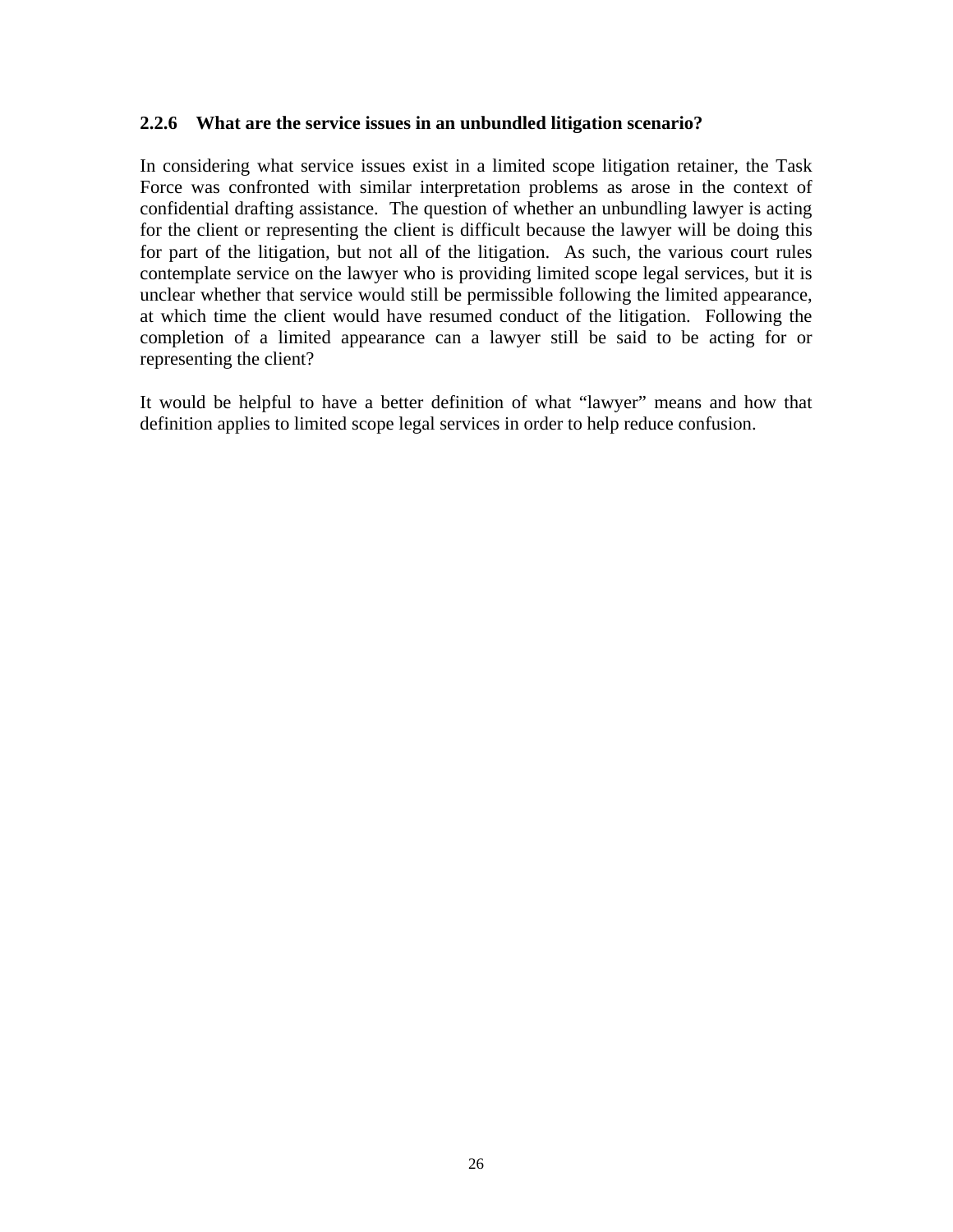### **2.3 CONFLICTS OF INTEREST**

#### **Recommendation 14:**

Save as described in Recommendation 15, the regular rules governing conflicts of interest and duty of loyalty should apply to limited scope legal service retainers.

### **Recommendation 15:**

Because the current conflict of interest rules, and rules regarding duty of loyalty, can create impediments to lawyers providing legal services at court-annexed and non-profit legal clinics or programs, and because of the summary nature of those services and the importance of those service for enhancing access to justice, the *Professional Conduct Handbook* should be amended to encompass the following principles:

- 1. The recommendations for modifying the conflicts of interest rules apply only to circumstances where a lawyer, under the auspices of a program operated by a court or a nonprofit organization, provides short term limited legal services to a client in circumstances where neither the lawyer or client expect that the lawyer will provide continuing representation in the matter (the "Exempted Services").
- 2. In circumstances where it is practicable to do so, a lawyer should conduct a conflict of interest search prior to providing Exempted Services;
- 3. If the lawyer is providing legal services other than Exempted Services, the regular conflicts rules apply;
- 4. If a lawyer provides Exempted Services the following principles apply:
	- a. The scope of the Exempted Services retainer is limited to the summary services provided through the court-annexed or non-profit program. While the duty of confidentiality and loyalty endure, the lawyer-client relationship terminates at the end of the provision of the Exempted Services;
	- b. If a lawyer is aware of a conflict, the lawyer may not provide legal advice to the limited scope client ("LSC"), but may assess the LSC's suitability for services provided through the court-annexed or nonprofit program and refer the LSC to another lawyer at the program or clinic;
	- c. If a lawyer is not aware of a conflict, the lawyer may provide Exempted Services. As the services are summary in nature and the risk associated with not performing the conflicts search is outweighed by the social benefit of the Exempted Services, the lawyer is not required to check for conflicts prior to, or following, providing the Exempted Services;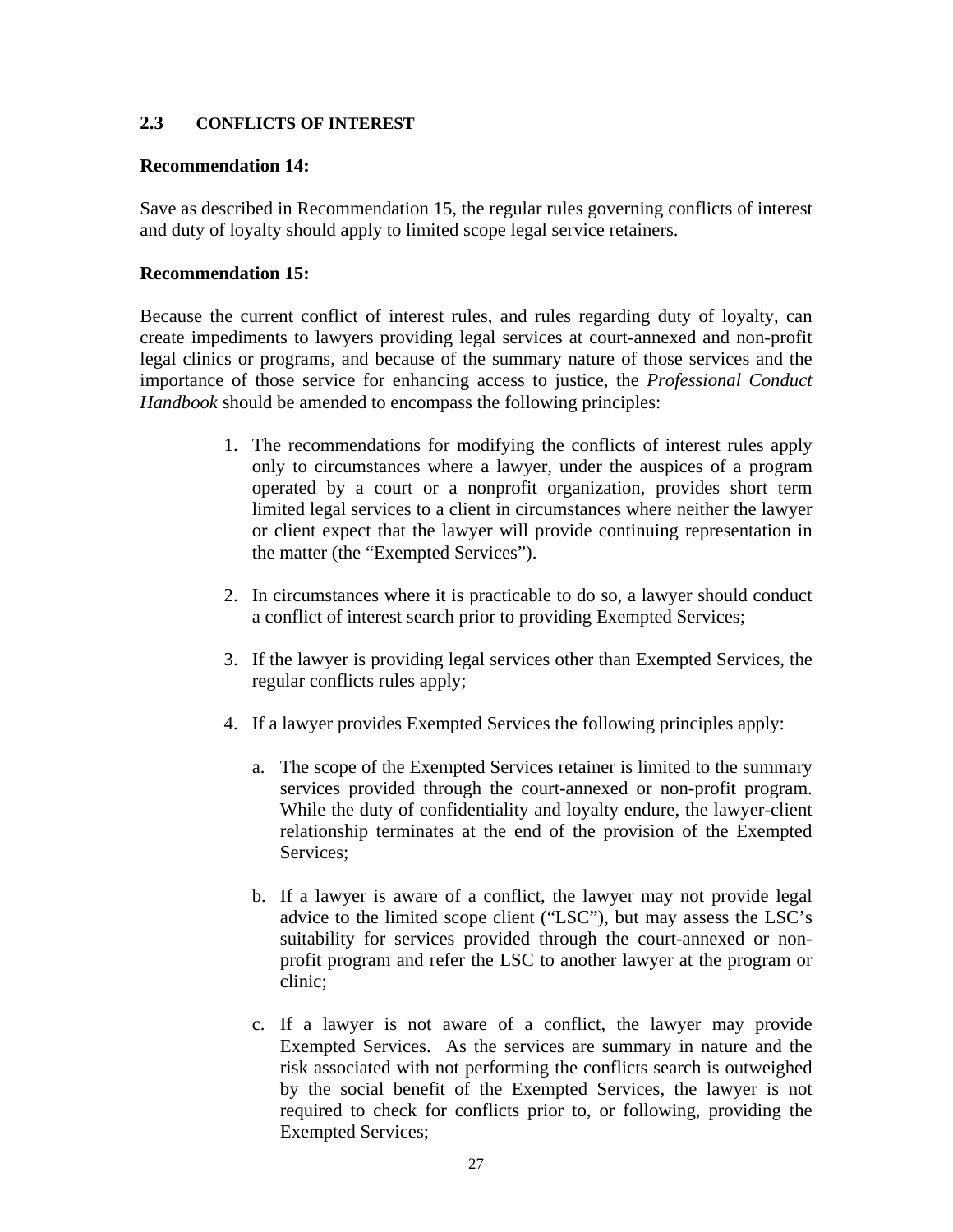- d. If, at any time during provision of the Exempted Services, a lawyer becomes aware of a conflict, the lawyer must immediately cease providing legal advice or services and refer the LSC and the notes taken to another lawyer at the clinic or program. If no lawyer is available, the LSC should be put in touch with a program staff person to coordinate the appointment of a new lawyer;
- e. A lawyer who provides Exempted Services may not divulge the LSC's confidential or privileged information to anyone including other lawyers at the lawyer's firm, save as provided by law. Maintaining the LSC's confidences is an important safeguard in protecting the LSC's information and guarding against the inference that other people at the lawyer's firm possess the confidential information;
- f. A lawyer who provides Exempted Services should not personally retain notes of the advice given; rather, the court-annexed program or non-profit clinic should be responsible for record keeping.
- 5. Because the exemption from performing a conflicts search is predicated, in part, on the concept that the Exempted Services are summary in nature, the following rules apply to circumstances where a lawyer has contact with the LSC on subsequent occasions:
	- a. If the LSC contacts the lawyer, the lawyer must conduct a conflicts search prior to engaging the LSC in a new retainer;
	- b. If the lawyer has advance notice that the lawyer will be speaking with the LSC on a subsequent occasion, the lawyer must conduct the conflicts search prior to that meeting;
	- c. If the lawyer happens to be assigned the LSC a subsequent time while providing Exempted Services, and in circumstances not captured in 5(b), the lawyer may provide summary legal advice on that occasion but must conduct a conflicts search upon returning to the lawyer's firm.
- 6. If, following the provision of the Exempted Services, a lawyer becomes aware of a conflict between the LSC and a firm client:
	- a. The regular rules for determining whether the lawyer may act for or against the existing client, the LSC, or a future firm client, apply. The Exempted Services will be treated as an isolated event that do not require prior informed consent;
	- b. Despite the duty the lawyer owes to his or her clients, the lawyer must not divulge the confidential information received by the LSC during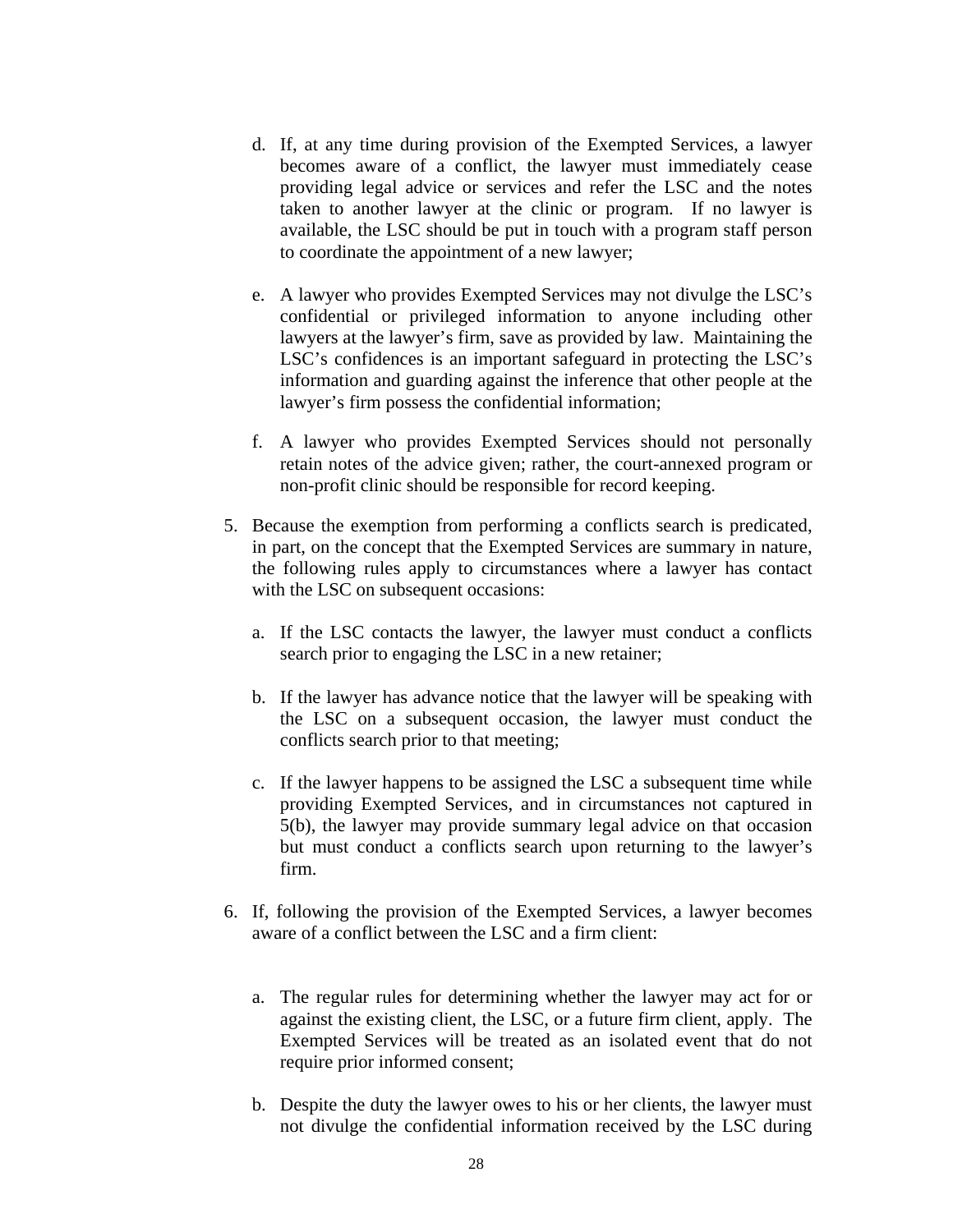provision of Exempted Services, and the lawyer must not divulge the existing client's confidential information to the LSC.

- 7. No conflict of interest that arises as a result of a lawyer providing Exempted Services will be imputed to the lawyer's firm, and the firm may continue to act for its clients who are adverse in interest, or future clients who are adverse in interest, to the LSC.
- 8. In order to enhance access to justice, individuals who are adverse in interest should be able to obtain legal advice from the same court-annexed or non-profit program regarding their common dispute, provided the program has sufficient safeguards in place to ensure that lawyers who provide Exempted Services to clients opposed in interest do not obtain confidential information arising from the opposing client's consultation. If the lawyers become aware of a conflict within the court-annexed or nonprofit program, the clients must be advised of the conflict and the steps that will be taken to protect the clients' confidential information.

### **2.3.1 Conflicts of interest in limited scope retainers**

A lawyer may provide limited scope legal services as part of the lawyer's regular practice, or through a court-annexed or non-profit legal service provider. The Task Force considered whether:

In order to enhance the delivery of limited scope legal services as a means of increasing access to justice, should the Law Society's Conflicts of Interest Rules be amended for situations where it may not be feasible for a lawyer to systematically screen for conflicts of interest while providing legal services at a court-annexed or non-profit program?

Most jurisdictions that have amended rules to allow for unbundled legal services have relaxed their conflicts of interest rules to facilitate lawyers providing legal services through non-profit and court-annexed limited legal advice programs. The SHC, *Final Evaluation Report,* found that "the availability of legal advice is the area of greatest unmet need identified by the evaluation" (p.74), and that:

The provision of legal advice at the Centre is not possible under the current Law Society Rules concerning professional liability. In addition, it would be necessary to do a conflict check for each client. (p. 61)

As noted, Civil Justice Reform Working Group identified changes to the conflict of interest rules as an important component of encouraging lawyers to engage in *pro bono* work with clinics.

The Task Force believes that a lawyer who, as part of his or her regular practice, provides limited scope legal services is required to conduct the regular searches for conflicts of interest. This is not difficult, as the lawyer should have a conflicts checking system in place that captures conflicts both at the beginning of the representation, and as they arise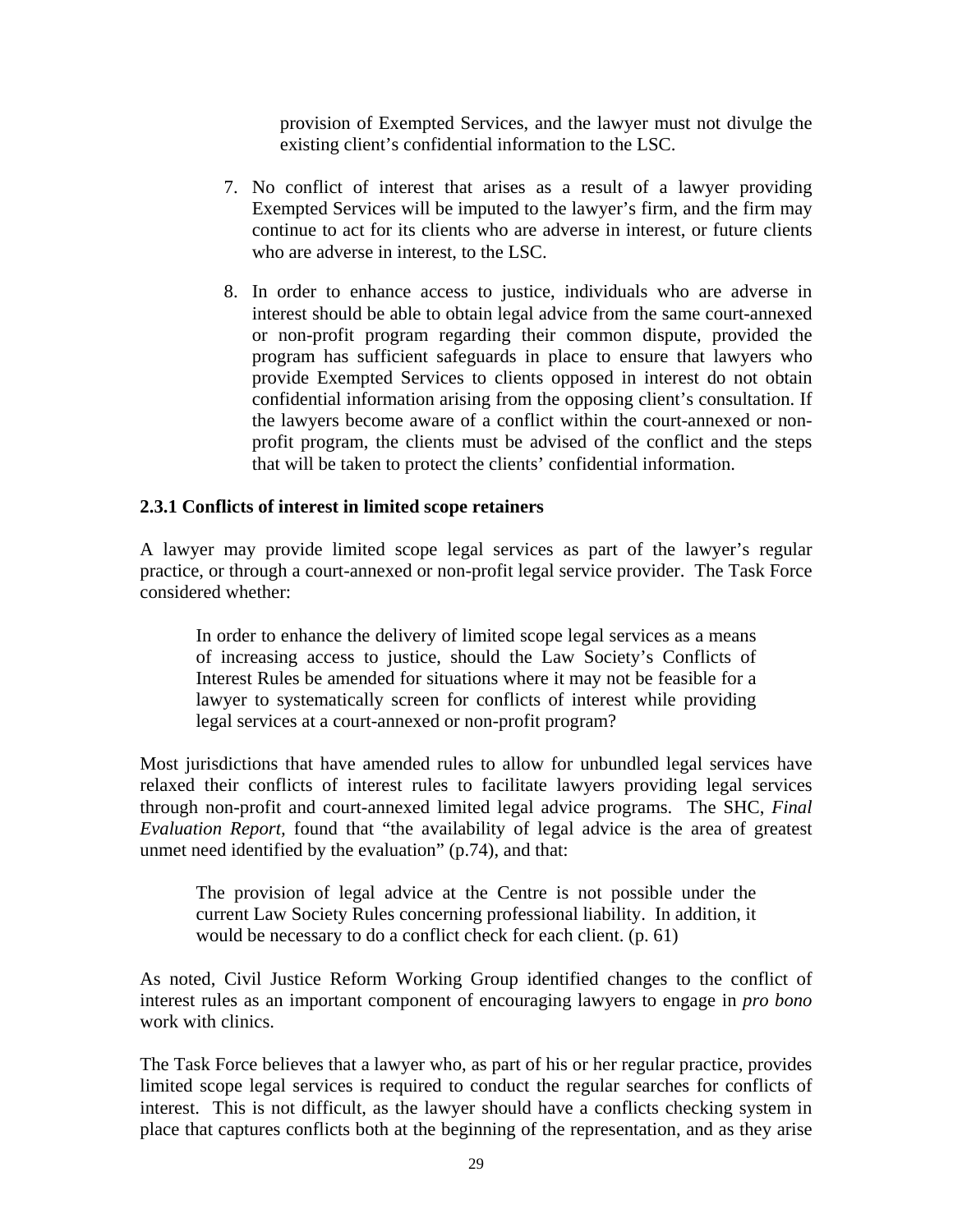throughout the course of the retainer. The lawyer in this scenario is presumed to have access to his or her conflicts database when approached by a potential client.

A lawyer who is providing legal services through a court-annexed or non-profit legal services provider will not likely have access to his or her conflict's database at the time of initial contact with the client. Contact may occur over the phone, and/or at an external facility and it is also possible for clients to drop-in. The Task Force has heard from representatives of the Legal Services Society and the SHC, amongst others, that there is a need to relax the current conflicts rules in circumstances where it is not feasible for a lawyer to systematically screen for conflicts of interest (e.g. at a drop-in centre where the lawyer provides limited, summary legal advice, or where the lawyer provides limited legal advice through a duty counsel program). A distinguishing feature of these services is that neither the lawyer nor the client expects that the legal services will be ongoing, although it is possible for a client to be a repeat user of a facility through which the services were provided and this should be taken into account.

## **2.3.2 American models for conflicts of interest in unbundled matters**

ABA Model Rule 6.5 has the effect of excusing a lawyer who is participating in a nonprofit or court-based program offering limited services from the obligation to check for conflicts of interest prior to providing the limited legal services. However, if the lawyer has actual knowledge of a conflict he or she may not act and the general conflict of interest rules apply, including the rules for imputed conflicts of interest. The rationale behind this approach was a desire to make it less onerous for lawyer to provide services through these programs.

The Task Force considers the approach taken by Washington State to be the most flexible and principled. The Washington State Court Rules: Rules of Professional Conduct, Rule 6.5 reads:

(a) A lawyer who, under the auspices of a program sponsored by a nonprofit organization or court, provides short-term limited legal services to a client without expectation by either the lawyer or the client that the lawyer will provide continuing representation in the matter and without expectation that the lawyer will receive a fee from the client for the services provided:

(1) is subject to Rules 1.7, 1.9(a), and 1.18(c) only if the lawyer knows that the representation of the client involves a conflict of interest, except that those Rules shall not prohibit a lawyer from providing limited legal services sufficient only to determine eligibility of the client for assistance by the program and to make an appropriate referral of the client to another program;

(2) is subject to Rule 1.10 only if the lawyer knows that another lawyer associated with the lawyer in a law firm is disqualified by Rule 1.7 or 1.9(a) with respect to the matter; and

(3) notwithstanding paragraphs (1) and (2), is not subject to Rules 1.7, 1.9(a), 1.10, or 1.18(c) in providing limited legal services to a client if: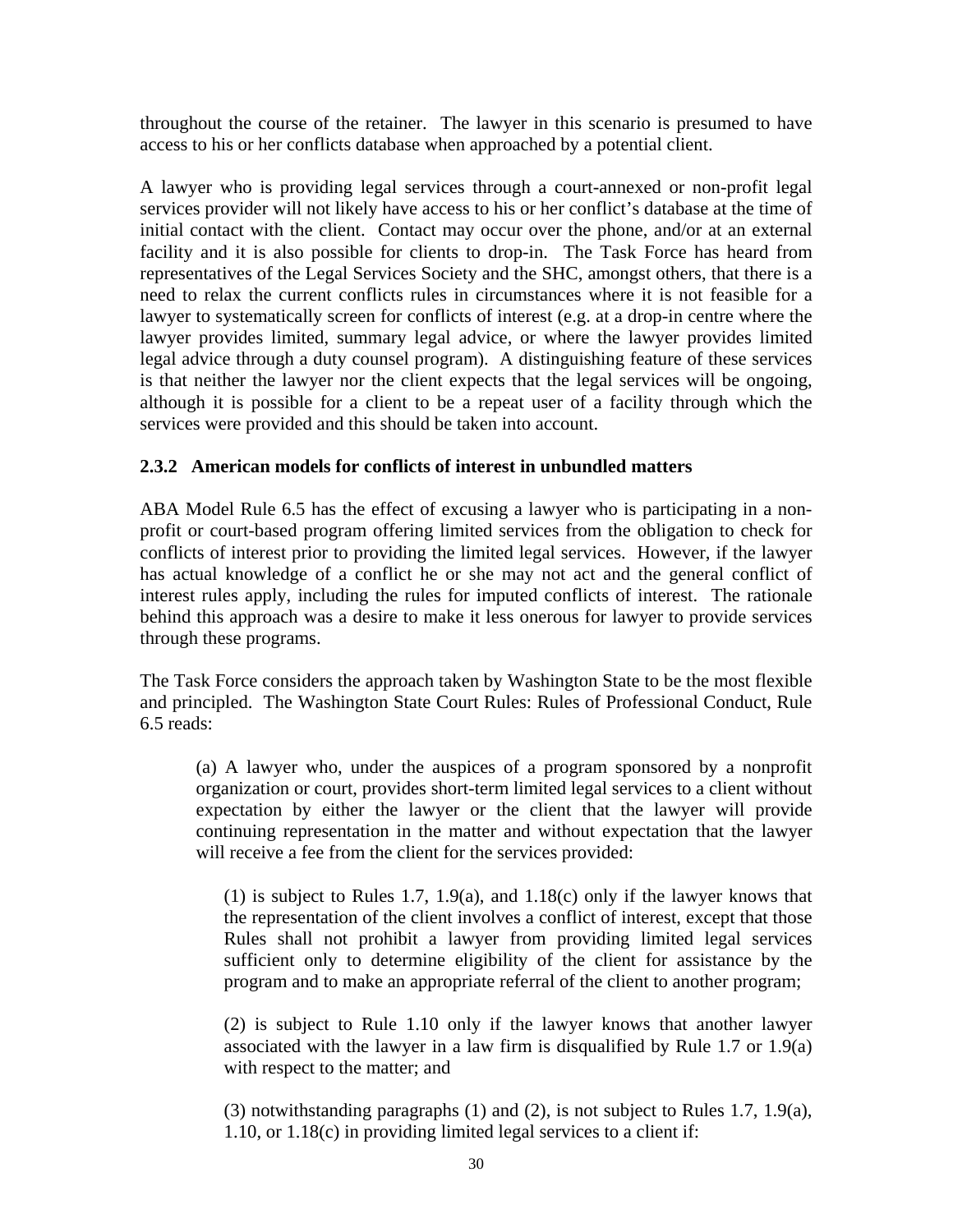(i) the program lawyers representing the opposing clients are screened by effective means from information relating to the representation of the opposing client;

(ii) each client is notified of the conflict and the screening mechanism used to prohibit dissemination of information relating to the representation; and

(iii) the program is able to demonstrate by convincing evidence that no material information relating to the representation of the opposing client was transmitted by the personally disqualified lawyers to the lawyer representing the conflicting client before implementation of the screening mechanism and notice to the opposing client.

(b) Except as provided in paragraph (a)(2), Rule 1.10 is inapplicable to a representation governed by this Rule.

The Washington State approach allows for lawyers who work at, or volunteer their time to, non-profit and court-annexed legal service providers to give limited term legal advice to clients without performing the standard conflicts of interest search. A lawyer who is aware of a conflict may not act for the client, but may still provide limited services sufficient to determine whether the client is eligible under the program and to refer the client to another lawyer. The rule also establishes a framework for determining whether two lawyers providing legal advice through a program can represent clients with conflicts of interest. If, during the course of providing legal advice to the client, the lawyer becomes aware of a conflict of interest the regular conflict rules apply, save that the lawyer could refer the client to a suitable lawyer within the program. If, after the initial consultation, the client desires to retain the lawyer, the lawyer will be required to perform the regular conflicts check.

The Washington State approach, the ABA Model Rule, and other models are intended to encourage lawyers to participate in non-profit and court-annexed legal service programs. The present conflict of interest rules create a barrier to lawyers providing assistance through these programs, and can frustrate access to justice. The Task Force recognizes, however, that it is not sufficient to put a rule in place that only deals with whether the lawyer is aware of a conflict at the time the limited scope legal services are being provided at the court-annexed or non-profit service. The conflicts rules have to address what happens when the lawyer returns to his or her firm and discovers that the firm is representing a client in circumstances that create a conflict between the existing client and the clinic/program client. The rules also have to address what happens in circumstances where the lawyer or his or her firm later wish to act for a person, and such a representation would create a conflict based on the prior limited scope legal work provided through the court-annexed or non-profit service.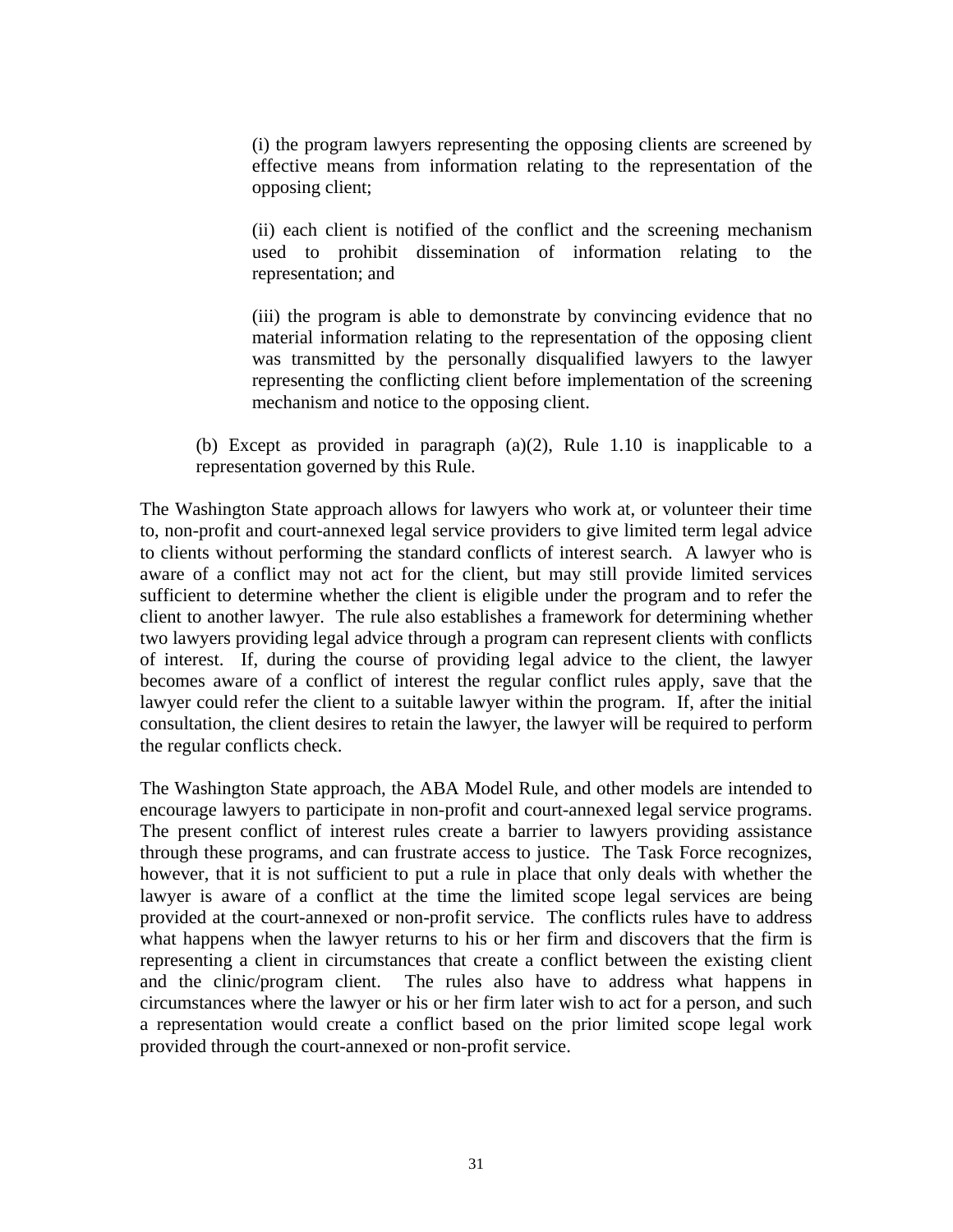### **2.3.3 Examples of how non-profit and court-annexed service providers in British Columbia deal with conflicts**

The delivery of limited scope legal services is already a reality for non-profit and courtannexed legal service providers. The Legal Services Society ("LSS") has, as a result of budget cuts, had to reduce its services from prior levels. This has required providing services and programs that are limited in scope. The LSS provides legal information, legal advice and legal representation. An individual who is applying for legal aid or receiving legal information is not deemed to be a client. An individual who is receiving legal advice or legal representation is deemed to be a client. Once an individual is a client, no individual adverse in interest may receive legal information (save for written material on display or at hand), legal advice, or legal representation from that office. The individual may seek legal assistance through another office. Each legal aid office is treated as a distinct unit for these purposes.

Criminal duty counsel also provide limited scope legal services. It is less likely, but not unheard of, for a conflict of interest to arise (e.g. co-accused). The Task Force heard from duty counsel, and was advised that the standard practise is to deal with conflicts based on having actual knowledge of the conflict. While duty counsel do not wish to run afoul of the Law Society's conflicts rules, they believe their approach provides a practical method that balances the duty to protect a client's interest with making sure as many accused as possible have access to justice.

## **2.3.4 Justification for amending the conflicts of interest rules for lawyers providing pro bono services at court-annexed and non-profit programs**

The Task Force believes that if firms were to be disqualified from continuing to represent existing clients, or would be shutting the door on potential future retainers that may be lucrative, based on a lawyer of the firm providing legal advice at court-annexed or nonprofit clinics, the objectives of increasing access to limited scope legal services could be frustrated. However, the duty of loyalty to a client is a core principle of the lawyer/client relationship, and rules protecting the interest and expectations of clients regarding confidentiality and a duty of loyalty are not to be cast aside or transformed to favour expeditiousness over ethics.

The Task Force considered the potential use of waivers for conflicts of interest, but concluded that such an approach presents several problems. For the waiver to be valid, it would require both the existing client and the new client to waive the conflict, and with informed consent. This would be administratively impractical, and there are some conflicts that cannot be waived in any event. Having a waiver that was only signed by one party would not amount to a true waiver, and while it would serve to alert the client to the concept of conflicts it would do little to resolve the concern. The Task Force is of the view that the better approach would be to clearly limit the scope of the retainer, and to have a mechanism for alerting the client to the concept of conflicts of interest and how conflicts would be handled should they arise. Providing the client with a clear and comprehensible limited retainer form is only part of the equation, however, and the Task Force recognizes that the conflicts of interest rules would have to be amended to create a narrow exemption for the conflict of interest rules. This exemption should seek to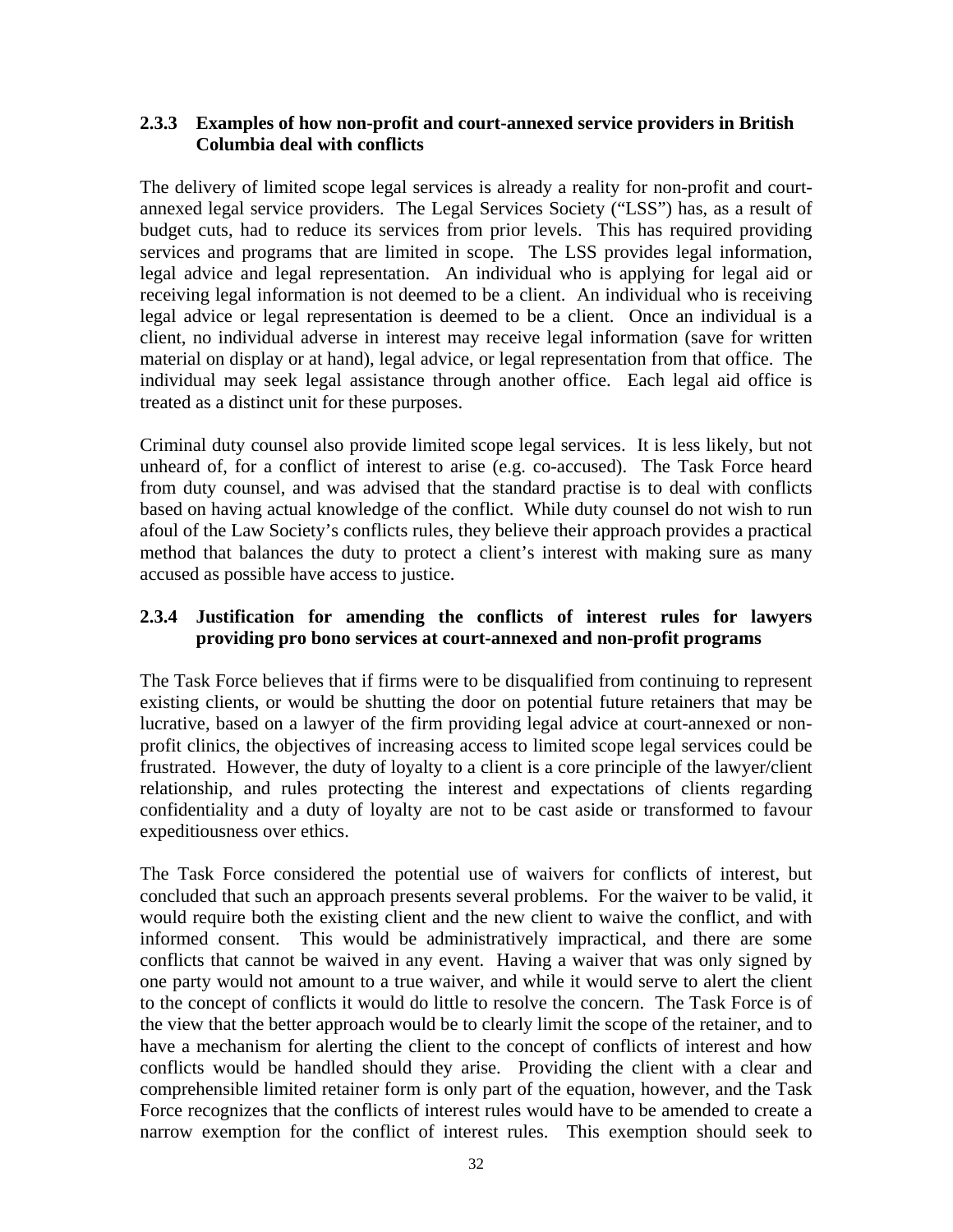balance the competing demands of the duty of loyalty to a client with the increasing need for limited scope legal services at court-annexed and non-profit programs, to assist litigants who may otherwise be self-represented.

The Task Force acknowledges that modifying the Law Society rules that govern conflicts of interest in order to facilitate limited scope legal services at court-annexed and nonprofit programs is only part of the equation. The courts have inherent jurisdiction over conflicts before the court. As such, the concern remains that a lawyer who complies with the modified conflict of interest rules will be at risk of being found in conflict when appearing before the court, or that a lawyer from that lawyer's firm will have the conflict imputed to him or her. The Task Force hopes that the judiciary will be mindful of this risk and give due weight to the important public value in litigants of modest means receiving legal advice through court-annexed and non-profit programs, and that some firms will be wary of allowing lawyers to provide such services if the firm risks disqualification with respect to present and future paying clients.

The Task Force limits its recommendations regarding conflicts of interest to situations governing lawyers providing short-term legal advice and/or representation at courtannexed and non-profit programs. The recommendations should not be taken to mean the Task Force approves of a general relaxation of the conflicts of interest rules.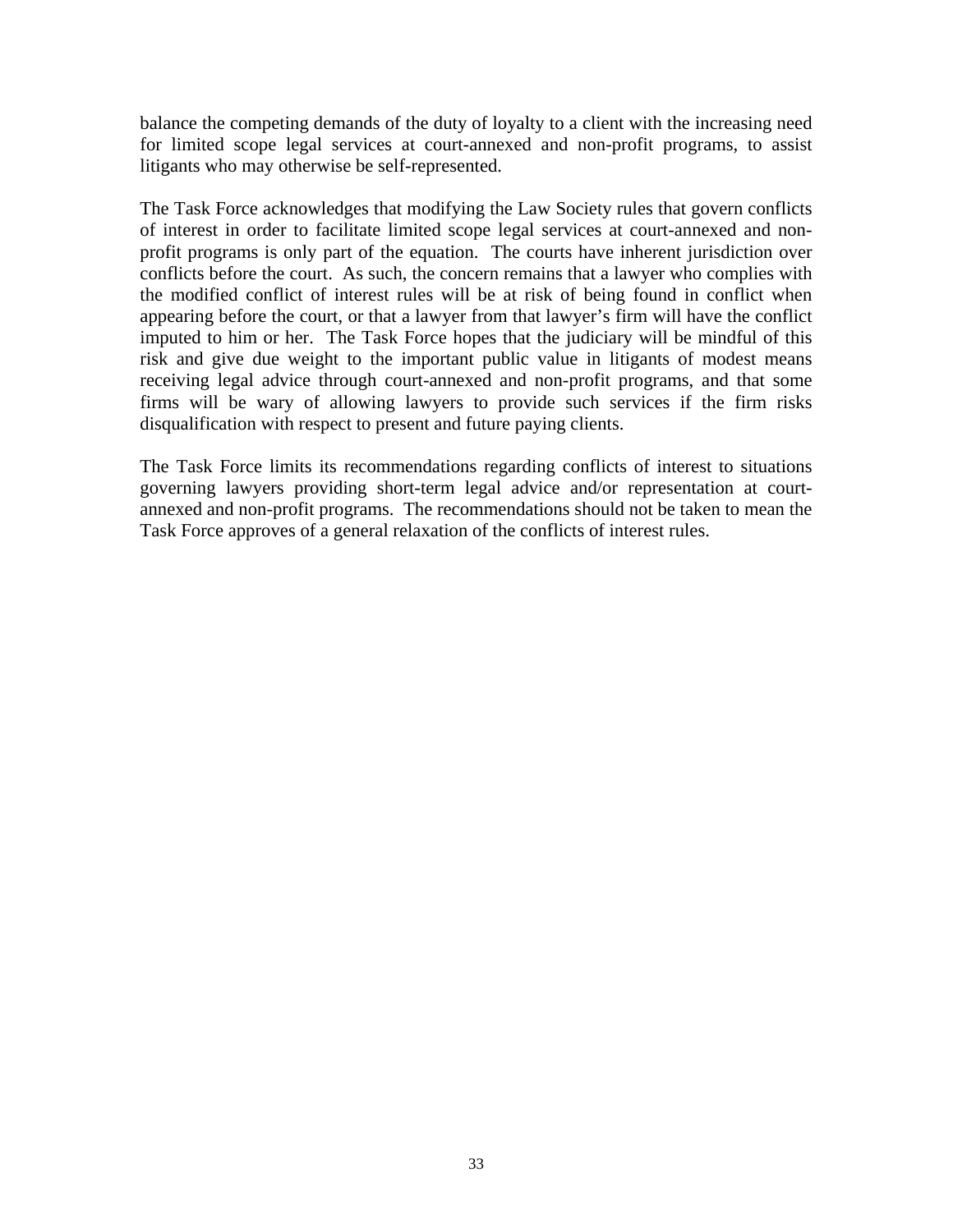#### **2.4 EDUCATION AND TRANSITION**

#### **Recommendation 16:**

In light of the rise in self-represented litigants before the court, court rules should be written in plain language and should strive for consistency between the various levels of court. The various rules of court should create definitions that make it clear which provisions apply to limited retainer lawyers, full service lawyers, and lawyers of record. Nomenclature should be consistent at all levels of court, and if distinctions are to be made between "lawyer", "solicitor", "counsel", and those "of record", these distinct usages should be defined.

#### **Recommendation 17:**

In order to facilitate the delivery and use of limited scope legal services, plain language educational material regarding limited scope legal services, selfrepresentation, and partial representation, should be made available to:

- (a) Members of the public;
- (b) Lawyers; and
- (c) Judges, masters and court staff.

#### **2.4.1 Additional Matters: Education**

In order for limited scope legal services to fulfill their promise to enhance access to justice, and to assist the courts, it is essential that lawyers, the judiciary and court staff, have access to education and training to deal with such services and self-represented litigants, and that members of the public have access to plain language resources to assist them in navigating the civil justice system. Such education might take the form of courses that instruct on best practices for providing limited scope legal services, how to deal with self-represented or partially represented litigants, as well as guides to educate the public to the role limited scope legal services might provide.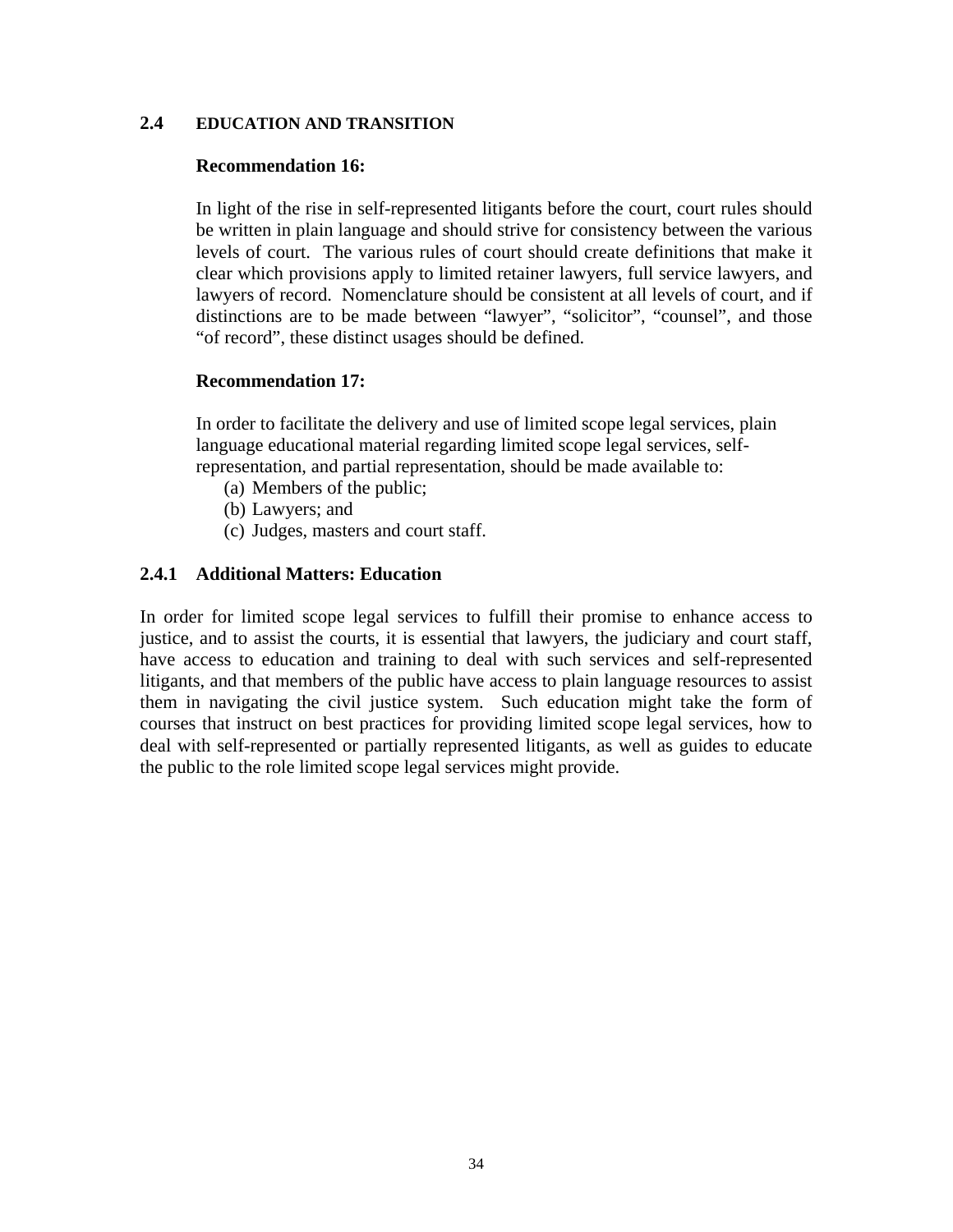#### **APPENDIX "A" THE TASK FORCE'S MANDATE**

In recent years, unbundled legal litigation services have received increased attention from lawyers and legislators. Unbundling refers to a retainer in which a lawyer provides limited scope services to a client, with the client managing those matters not performed by the lawyer. In 2004, the Access to Justice Committee considered the role unbundling might play in enhancing access to justice, and in December 2004 recommended to the Benchers that a Task Force be struck to examine unbundling in British Columbia. The Benchers, at their March 4, 2005 meeting, approved the following mandate for the Unbundling Legal Services Task Force ("Task Force"):

"The mandate of the Unbundling of Legal Services Task Force is to:

- (i). clarify the concept of "unbundling"\* and its application to the practice of law in British Columbia by examining the various forms and ways in which "unbundled" legal services are, or might be offered,
- (ii). determine which forms and ways of offering unbundled legal services serve the public interest by increasing the public's access to justice;
- (iii). review and analyze a range of topics related to the provision of "unbundled" legal services including ethical issues, professional conduct issues, possible revisions to the Law Society Rules and the Professional Conduct Handbook, relations with the Courts, liability and insurance issues, possible revisions to Law Society practice materials, and making information on unbundling available to lawyers, clients and the public;
- (iv). make recommendations to the Benchers based on the examination and review of the topics outlined in (i), (ii), and (iii).

\*Some other terms that have been used to describe "unbundling" include limited retainers, discrete task representation, limited scope representation, and limited services representation."

The Task Force members are:

Carol Hickman, Chair Mark Benton, QC Kathryn Berge, QC Douglas Harrison Marjorie Martin David Mossop, QC Patricia Schmit, QC Judy Williams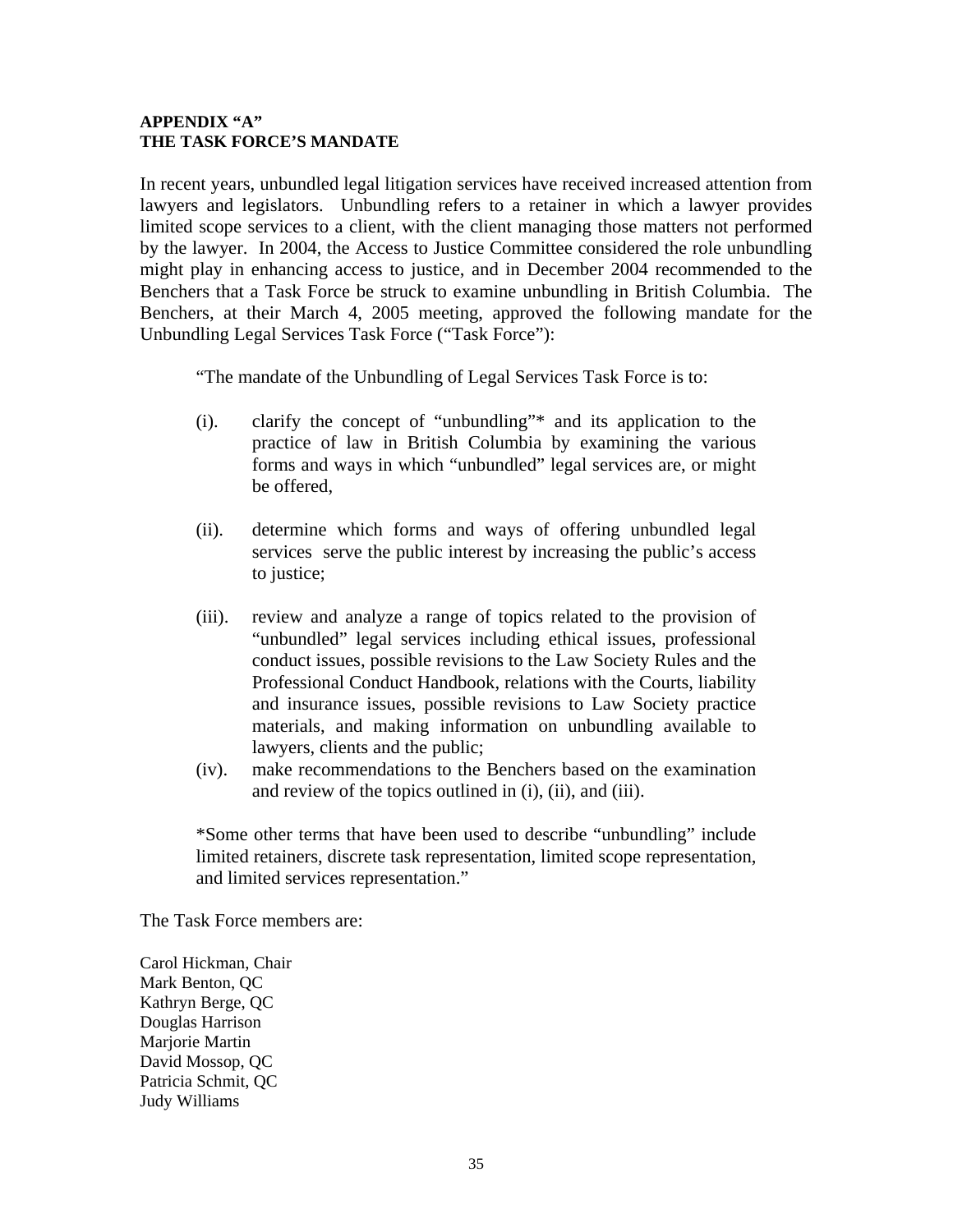Master Caldwell, Master Taylor, Judge O'Byrne, and Christine Elliott are former members of the Task Force. The Task Force is indebted to its former members, and all those who gave their time and shared their perspectives on this important topic. The Task Force received staff support from Charlotte Ensminger, Jeff Hoskins, Doug Munro and Ingrid Reynolds.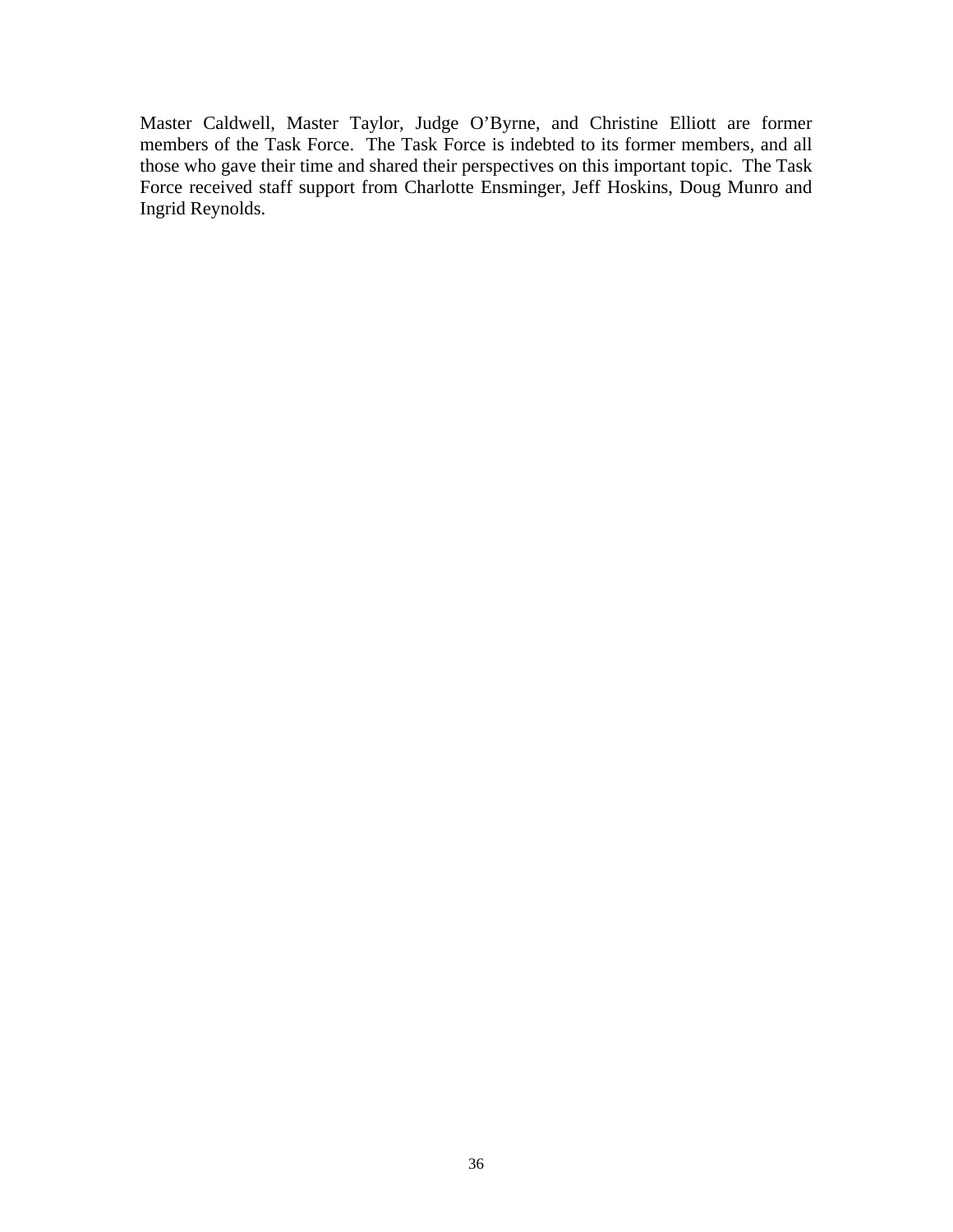#### **APPENDIX "B" CONFIDENTIAL DRAFTING ASSISTANCE**

### **2.1 CONFIDENTIAL DRAFTING ASSISTANCE**

As part of a limited scope retainer a lawyer might assist a client by drafting certain documents. In some circumstances, the client might wish for the lawyer's assistance to remain anonymous (referred to in this Report as "confidential drafting assistance"). A lawyer might provide drafting assistance to a litigant who is self-representing at court. These documents might include pleadings, affidavit materials or any other court documents required in the course of litigation. The lawyer may draft the documents him or herself, assist the client with drafting the documents, or merely review them and suggest changes.

Nothing in the *Professional Conduct Handbook* prohibits confidential drafting assistance, and most US jurisdictions allow for it (in the US it is typically referred to as "ghostwriting"). The three main approaches to ghostwriting in the US are:

- "Some states require lawyers who draft pleadings as a discrete function to certify those pleadings, but allow the lawyer to primarily rely on the factual representation of the litigant rather than to conduct an independent inquiry.
- Some states are concerned that the courts will be misled if the role of the lawyer in drafting is not revealed to the court. In some jurisdictions, the lawyer's name and contact information must be disclosed. In others, the court must merely be advised that the litigant had the assistance of a lawyer.
- The obligation to sign pleadings may result in an appearance and where it does, at least one state has recognized the need to create an exception and preclude the lawyer who is providing limited services from an obligation to provide more expanded services than he or she agreed to provide."<sup>[11](#page-36-0)</sup>

There exists a large body of commentary out of the US on the topic of ghostwriting, as well as state Bar rules, ethics opinions, and court rules. The Task Force surveyed the American landscape, comparing the approaches taken with the rules and practice in British Columbia. Tentative findings on the topic were discussed with members of the BC Bar, and the courts.

The Task Force identified and explored the following issues relating to confidential drafting assistance:

<span id="page-36-0"></span> $\overline{a}$ <sup>11</sup> American Bar Association, Standing Committee on the Delivery of Legal Services, *An Analysis of Rules that Enable Lawyers to Serve Pro Se Litigants,* April 2005, pp. 14-15. Self-represented litigants are also known as *pro se* litigants or *pro per* litigants.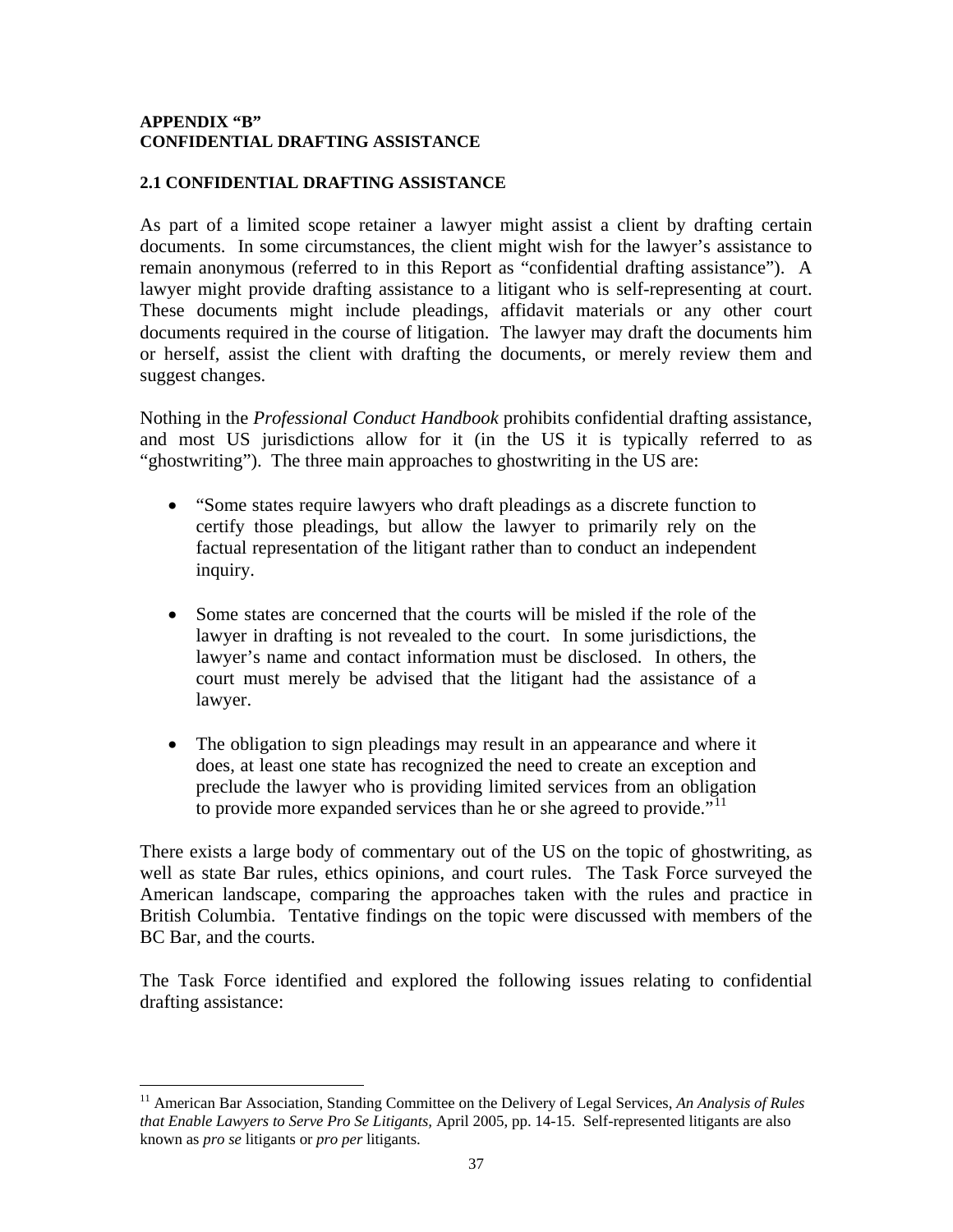- 1. Should a lawyer be permitted to draft court documents on behalf of a selfrepresented litigant?
- 2. Must a lawyer's role in providing drafting assistance be disclosed to the court?
- 3. Should or does confidential drafting assistance, if disclosed to the court, constitute an entry of an appearance by the lawyer? And, is there a need for a rule regarding confidential drafting assistance and entries of appearance?
- 4. Should there be a rule to the effect that a lawyer who provides drafting assistance under a limited scope retainer can rely on the client's representation of the facts?

### **2.1.2 Should a lawyer be permitted to draft court documents on behalf of a selfrepresented litigant?**

There are arguments both for and against confidential drafting assistance. Proponents believe it allows individuals who cannot afford to be represented by a lawyer to receive some assistance from a lawyer, and have some of their court documents crafted by a lawyer. The value being espoused is that access to justice should not be contingent on being represented by a lawyer. It is also argued that properly drafted documents will assist the courts: the theory is that documents drafted by a lawyer are easier to understand and more relevant than documents drafted by lay litigants. Some arguments against the practice include that it may mislead the court or other parties into thinking the selfrepresented litigant drafted the document. Some believe that confidential drafting assistance can give the self-represented litigant an unfair advantage if the litigant receives preferential treatment on account of being self-represented. Many commentators note that a flaw in these arguments is that the efficacy of confidential drafting assistance has to be assessed in a factual context, and that blanket statements lauding or condemning the practice are overly simplistic.

Consultations with members of the BC Bar reveal that confidential drafting assistance is common among solicitors, and is also occurring in the litigation context. The Task Force believes that confidential drafting assistance is a valuable service, and endorses the practice if it is provided in appropriate circumstances and for no improper purpose. The Task Force believes that, for confidential drafting assistance to live up to its promise in assisting self-represented litigants, the lawyer performing the services must draft the document using clear, plain language and ensure the client understands the document and its relevance to the context of the client's case, as well as the possible consequences of the document. It is important that the litigant be able to answer questions about the document without having to contact the lawyer to ask what the document means.

### **2.1.3 Must a lawyer's role in providing drafting assistance be disclosed to the court?**

The issue of whether a lawyer must disclose to the court his or her role in drafting documents presents interpretation problems. As noted, nothing in the *Professional Conduct Handbook* prohibits confidential drafting assistance, and at present the better view is that there is no requirement for the lawyer to identify him or herself as the drafter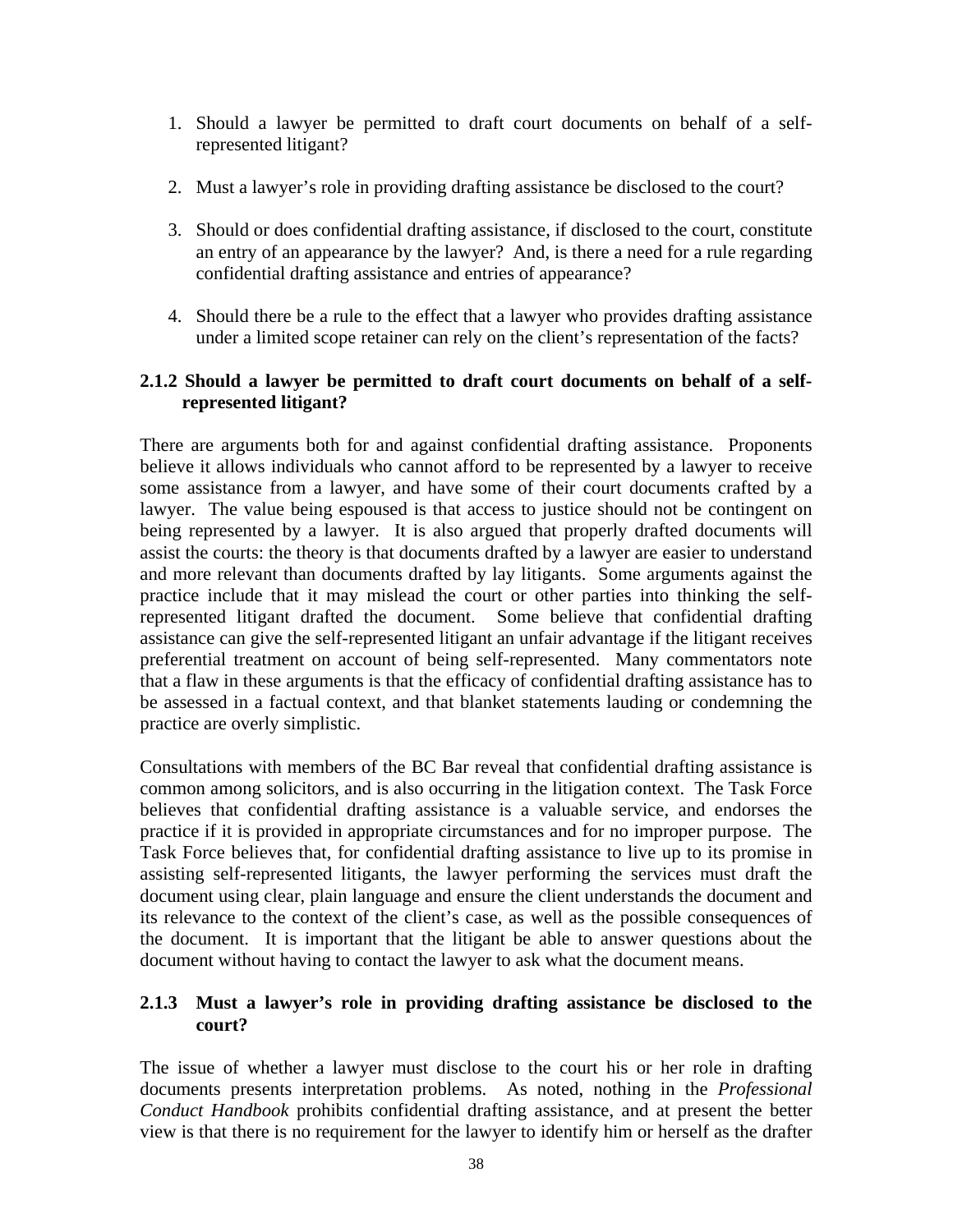of documents if the drafting occurred as part of a limited retainer, the lawyer is not on record as acting for the client, and the lawyer and client have agreed that the lawyer will not be identified. However, determining how confidential drafting assistance fits within the current provisions for a limited retainer is not simple.

The *Professional Conduct Handbook,* Chapter 10, Rule 10 reads:

A lawyer who acts for a client only in a limited capacity must promptly disclose the limited retainer to the court and to any other interested person in the proceeding, if failure to disclose would mislead the court or that other person.

The Task Force considered the applicability of this rule with respect to confidential drafting assistance. Part of the difficulty in comparing this rule to the various rules of court relates to definitions. Because "lawyer" is not defined in the various court rules acts, the definition in the *Interpretation Act,* R.S.B.C. 1996, Chapter 238 brings one back to the definition of practising lawyer in the *Legal Profession Act,* which refers to membership status and not the capacity in which the lawyer is acting*.* While the *Professional Conduct Handbook,* Chapter 10, Rule 10 qualifies the status of the lawyer with the descriptor "acts for a client only in a limited capacity," the various rules of court do not contain modifiers to indicate whether a lawyer is acting in a limited capacity. Modifiers in the court rules' context are usually limited to "lawyer of record" or a lawyer acting for or representing a client. The closest the rules of court come to addressing limited retainers is through the procedures for withdrawal. Providing clear definitions and guidelines for how limited retainer lawyers fit within the existing regulatory and court procedure framework is important.

The core regulatory issue is: if drafting assistance is to be anonymous, how can a lawyer providing confidential drafting assistance comply with *Professional Conduct Handbook,* Chapter 10, Rule 10? If the answer is that the rule does not apply to a retainer for confidential drafting assistance, because such services do not constitute *acting* for a client, then how are such services to be reconciled with other provisions in the *Professional Conduct Handbook* where it might be desirable to have confidential drafting assistance amount to acting for a client? If, on the other hand, confidential drafting assistance is acting for a client, how can confidential drafting assistance not mislead an interested person (i.e. at the very least confidential drafting assistance misleads people into thinking the self-represented litigant is the author)? It is not clear who constitutes an "interested person", nor whether misleading is linked to a severity test.

The main approaches in the US are: $12$ 

 $\overline{a}$ 

- 1. the face of the document must disclose the lawyer's name;
- 2. the face of the document must disclose it has been prepared by or with the assistance of counsel, or reviewed by counsel, but the name of the lawyer is not required;

<span id="page-38-0"></span><sup>&</sup>lt;sup>12</sup> For a more detailed discussion, see, ABA Standing Committee on the Delivery of Legal Services, An *Analysis of the Rules that Enable Lawyers to Serve Pro Se Litigants* (April 2005).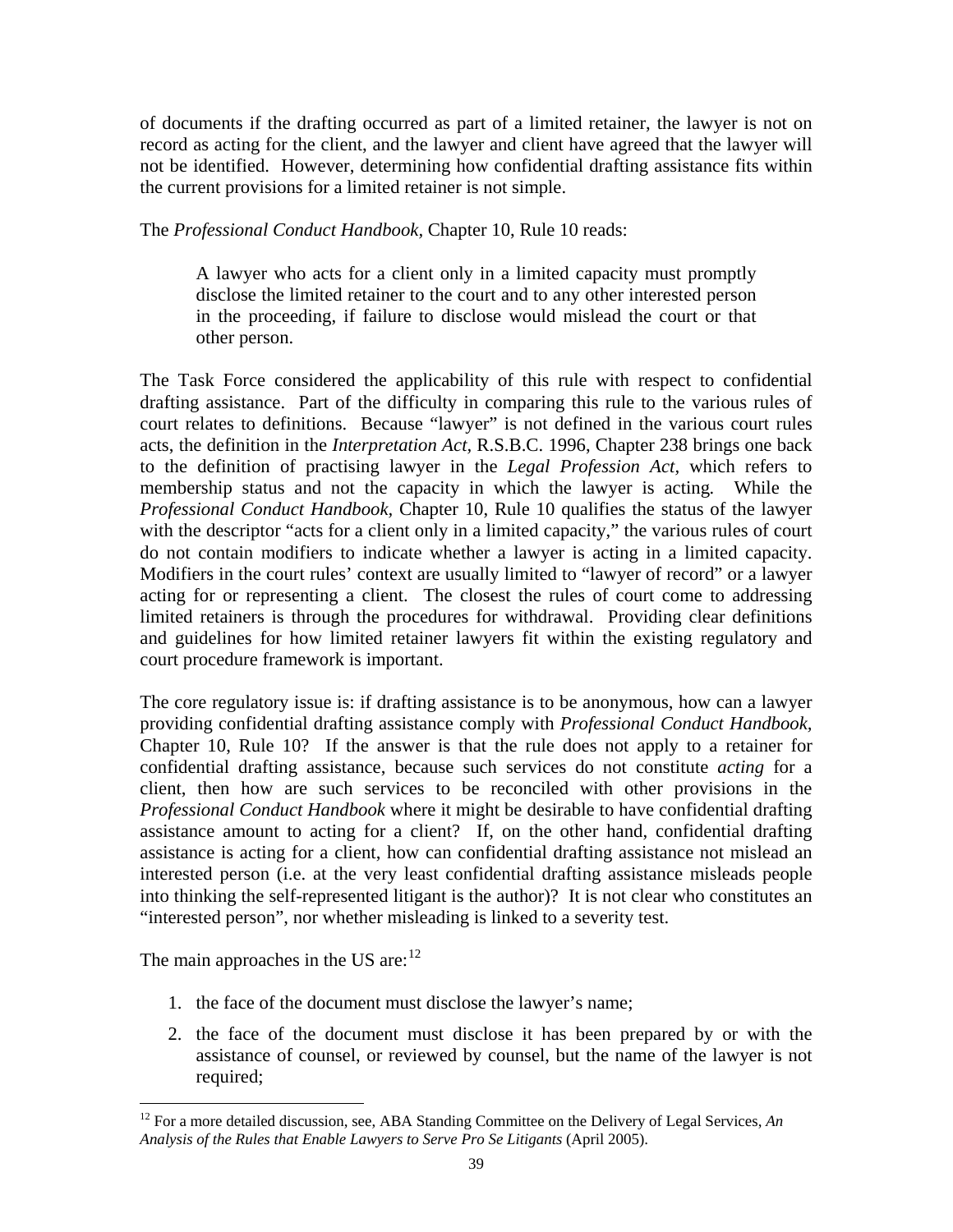3. there is no requirement to disclose the lawyers involvement if he or she is not appearing as counsel of record.

The dominant, though not unanimous, view arising from consultations with the BC Supreme Court Masters is that confidential drafting assistance does not present a problem. The lawyer providing such services is still bound by professional duties. This includes *Professional Conduct Handbook,* Chapter 1, Canon 2(3):

A lawyer should not attempt to deceive a court or tribunal by offering false evidence or by misstating facts or law and should not, either in argument to the judge or in address to the jury, assert a personal belief in an accused's guilt or innocence, in the justice or merits of the client's cause or in the evidence tendered before the court.

The word "attempt" suggests a conscious effort to mislead. The negligence standard covers the lawyer who falls below the level of a competent lawyer in a similar situation. Combined, these guiding principles establish a framework for drafting assistance under a limited scope retainer, and the vast majority of lawyers providing these services will fall within an acceptable range of practice. If the court finds that the document is improper, the court can advise the litigant and the litigant has the discretion to reveal the identity of the lawyer and/or file a complaint with the Law Society. As such, the Task Force endorses the concept that there be no requirement to disclose a lawyer's involvement in drafting documents for a client as part of a limited scope retainer. The Task Force recognizes, however, that the present wording of the *Professional Conduct Handbook,*  Chapter 10, Rule 10 may be insufficient to make it clear that confidential drafting assistance is permissible, and that it may be desirable to place an annotation or footnote to the rule clarifying the relation of the rule to the provision of confidential drafting assistance.

# **2.1.4 Should or does confidential drafting assistance, if disclosed to the court, constitute an entry of an appearance by the lawyer? And, is there a need for a rule regarding confidential drafting assistance and entries of appearance?**

Even in US jurisdictions where there is a duty to disclose a lawyer's "behind the scenes" involvement in preparation of a document, such disclosure does not generally constitute an entry of an appearance by the lawyer. However, signing pleadings does amount to an entry of an appearance in most jurisdictions, and many jurisdictions take the position that having entered an appearance, a lawyer has a duty to see the matter through to completion.

In its consultations, the Task Force asked members of the Bar if they would provide drafting services under a limited scope retainer if doing so could result in an entry of an appearance. The prevailing opinion was that lawyers would not provide such services. A recurring concern of lawyers the Task Force spoke with was the risk of being conscripted into a retainer that was broader than the one bargained for. This concern is particularly acute given that many of the clients who seek limited scope legal services are not able to afford legal services beyond the limited scope contracted for, and as a consequence, the lawyer is left shouldering the economic risk in circumstances where the lawyer is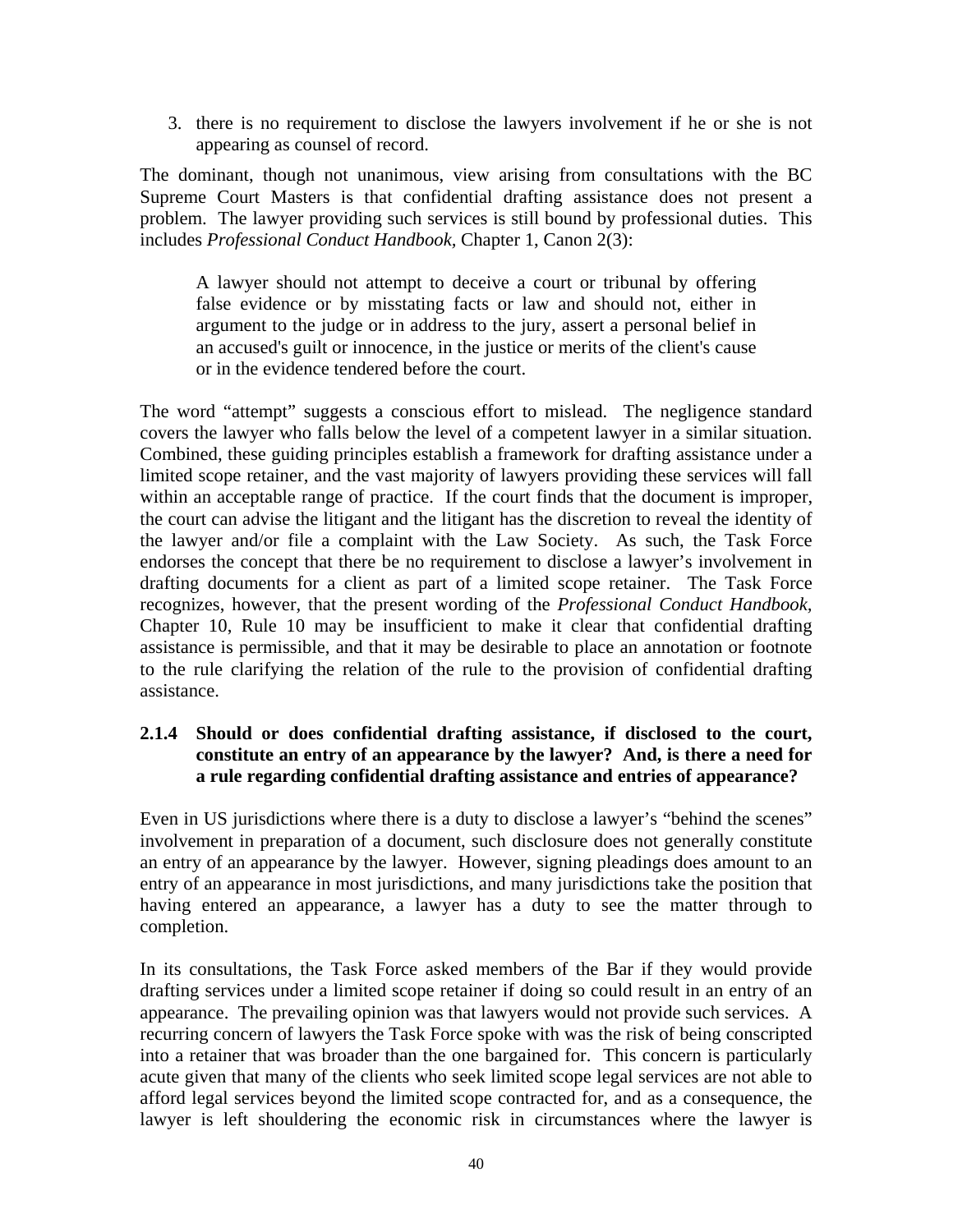required to provide ongoing legal services. The reality is that many lawyers face the same economic hardships as their clients, and it would be unfair to require these lawyers to bear the financial burden of subsidizing another individual's litigation. Lawyers indicated to the Task Force that they wanted to help litigants, but need clarity in the rules regarding the scope of obligations that are created when a lawyer provides limited scope services.

Recommendation #4 of the ABA Section of Litigation, *Handbook on Limited Scope Legal Assistance: A Report of the Modest Means Task Force,* 2003 ("Modest Means Report") reads:

Allow lawyers to help otherwise pro se litigants to prepare pleadings, or allow lawyers to prepare those pleadings themselves, without requiring disclosure that a lawyer provided the assistance. Alternatively, require that the pleading reflect that a lawyer helped the litigant to prepare it without personally identifying the lawyer. *In any event, make it clear that, solely by providing such document-preparation assistance, a lawyer does not make an appearance in the case in which the pleading is filed.*[13](#page-40-0) [Emphasis added]

The authors of the Modest Means Report "recommend that jurisdictions that have not yet addressed this issue make it clear that courts should respect the limits of limitedrepresentation agreements", and that models that allow for anonymous drafting assistance "implicitly preclude full-service conscription" (p. 77).

The Task Force is of the opinion that confidential drafting assistance, if disclosed to the court, should not constitute an entry of an appearance by the lawyer who provided the services. The Task Force also believes, that a new rule or policy statement is required to clarify that preparation of court documents under a limited scope retainer, absent more, does not constitute an entry of an appearance by the lawyer who prepared the documents.

### **2.1.5 Should there be a rule to the effect that a lawyer who provides drafting assistance under a limited scope retainer can rely on the client's representation of the facts?**

The *Professional Conduct Handbook*, Chapter 1, Canon 3(1) states:

 $\overline{a}$ 

A lawyer should obtain sufficient knowledge of the relevant facts and give adequate consideration to the applicable law before advising a client, and give an open and undisguised opinion of the merits and probable results of the client's cause. The lawyer should be wary of bold and confident assurances to the client, especially where the lawyer's employment may depend on such assurances. The lawyer should bear in mind that seldom are all the law and facts on the client's side, and that *audi alteram partem* is a safe rule to follow.

<span id="page-40-0"></span><sup>13</sup> American Bar Association, Modest Means Task Force, *Handbook on Limited Scope Legal Assistance: A Report of the Modest Means Task Force.* Chicago: American Bar Association, 2003, at p. 144.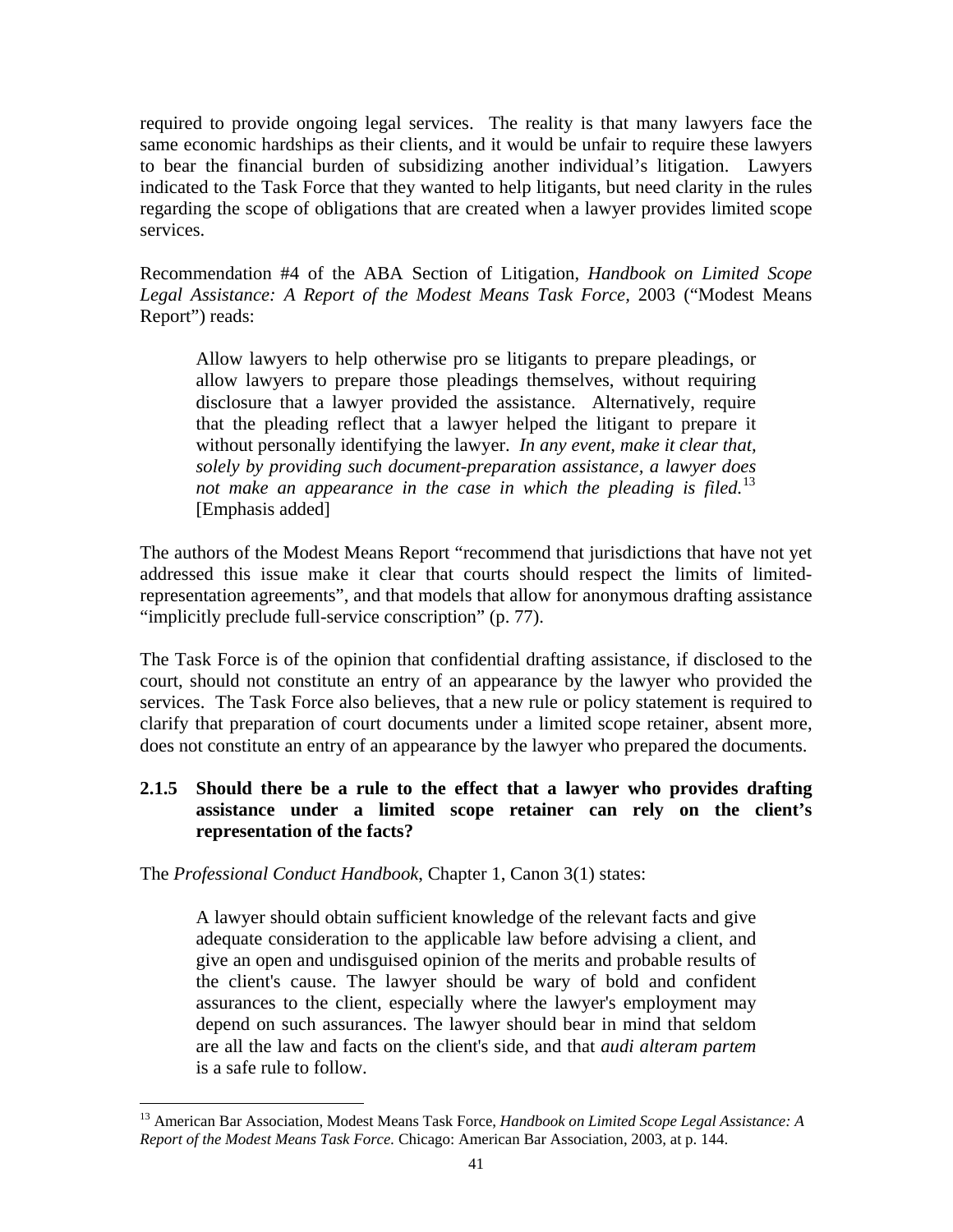Canon 3(1) raises interpretive problems for lawyers providing drafting assistance under a limited scope retainer. It requires the lawyer obtain sufficient knowledge of the relevant facts and law before advising the client as to the merits and probable results of the client's cause. The language appears to be drafted with the assumption that the lawyer is operating under a full retainer. The facts that are relevant to a discrete issue will likely be fewer than the facts that are relevant to the matter as a whole. If the client's cause refers to the larger matter, then the Rule can be inconsistent with the idea of drafting assistance under a limited retainer. If the client's cause refers to the limited services for which the lawyer was retained, then the scope of the factual inquiry is restricted. However, "sufficient knowledge" suggests more than mere reliance on the client's representation of the facts; it suggests that in certain circumstances some digging will have to be done by the lawyer. This approach is bolstered by the CBA, Code of Professional Conduct, Chapter III, Comment 3, which reads:

The lawyer should clearly indicate the facts, circumstances and assumptions upon which the lawyer's opinion is based, particularly where the circumstances do not justify an exhaustive investigation with resultant expense to the client. However, unless the client instructs otherwise, the lawyer should investigate the matter in sufficient detail to be able to express an opinion rather than merely make comments with many qualifications.

This is echoed in the Alberta *Code of Professional Conduct*, Chapter 9, Rule 3, Comment  $2:$ 

Occasionally, a client will specifically request that a lawyer provide an opinion based only on limited facts or assumptions or without the benefit of legal research. While it may be proper in some cases to agree, the lawyer must ensure that the client understands the limitations of such advice. Not infrequently, a legal opinion based on limited facts or assumptions will be so restricted and qualified as to be practically worthless. Similarly, advice given without research in an area in which the lawyer lacks knowledge or experience is likely to be unreliable.

It is essential to communicate to a client the limitations that arise as a direct result of the scope of the retainer, and to honestly assess the ability to provide the client a worthwhile service under a limited retainer. The best practice will always be to confirm this in writing. There may be some situations where it is not possible to provide competent legal services under a limited retainer, and in such instances the lawyer should either decline to act, or accept that a certain number of uncompensated hours will have to be expended in order to provide competent legal services.

The extent to which a lawyer should be able to rely on the client's version of the facts is influenced by the quality of service expected of a lawyer. The *Professional Conduct Handbook,* Chapter 3, Rule 3 indicates:

A lawyer shall serve each client in a conscientious, diligent and efficient manner so as to provide a quality of service at least equal to that which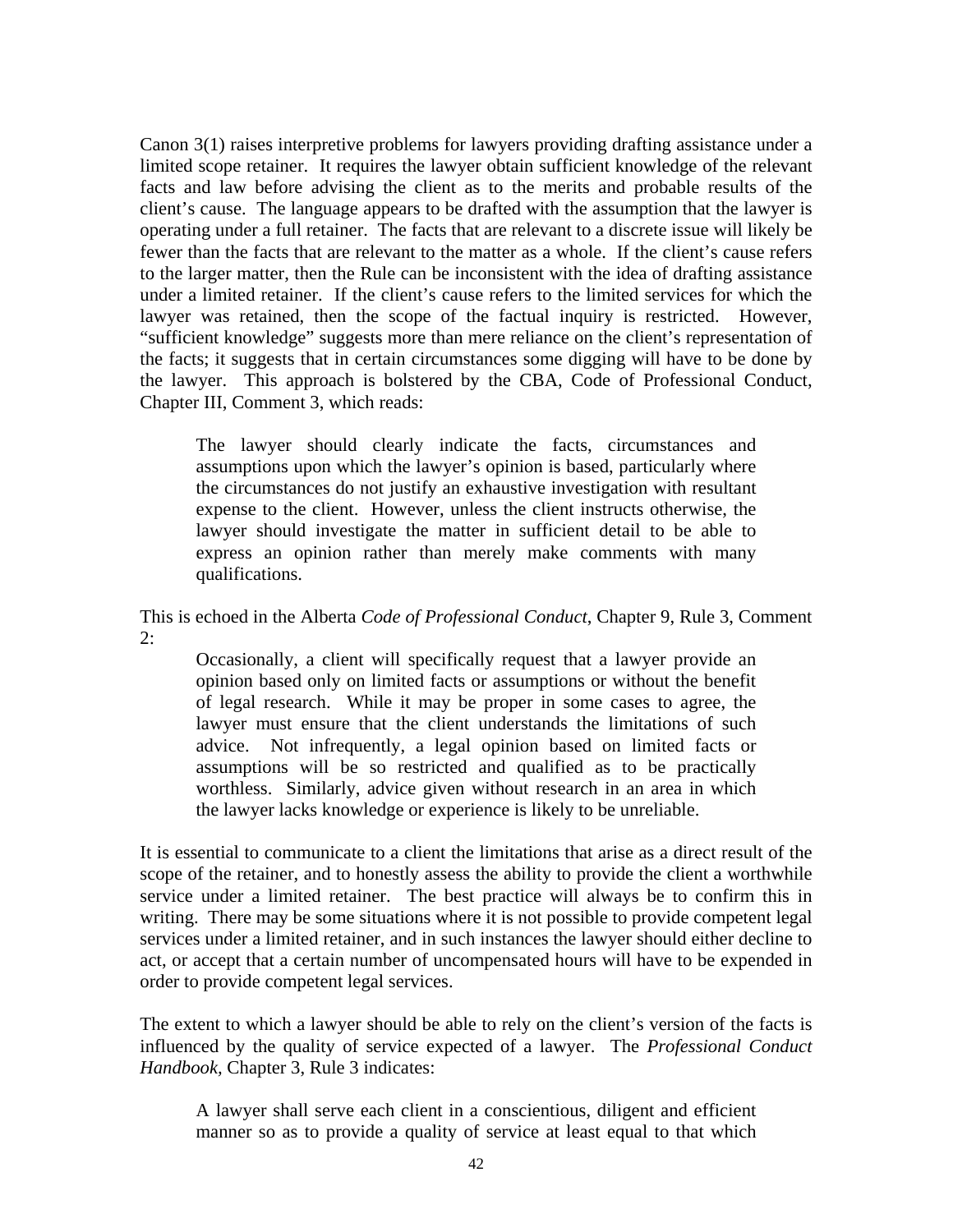would be expected *of a competent lawyer in a similar situation*. Without limiting the generality of the foregoing, the quality of service provided by a lawyer may be measured by the extent to which the lawyer:

(k) discloses all relevant information to the client, and candidly advises the client about the position of a matter, whether such disclosure or advice might reveal neglect or error by the lawyer. [Emphasis added]

These provisions indicate that the standard of competence is considered in the context of what is expected of a competent lawyer in a similar situation. The standard appears to require a situation specific analysis: in the case of drafting assistance under a limited retainer the situation, in broad terms, is that the lawyer is not providing full service. Subrule 3(k) requires the lawyer to disclose all relevant information to the client. There are two main ways to read this. The expansive reading would require the lawyer to disclose all information relevant to the client's cause; the restrictive reading would read the provision in the context of the phrase "of a competent lawyer in a similar situation", and therefore suggest that information which is relevant is contingent on the situation (i.e. a limited retainer to provide drafting assistance and the factual context of the client's situation). The standard of quality is based on what would be expected of *a competent lawyer in a similar situation*. The "situation", therefore, would appear to refer to the lawyer's situation vis-à-vis the retainer, not to the client's situation in the broader sense. This does not mean that the lawyer can compartmentalize his or her services to such an extent that no thought is given to the client's situation as a whole, and the risks the client faces. To give meaningful advice about a particular matter will require understanding how that matter is situated within a broader context, and therefore require some consideration be given to the broader context.

The difficult question then, is whether the standard of care of the lawyer expands or contracts in relation to the scope of the retainer. The Modest Means Report suggests:

The general consensus that emerges from ethics opinions and recent rule revisions is that a lawyer who prepares documents for an otherwise pro se litigant can not knowingly make frivolous allegations, but need not conduct an independent investigation of the facts beyond what the client tells the lawyer, unless the lawyer knows, or has good reason to know, that what the client is saying is false. In that case, the lawyer should conduct the additional investigation that the lawyer reasonably believes is warranted. (pp. 77-78)

The Task Force believes that a rule similar to the ABA recommended rule be adopted:

Allow an attorney who provides drafting assistance to an otherwise *pro se* litigant to rely on that person's representation of facts, unless the attorney has reason to believe that such representations are false or materially insufficient, in which instance the attorney should make an independent reasonable inquiry into the facts.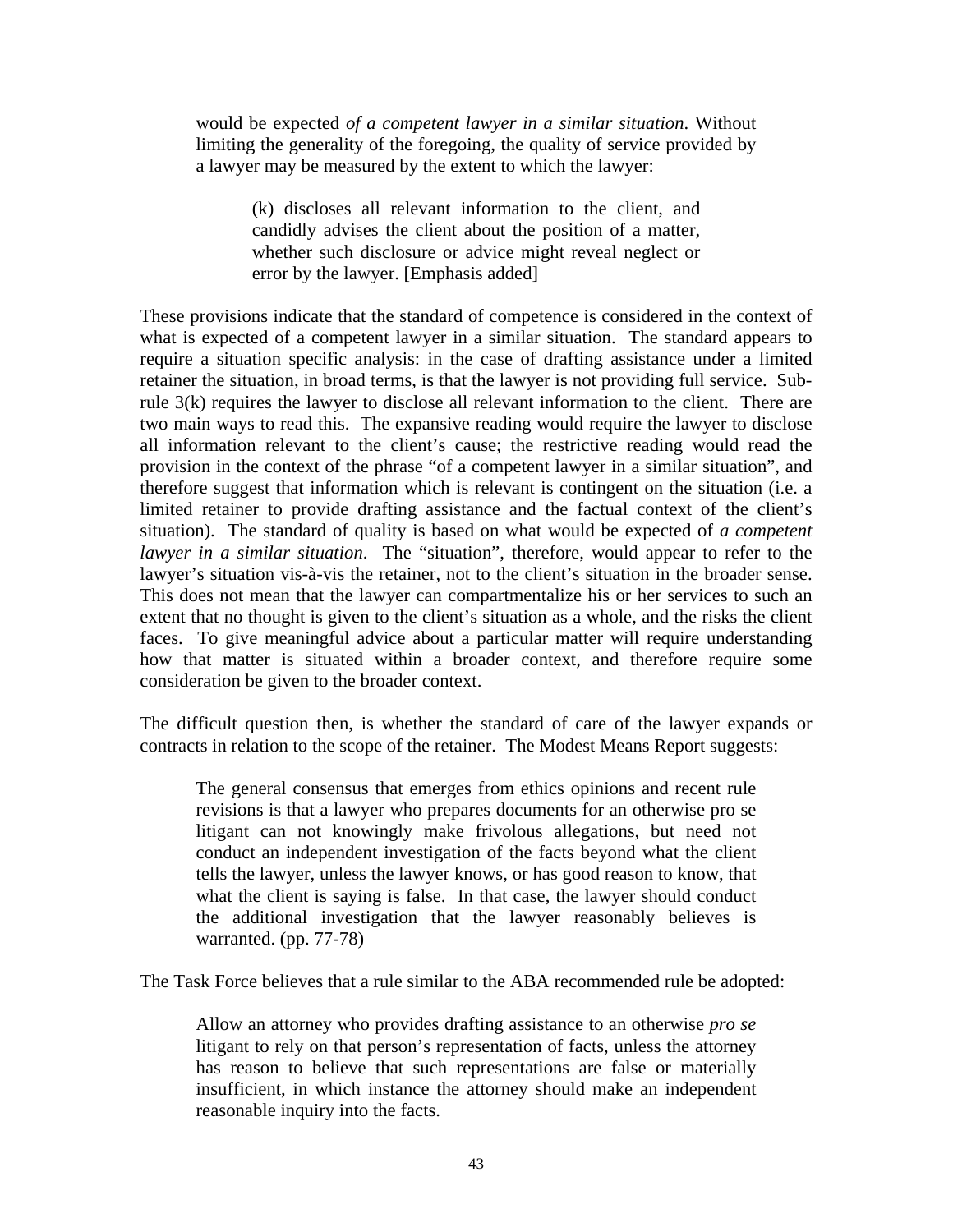The sufficiency of such an approach requires an analysis of various provisions of the *Professional Conduct Handbook.* For example, the *Professional Conduct Handbook,* Chapter 3, Rule 6 requires that:

A lawyer must not engage in any activity that the lawyer knows or ought to know assists in or encourages any dishonesty, crime or fraud, including a fraudulent conveyance, preference or settlement.

The Task Force recognizes that importing new rules creates interpretation challenges, such as how the "knows or ought to know" standard meshes with a "has reason to believe" standard. A change to the limited retainer rule to encompass language similar to the ABA approach will have a ripple effect in the *Professional Conduct Handbook*, and care should be taken to ensure consistent standards are developed.

In order to facilitate delivery of limited scope legal services, it is essential that the various Court Rules Acts allow lawyers to provide limited scope services in a fashion that respects the bargain made between lawyer and client. Because a lawyer providing limited scope services may be required to make further inquiries into the facts, it is important that the lawyer be able to have access to the registry file. An example of interpretation problems that exist, at present, is Rule 20(10) of the Court Rules Act, Provincial Court (Family) Rules. Although a party's lawyer may have access to the registry file, there is no definition of who the party's lawyer is, and while it might be desirable to have the ghostwriting lawyer be "a party's lawyer" for the purpose of Rule  $20(10)(c)$ , it will not be desirable to have the ghostwriting lawyer be the party's lawyer for other sections of the rules.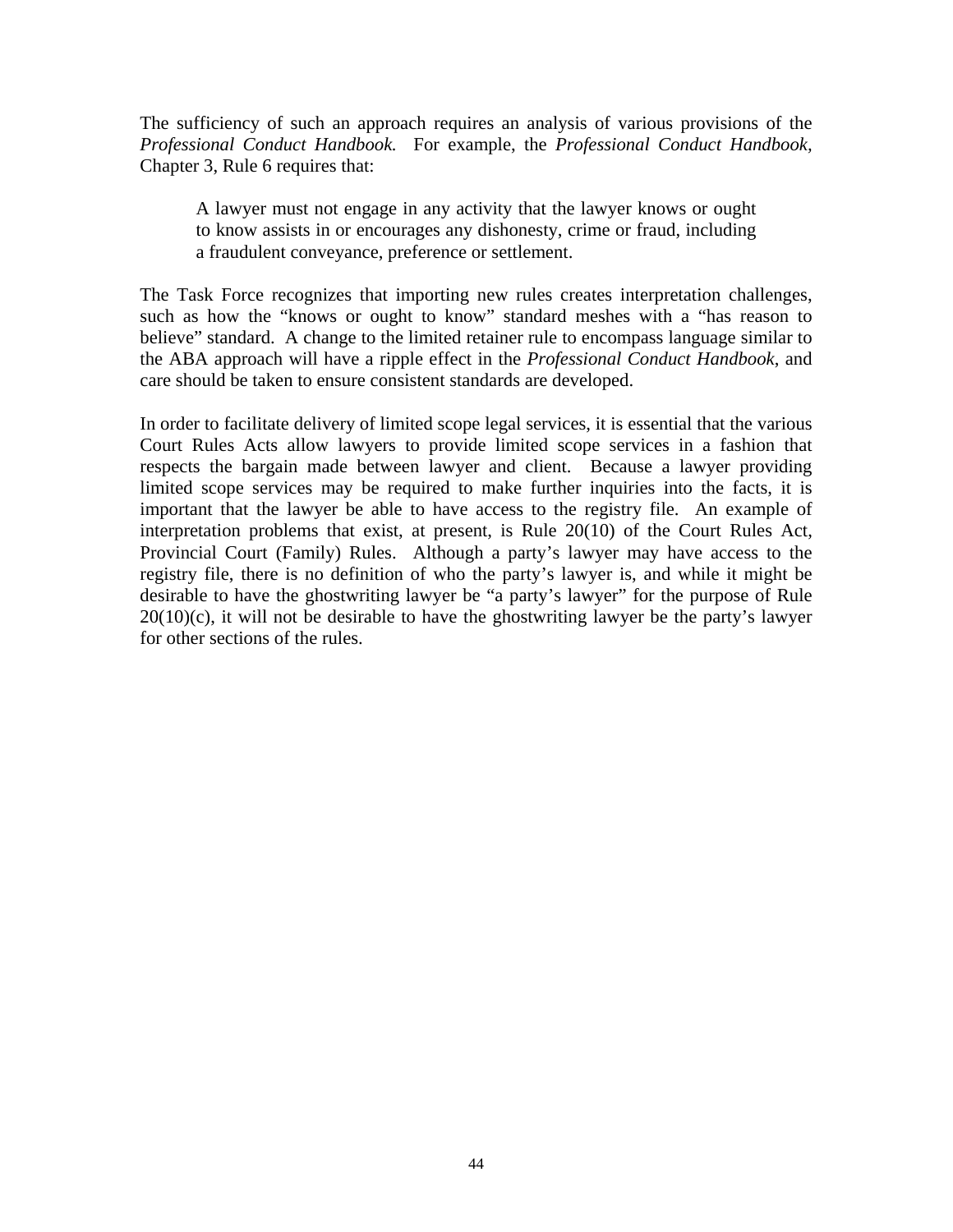#### **APPENDIX "C" CONSULTATIONS**

The Task Force conducted consultations both internal to and external to the Law Society.

# **3.1 Internal Consultations**

The Task Force engaged in consultations with the various departments within the Law Society, including the Lawyers Insurance Fund to assess whether its recommendations raised concerns. In addition, the Task Force sought feedback from the Ethics Committee on its proposals. These consultations were important to ensure that the recommendations of the Task Force operate effectively within the policies and practices of those groups.

## **3.2 External Consultations**

The Task Force conducted two major consultations with members of the Bar. The first consultation occurred on May 7, 2005 in Vancouver, and the second took place September 22, 2006 at 108 Mile House.

## *The Vancouver Consultation*

Participants at the May 7, 2005, Vancouver consultation included representatives of community agencies, government, law libraries, lawyers in private practice and those practising public interest law, lay and elected Benchers, members of the Task Force on Unbundling Legal Services, and Law Society staff. The consultation provided feedback on what limited scope legal services were occurring, how they were being provided, and why it was taking place. The consultation also explored the challenges practitioners face in providing limited scope legal services. The first consultation provided a broad view of the topic that was useful to the Task Force in setting priorities and identifying issues.

The participants indicated that limited scope legal services were occurring in criminal, family, civil litigation, solicitors' work, and areas that did not fall conveniently into a particular heading. With respect to why lawyers were providing such services, the answers varied, and included that providing limited scope legal services allowed a lawyer to assist a client who would otherwise go without legal assistance, that it increases access to justice, and that the legal system is so complex that providing limited scope legal services can, to some extent, help simplify matters for the client.

Participants were also asked to discuss the risk, challenges and other issues associated with providing limited scope legal services. The principal headings identified by participants were: liability concerns, access and process concerns, Law Society regulatory concerns, and general concerns (e.g. regarding lack of research into the issue). Participants were asked to discuss the benefits of limited scope legal services, and identified that it provides greater freedom to the client, reduces costs, and can enhance access to justice. Further, the justice system benefits by having better informed litigants, and lawyers benefit by providing needed services to litigants in a framework that is responsive to the litigants' circumstances. Participants felt that the rules needed to be simplified, rather than complicated, when it comes to clarifying obligations in limited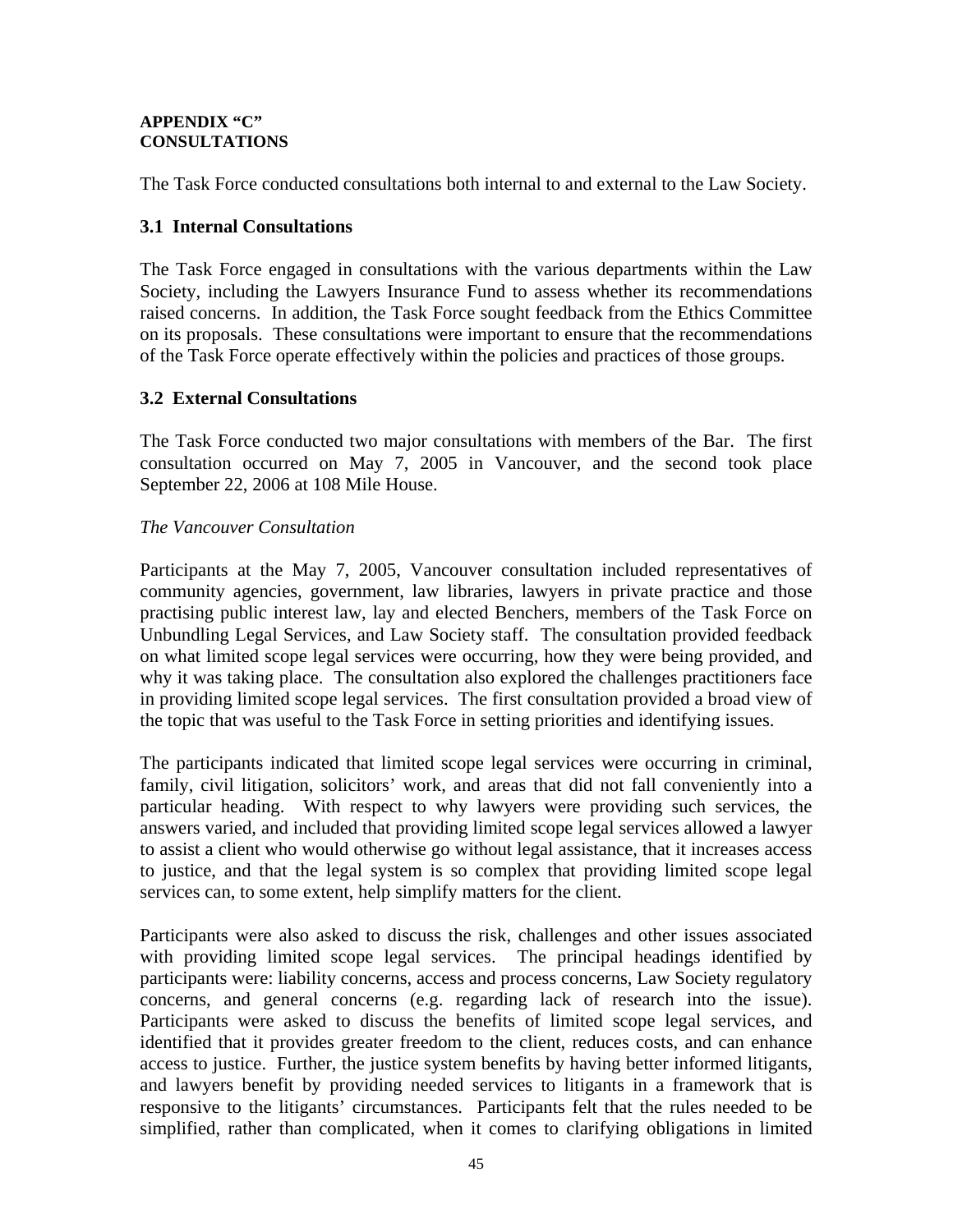scope retainers. Opinion as to the need for more forms or precedents varied: some felt it was not desirable to create more paperwork, whereas others felt simplified court forms and limited retainer forms would be useful. Concerns included avoiding having limited scope representation turn into *de facto* full representation, managing expectations, and standard of care issues.

### *The 108 Mile House Consultations*

The second consultation took place on September 22, 2006 at 108 Mile House, where representatives from the Task Force met with members of the Cariboo Bar to discuss the Task Force's work. The consultation at 108 Mile House afforded an opportunity to dig deeper into limited scope retainers than the Vancouver consultation because participants were invited to discuss discrete issues the Task Force was exploring, such as limited appearances before the court, conflicts of interest, and communications issues in limited scope legal services. The discussion revealed that limited scope legal services were being performed in the Cariboo, but there is variance between what is permissible at various court registries. The most common concerns raised by participants were:

- 1. The lack of guidelines for lawyers to follow in providing limited scope legal services in a manner that protects against being the subject of complaints to the Law Society; and
- 2. How to provide limited scope legal services and not become subject to the requirement to provide a large number of unpaid hours of service to the otherwise self-represented client. Lawyers also had uncertainty about the extent to which a lawyer is required to advise the client about peripheral, yet important, aspects of the legal issue the lawyer was retained to address.

Lawyers practising in the Cariboo indicated that the geography of the region creates unique problems: individuals can travel for several hours by car to attend court, and this can make the cost of hiring a lawyer to engage in limited appearances prohibitive. Some lawyers questioned whether technology might facilitate limited scope legal services in circumstances where the client could appear and the court could call up the lawyer as or if needed.

#### *Consultations with the Courts*

The Task Force undertook several consultations with the courts. In its initial consultations, the Task Force spoke with Masters of the British Columbia Supreme Court to ascertain what their views were regarding limited scope legal services (discussed in the body of the Report). Subsequent consultations with the Courts followed the Task Force's consultation with members.

#### British Columbia Supreme Court:

The Task Force met with Chief Justice Brenner and Ms. Jill Leacock on July 12, 2007. The Chief Justice expressed his support of the work of the Task Force, and indicated that the Court always prefers to have counsel involved in a case, and that steps that can be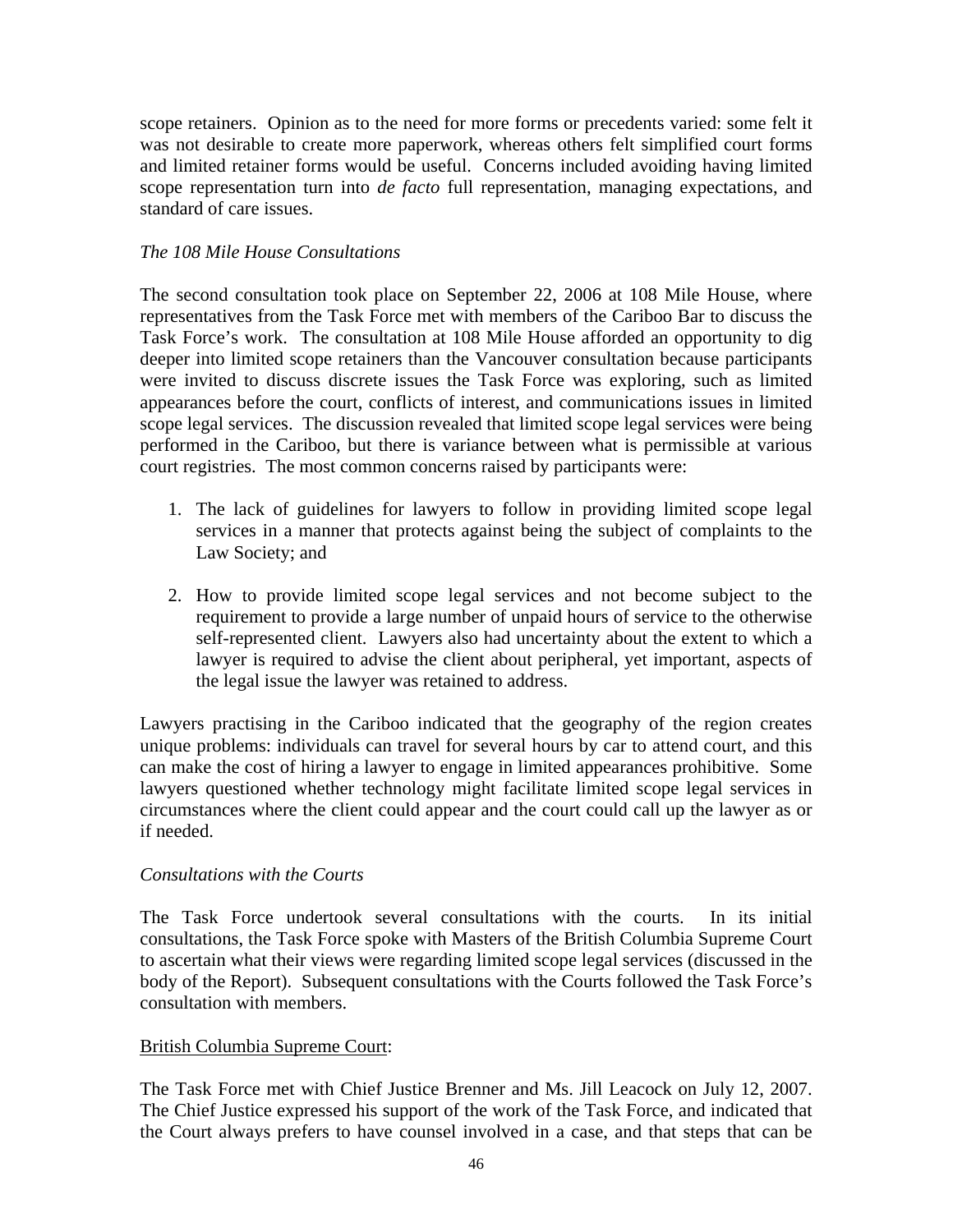taken to increase representation before the Court would be appreciated. The Task Force discussed the concerns that had been identified in its discussion with lawyers, specifically, conflicts of interest and creating mechanisms to ensure that the limited scope of a retainer would be respected. The Task Force canvassed the idea of rules and forms being created to facilitate the provision of limited scope legal services, including expedited procedures for getting on and off the record, processes for drafting court orders, and clarifying matters relating to service and delivery of documents. The Chief Justice explained the time frame for the revision of the *Rules of Court,* and that the timing appeared to be good for discussing such issues. While the Chief Justice would be prepared to encourage justices to respect the modified conflicts of interest rules, should issues arise from the provision of Exempted Services, he suggested that the best approach would be to have legislative amendments.

## Provincial Court of British Columbia:

Members of the Task Force met with Chief Judge Stansfield Associate Chief Judge Schmidt on October 17, 2005, and the Chief Judge met with the Task Force again on January 24, 2008. At the earlier meeting, it was observed that the Court has a fairly high degree of comfort that its processes work well for self-represented litigants in civil matters. Self-represented litigants in criminal matters presented a greater concern, however. It was pointed out that the system has to be viewed in two phases: 1) the settlement conference, and 2) the trial. It was noted that limiting what is required of a lawyer providing limited scope assistance would allow lawyer to feel they needn't take an overly defensive approach to the case.

At the second meeting the Chief Judge reiterated that while it is always beneficial to have represented litigants, the processes in Provincial Court are more amenable to selfrepresentation. He did not feel there would be a principled, institutional opposition to lawyers providing limited appearances or behind the scenes assistance to self-represented litigants. The Task Force discussed the idea of the Court having a simplified, limited appearance form that would allow the court and the parties and counsel to know the scope of services the lawyers would be providing. The Chief Judge said such a form made sense, and suggested that it should be signed by both the lawyer making the limited appearance and the client. The Chief Judge said discussions would be required to ascertain its anticipated use, and observed that the *Professional Conduct Handbook* rules regarding withdrawal of legal services should still govern the provision of limited scope services.

## British Columbia Court of Appeal:

Members of the Task Force met with Chief Justice Finch, Mr. Justice Donald and Mr. Justice Low on October 11, 2007. The Task Force discussed unbundling in the context of limited assistance before the Court of Appeal. The Justices indicated that it is preferable that a litigant receives representation, and that partial representation is preferable to none. The Justices did not feel that confidential drafting assistance presented a problem, though raised the concern that a litigant might alter the document and depending on the nature of those amendments it might raise concerns. Members of the Task Force suggested that a lawyer might be able to protect himself or herself by having a client sign off on a copy of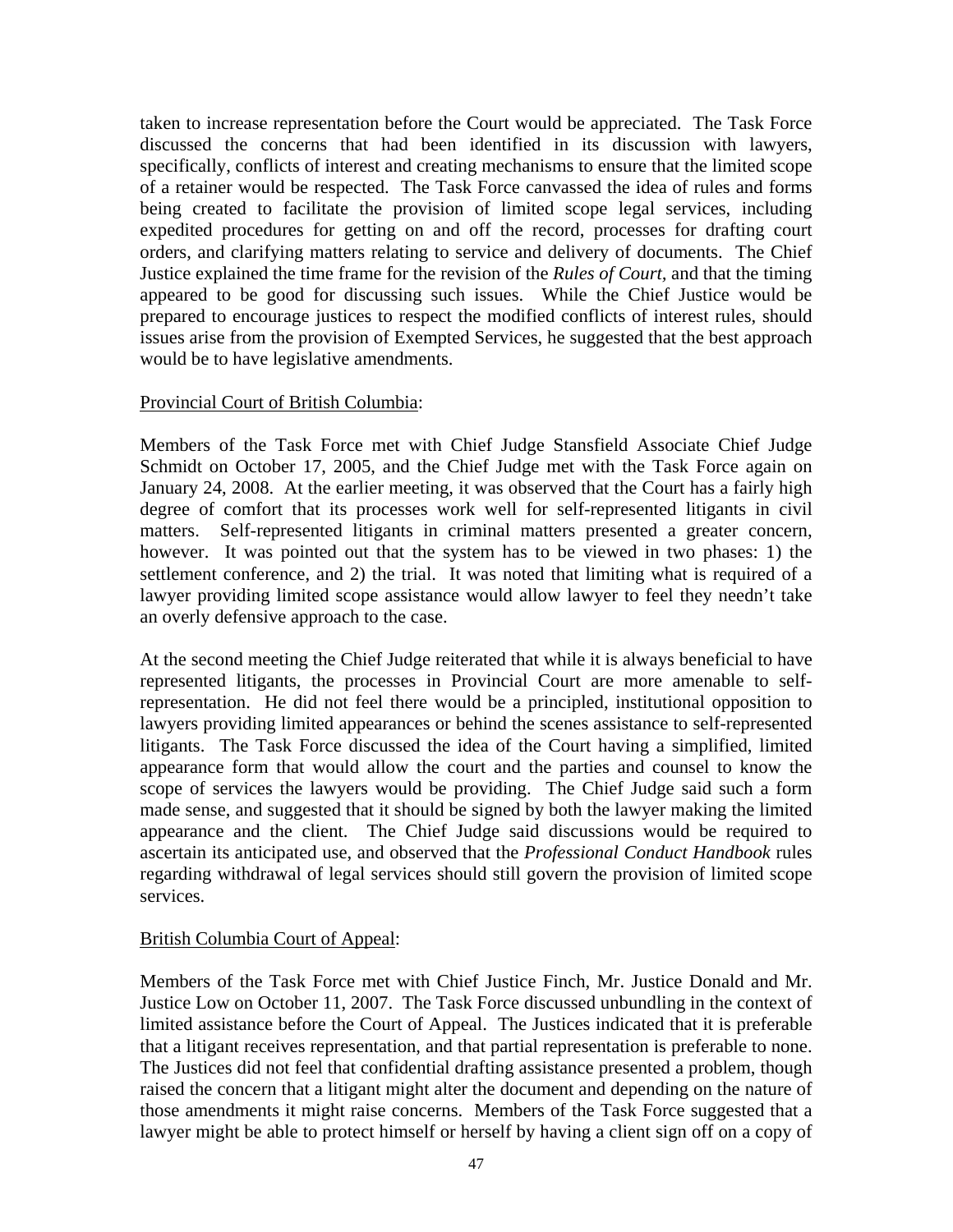the document as provided, and to keep this on file for purposes of comparison should issues arise.

The Justices indicated that there are service issues regarding counsel of record, and the members of the Task Force indicated that they hoped simplified rules and precedents could be created for dealing with these issues. The members of the Task Force explained that it was the hope of the Task Force that the various levels of court would create rules and directives to facilitate limited appearances be counsel, and that the Law Society would create guidelines regarding how unbundled services can be delivered in a professional manner.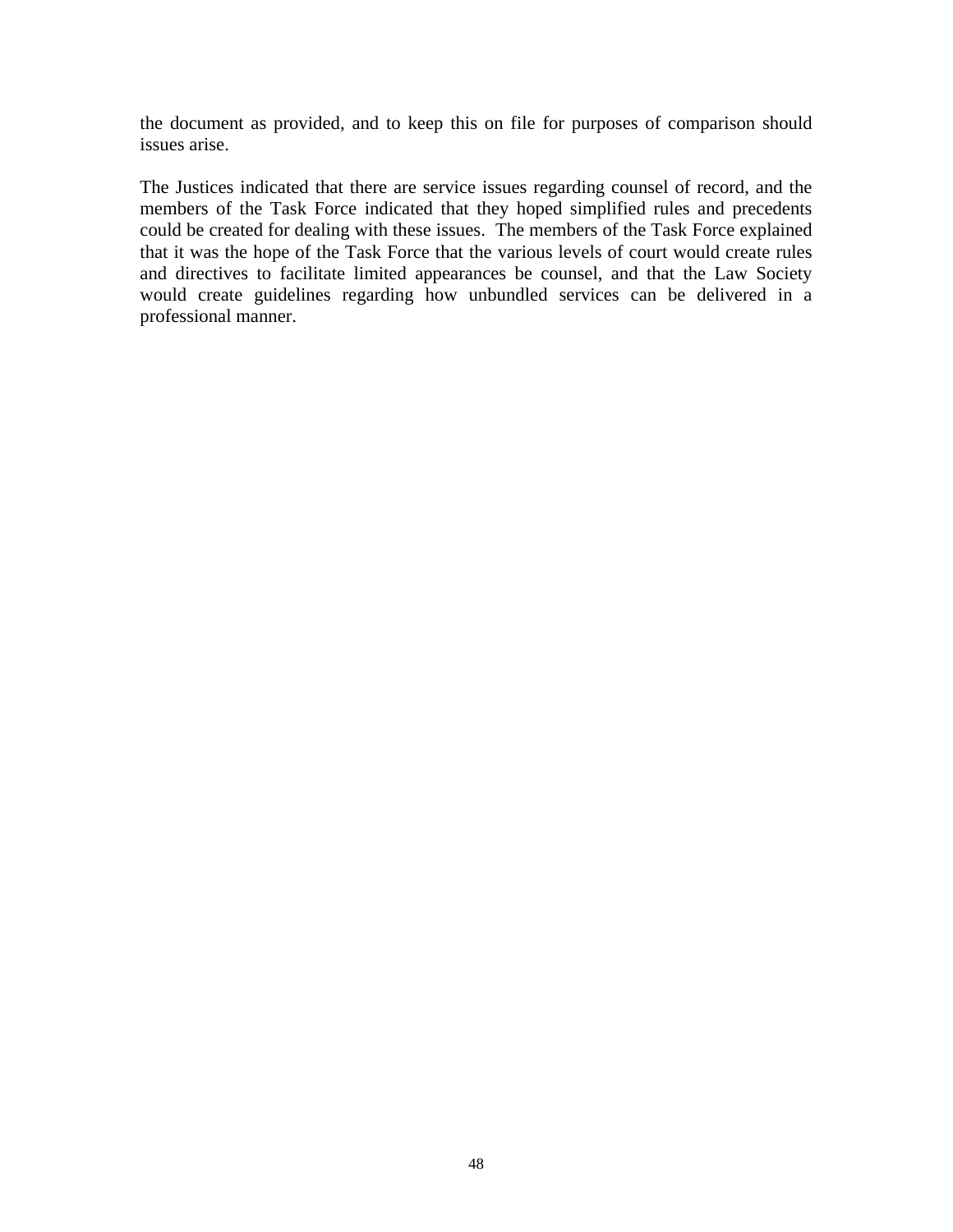### **APPENDIX "D" Selected Bibliography[14](#page-48-0)**

Alberta Law Reform Institute, *Alberta Rules of Court Project: Self-Represented Litigants*, (Consultation Memorandum No. 12.18: March 2005)

American Bar Association, Section of Litigation, *Handbook on Limited Scope Legal Assistance: A Report of the Modest Means Task Force*, (Chicago: Illinois, 2003)

American Bar Association, Standing Committee on the Delivery of Legal Services, *An Analysis of the Rules that Enable Lawyers to Serve Pro Se Litigants*, (Chicago: Illinois, 2005)

American Bar Association, *Model Rules of Professional Conduct* 

Rachel Brill & Rochelle Sparko, "Limited Legal Services and Conflicts of Interest: Unbundling in the Public Interest", Georgetown Journal of Legal Ethics, Vol. 16, 553, 2003

British Columbia Justice Review Task Force, Civil Justice Reform Working Group, *Effective and Affordable Civil Justice*, (November 2006)

California Commission on Access to Justice, Limited Representation Committee, *Report on Limited Scope Legal Assistance with Initial Recommendations*, (October 2001)

California Commission on Access to Justice, *Family Law Limited Scope Representation Risk Management Materials,* (January 12, 2004)

Canadian Bar Association, *Report of the Task Force on Systems of Civil Justice*, (August 1996)

Canadian Bar Association, *The Future of the Legal Profession: The Challenge of Change,* (August 2000)

Canadian Forum on Civil Justice, *Alberta Self-Represented Litigants Mapping Project: Final Report*, (January 2007), Mary Stratton

Forms:

 $\overline{a}$ 

- The Family Court of the State of Delaware, "Entry of Appearance", Form 354 (Rev. 6/03)
- Judicial Council of California, "Notice of Limited Scope Representation", Form FL-950

<span id="page-48-0"></span><sup>&</sup>lt;sup>14</sup> This is a non-exhaustive list of materials the Task Force considered. Material, such as the various provincial Codes and Rules of Professional Conduct and the Canadian Bar Association, *Code of Professional Conduct* are not listed. Nor are all the US State Rules of Professional Conduct and Ethics Opinions that were considered listed. In addition, the Task Force considered the various British Columbia rules of court and case flow management rules.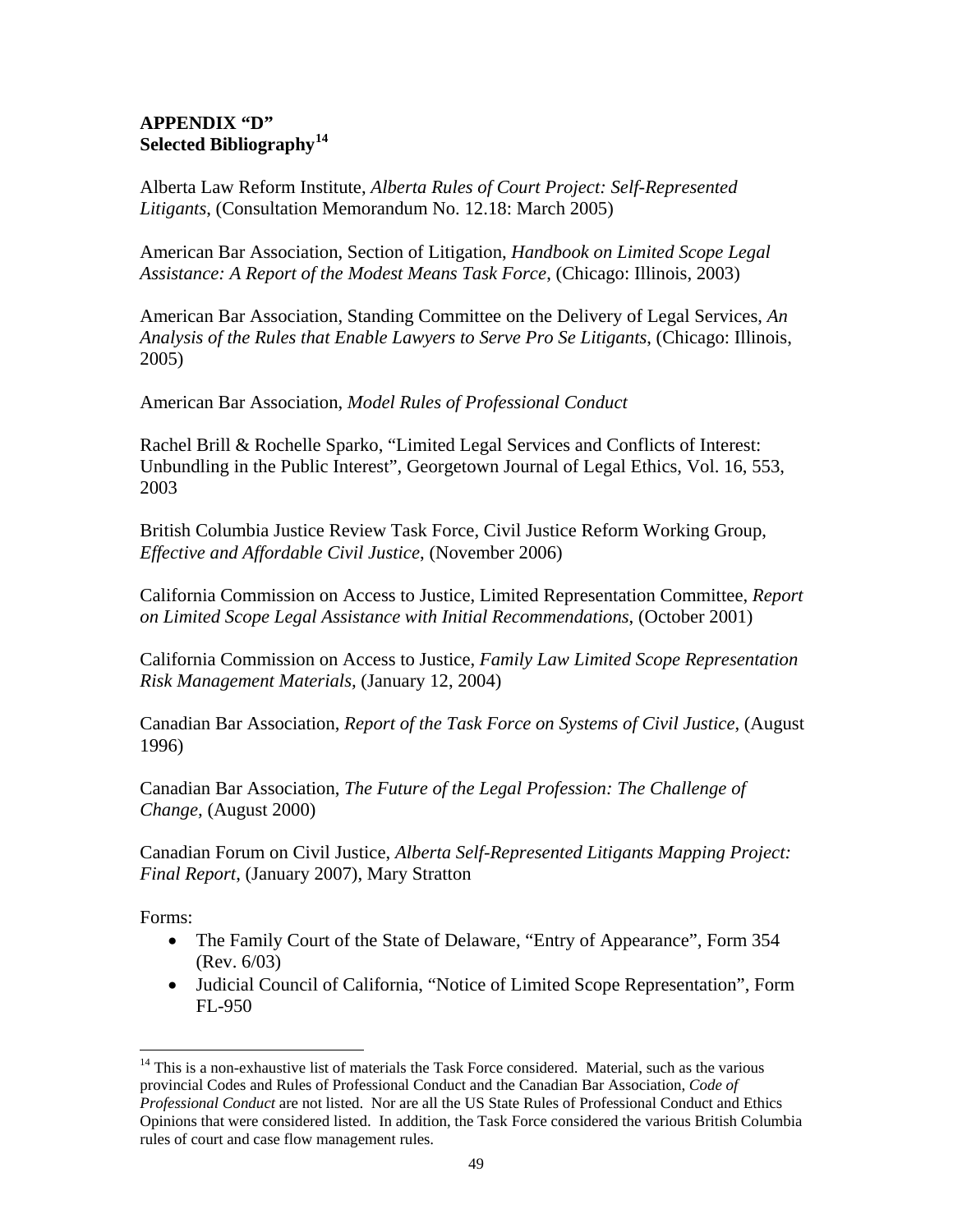Jona Goldschmidt, "Judicial Assistance to Self-Represented Parties: Lessons from the Canadian Experience, (2006)

Legal Services Society, *Civil Hub Research Project: Needs Assessment*, Gayla Reid & John Malcomson, (May 2007)

Legal Services Society, Province of British Columbia, *Project Charter: Justice Services Centres* (August 2007)

Margaret Colgate Love, "The Revised *ABA Model Rules of Professional Conduct*: Summary of the Work of Ethics 2000", Georgetown Journal of Legal Ethics (2002)

Charles F. Luce, Jr., "Unbundled Legal Services: Can the Unseen Hand be Sanctioned?" (1998)

John Malcomson & Gayla Reid, *BC Supreme Court Self-Help Information Centre Final Evaluation Report*, (August 2006)

Right Honourable Beverley McLachlin, P.C., Chief Justice of Canada, "The Challenges We Face", (speech to the Empire Club of Canada: March 8, 2007)

Forrest Mosten & Lee Borden, "Unbundled Legal Services" (presented at the Academy of Family Mediators 2000)

National Center for State Courts & State Justice Institute, *The Future of Self-Represented Litigation: Report from the March 2005 Summit* 

New York State Bar Association, Commission on Providing Access to Legal Services for Middle Income Consumers, *Report and Recommendations on "Unbundled" Legal Services*, (December 2002)

Elizabeth November, "Amendments to Virginia's Rules Concerning Limited Scope Representation" (April 25, 2005)

Honourable Coulter A. Osborne, Q.C., *Civil Justice Reform Project: Summary of Finding & Recommendations*, (November 2007)

Deborah Rhode, "Access to Justice: Connecting Principles to Practice", Georgetown Journal of Legal Ethics, Vol. XVII, No. 3, Spring 2004

Kim Prochnau, "Slicing the Onion: Proposed Rules of Professional Conduct and Court Rules Make it Easier for Private and Nonprofit Legal Practitioners to Provide "Unbundled" Legal Services", (2002)